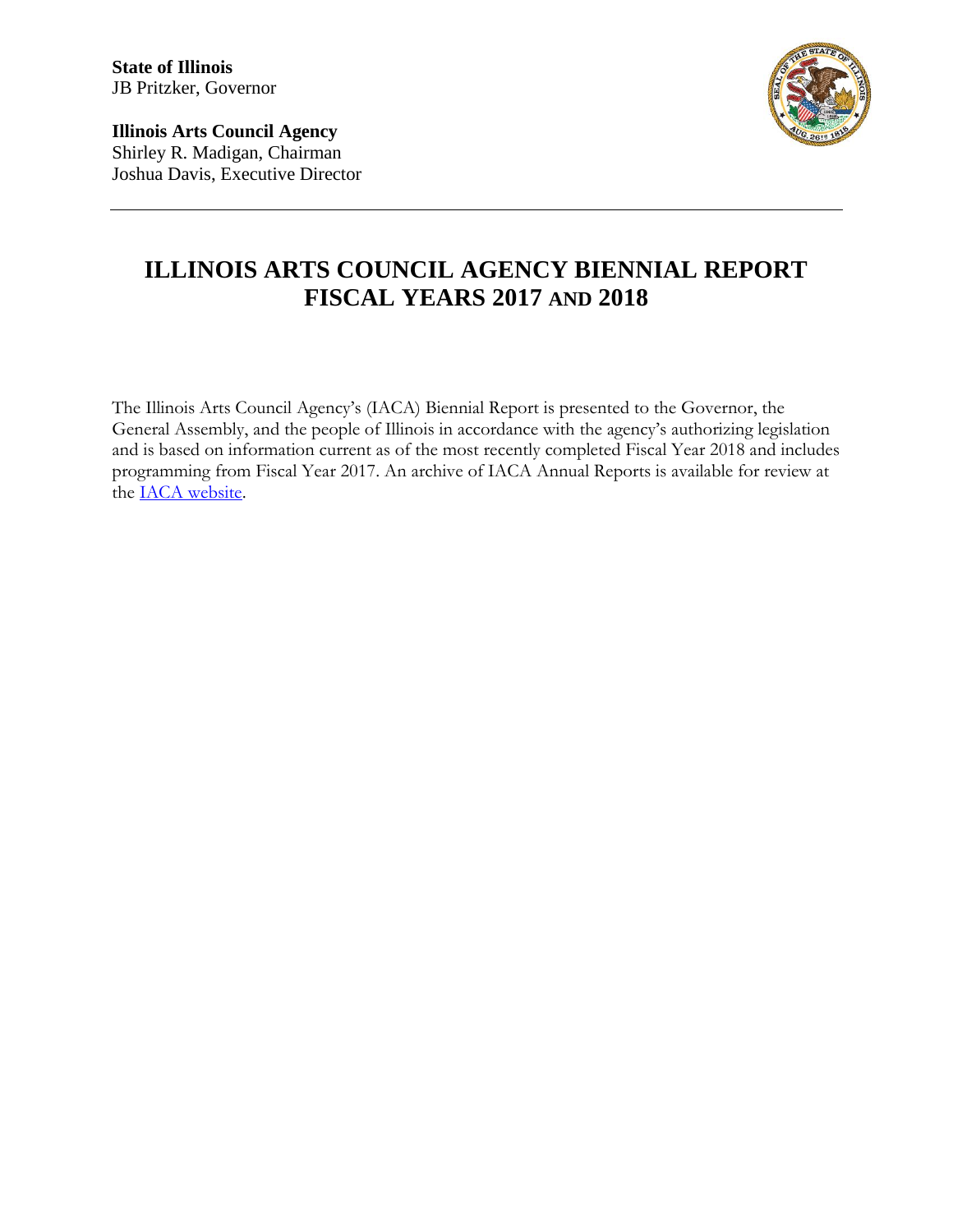# TABLE OF CONTENTS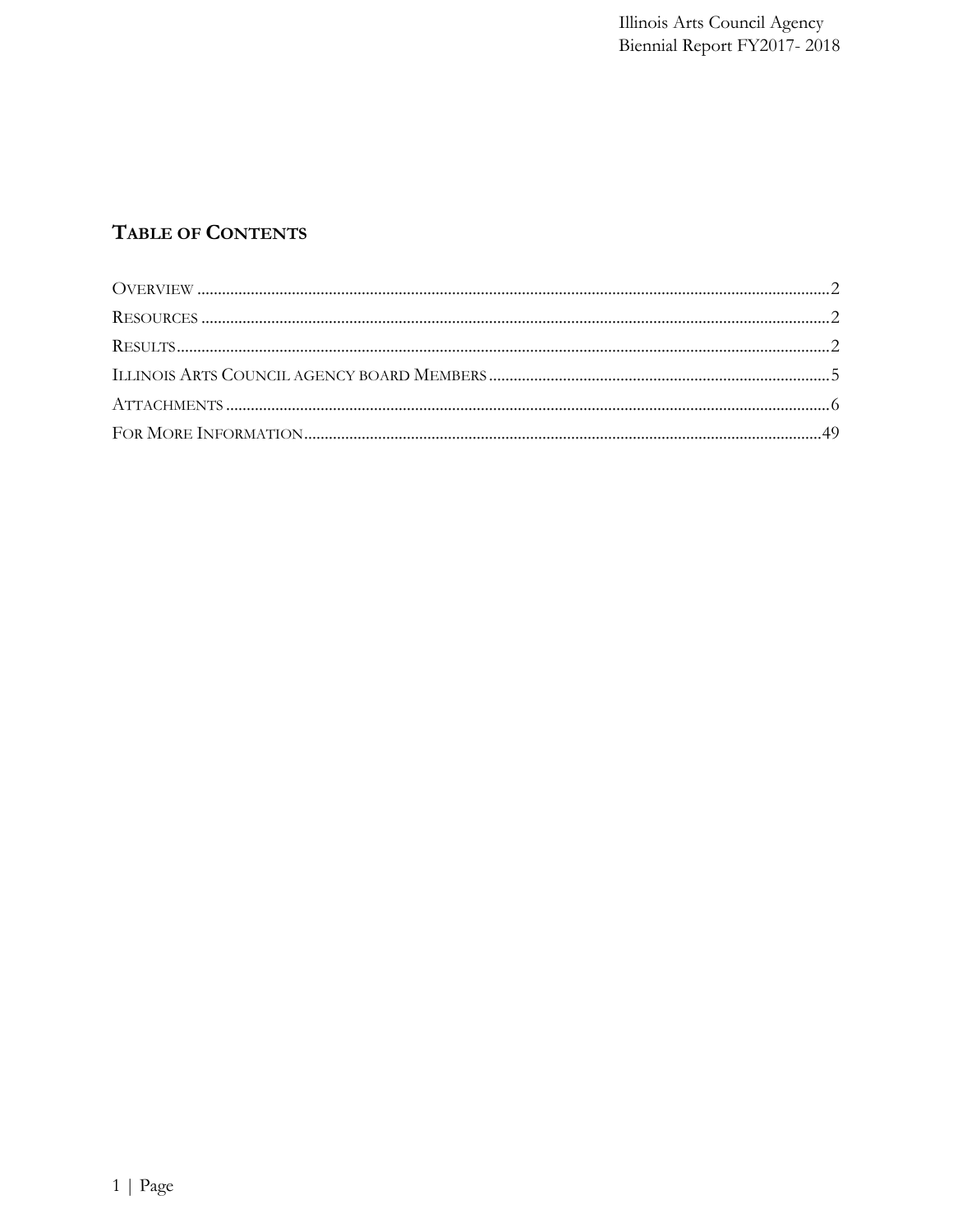# <span id="page-2-0"></span>**OVERVIEW**

The Illinois Arts Council Agency (IACA) was created by the Arts Council Act in 1965. The IACA advances its mission *to build a strong, creative, and connected Illinois through the arts* with resources and opportunities designed to nurture emerging ideas and to sustain artistic excellence. IACA programs, partnerships, and collaborative efforts achieve benefits of widespread and unique value to Illinois citizens.

The IACA is a business that builds economic vitality and advances the quality of life in Illinois by promoting an encouraging atmosphere for creative artists to live and work, and by providing catalytic support to build strong communities. Through investments in small businesses, cultural organizations, schools, and individual artists, the IACA supports economic development throughout the state.

Hired by the Board, a staff with in-depth knowledge of the arts develops and administers IACA grant programs, provides technical assistance, and facilitates the responsible and impactful distribution of funds. The IACA interacts with Federal, State, and local governments and entities in national conversations on arts, culture, and education.

# <span id="page-2-1"></span>**RESOURCES**

No General Revenue Funds (GRF) were appropriated for Fiscal Year 2017; only Federal funds from the National Endowment for the Arts (NEA) were appropriated and expended. However, in Fiscal Year 2018, the IACA received a GRF appropriation across three program areas: Creative Sector, Arts-in-Education, and Underserved communities. The IACA budget also included line items for Arts & Culture, Public Radio and Television (PRTV), the Illinois Humanities Council (IHC), and the Arts & Foreign Language (AFL) Program which is implemented in partnership with the Illinois State Board of Education (ISBE). Annually, the demand for IACA support is greater than the funds available and all programming dollars are fully committed.

The IACA participates in a competitive process to receive Federal funding from the NEA which can only be used by the state arts agency. NEA funds are designated to address the priorities of the IACA, to advance arts education, to foster ethnic and folk arts programming, and provide support for unique opportunities. The NEA provides additional dollars to implement Poetry Out Loud, a national recitation contest for high school students.

| FY   | <b>State (GRF)</b> | <b>Federal (NEA)</b> | <b>Total Revenue</b> |
|------|--------------------|----------------------|----------------------|
| 2017 | $\mathcal{S}(x)$   | \$865,900            | \$865,900            |
| 2018 | \$9,471,730        | \$850,800            | \$10,323,630         |

# <span id="page-2-2"></span>**RESULTS**

The lack of a budget for Fiscal Year 2017 had a devastating impact. The quality of education suffered as schools had fewer arts learning opportunities. Communities, particularly those with negative economic conditions and geographic isolation, had decreased access to the arts. Cultural organizations had job losses, canceled public arts programming, and some permanently closed. This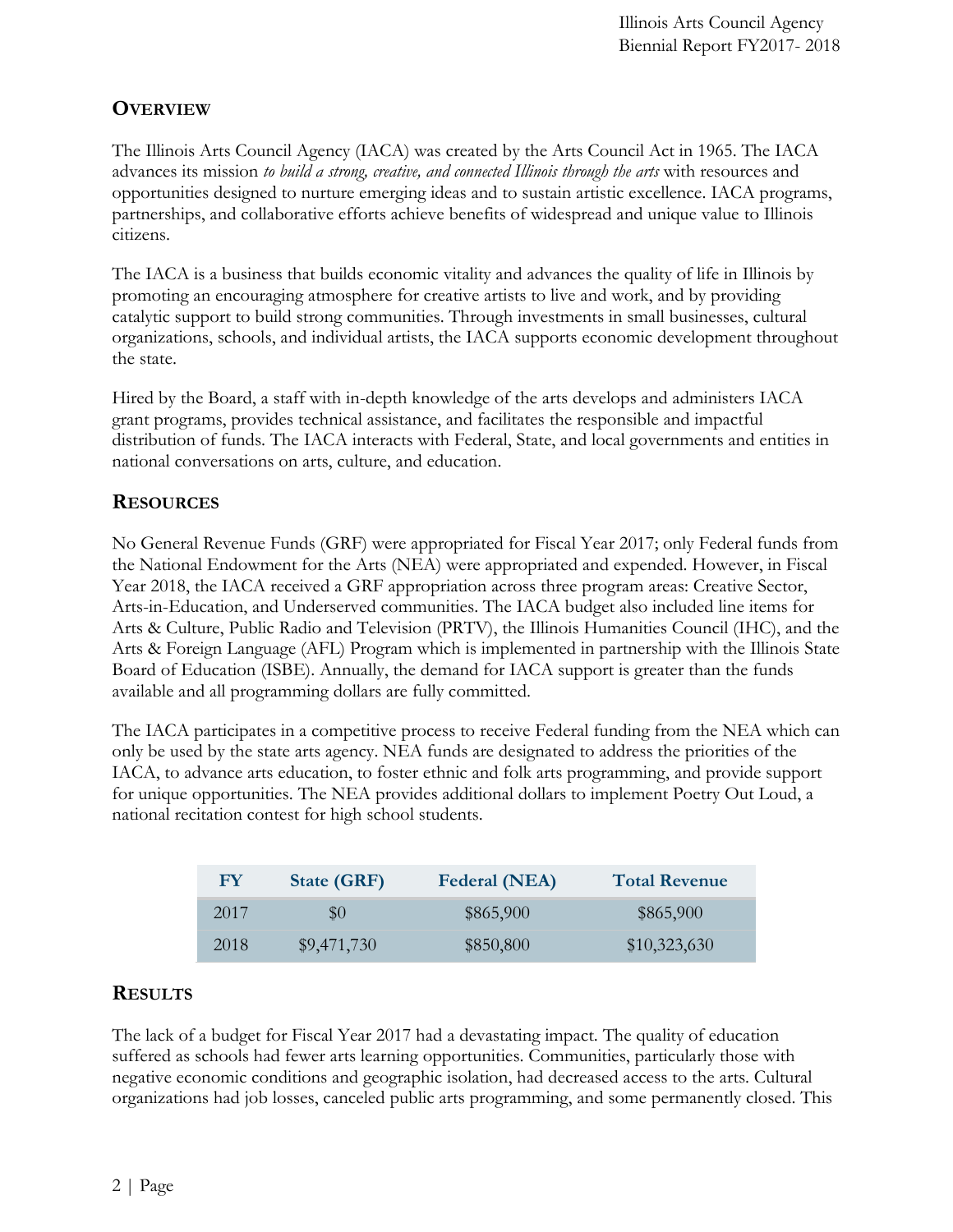in turn had a negative impact on surrounding private businesses that rely on thriving cultural institutions to help boost their patronage.

The IACA implemented a limited number of programs during this time, with priority placed on those that advanced the IACA mission, met the priority for Federal funding, and had the broadest geographic distribution. Because of this strategic investment, the IACA was able to maintain funding in nearly every Senate and House district. See attached Grant Lists by Legislative District for details.

Coming out of the budget impasse presented its own set of unique challenges. Retirements and attrition reduced the IACA's Full Time Equivalent (FTE) to eight staff members by the end of Fiscal Year 2016. Vacant positions were unable to be filled due to a statewide hiring freeze. In order to have the capacity to relaunch all of the programs put on hiatus, six positions needed to be filled including a national search for a new Executive Director. Once the Agency was properly staffed, the IACA focused on updating programs, reestablishing partnerships, and performing an assessment of the impact the budget impasse had on arts and culture statewide to determine how best to meet the needs of Illinois.

Receiving an appropriation allowed the IACA to not only offer general operating support to over 500 Illinois organizations, the Agency was also able to relaunch four major programs including:

- Artstour/Live Music
- The Individual Artist Support Initiative
- StArts Short Term Residency Program
- Arts and Foreign Language Education Grant Program

Another essential focus of Fiscal Year 2018 was to reconnect the cultural center of Illinois after these tumultuous years. The IACA began the planning process for a tenth annual biennial [One State:](http://onestateillinois.com/about/)  [Together in the Arts](http://onestateillinois.com/about/) conference; a partnership with Arts Alliance Illinois. One State is the only statewide conference for arts advocates, administrators, educators, funders, and practitioners representing the broad range of creative activity and disciplines found across Illinois.

The IACA measures its impact through the Budgeting for Results (BRF) principles that 'strengthen cultural and environmental vitality'. Among the successes that the IACA can celebrate in this biennium are:

- The Reestablishment of funds for the presentation of over 100 different Illinois performing artists, companies, or groups for performances and collaborations throughout the State.
- Support for the planning and implementation of new or enhanced curricular programs in the Arts or Foreign Languages for school districts throughout Illinois.
- Partnership with the NEA program, Poetry Out Loud which annually reaches more than 8,000 students and teachers.
- Opportunities for diverse learning with stipend support for paid student internships at cultural organizations.
- Greater reach to traditional folk artists with NEA support for the IACA Master/Apprentice Program.
- A partnership in the renovation of the historical Illinois Governor's Mansion. The IACA established a Fine and Decorative Arts exhibit for the newly restored building.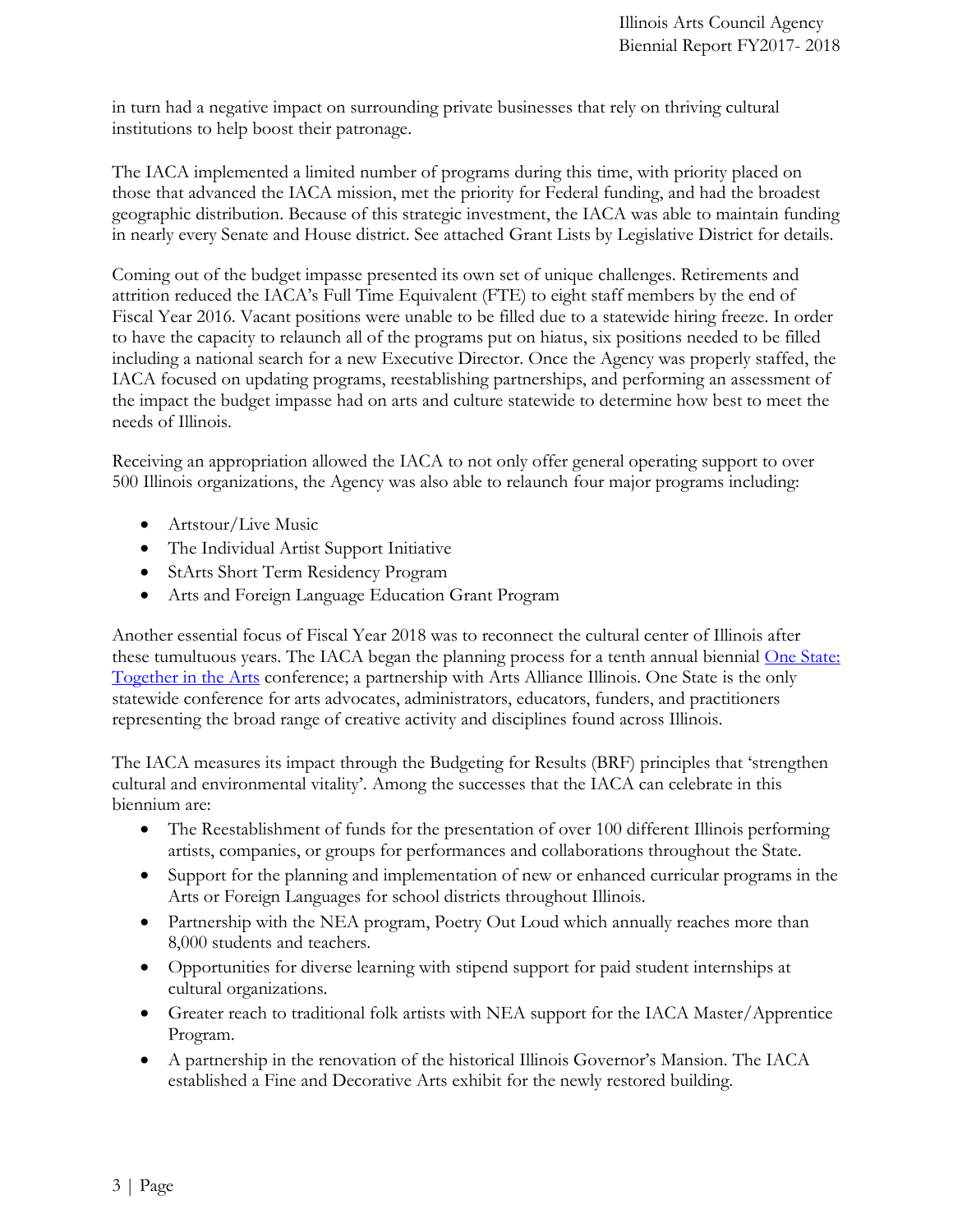- The IACA Chairman's work on the Illinois Art-in-Architecture Program. This program secures suitable works of art for public buildings constructed or subjected to major renovation by the State. Artists are selected and commissions are awarded based upon the recommendations of a Fine Arts Review Committee (FARC). The IACA Chairman provides final concurrence on all artwork recommended by the FARC.
- The IACA's partnership with Arts Midwest which through their Touring Fund, 23 Illinois performing arts organizations were awarded nearly \$70,000, engaging 26,000 individuals including 14,000 children and youth throughout Illinois.
- The IACA's testimony regarding the value of the arts, culture, education, and economic impact of Amazon's second headquarters locating in Chicago.
- The Agency's input regarding the rational for the Obama Presidential Museum/Library. This ultimately led to Chicago being chosen for its location.
- Illinois' explosion in television and independent film production which significantly contributed to the economy and careers in the creative arts. The IACA has found collaboration with the Illinois Film Office in the support of Film Festivals who offer programming in all areas of film production, including but not limited to writing, directing, set design, special effects, and cinematography. Access to this programming for youth in underserved communities has resulted in the development of careers and jobs. In Fiscal Year 2017 alone there was \$552,000,000 estimated spending in Illinois on film and television production and \$330,400,000 in wages.
- Illinois' success with tourism. Without the arts there is no tourism. Illinois welcomes nearly 110 million out-of-state visitors each year. While visiting the state to attend arts events, tourists support other industries critical to the health of the Illinois economy, including food service, transportation, hospitality, and shopping.

When the state invests in the IACA, Illinois' economy thrives. The arts:

- Are a \$4 billion industry in Illinois.
- Generate \$478.5 million in government revenue annually.
- Create more than 134,000 jobs.

Thank you for your continued support of the IACA as it is a direct benefit to the citizens of Illinois.

.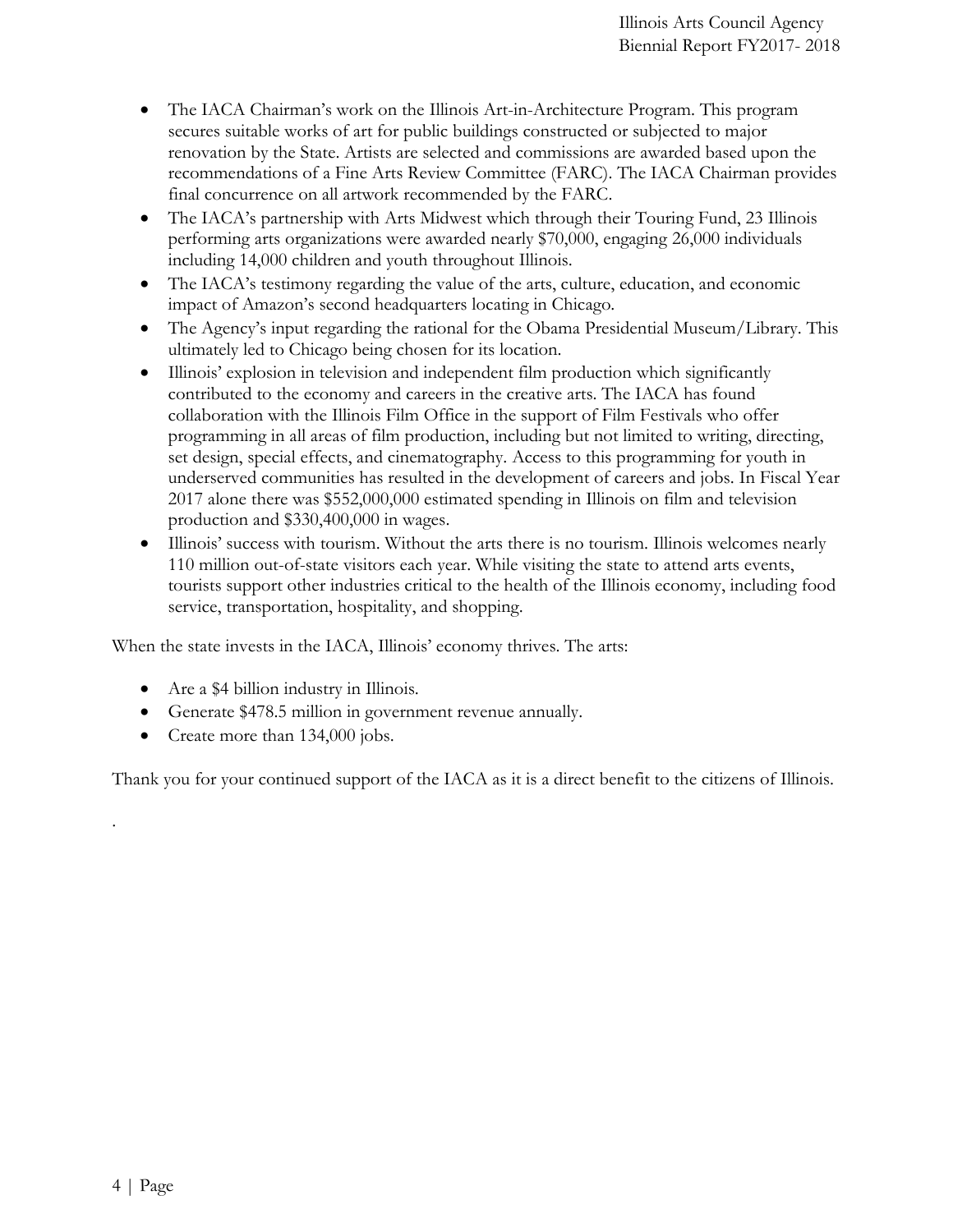# <span id="page-5-0"></span>**ILLINOIS ARTS COUNCIL AGENCY BOARD MEMBERS**

The IACA is governed by a Board comprised of up to 21 private citizens from throughout Illinois who are appointed by the Governor. These members serve in a voluntary, non-paid, capacity for four-year terms. Board members are charged with developing the state's public arts policy, fostering quality culturally diverse programs, and approving grants expenditures.

The list below represents Illinois Arts Council Agency Board members who served full or partial terms during Fiscal Year 2017 and 2018.

Shirley R. Madigan, Chair, Chicago Rhoda A. Pierce, Vice-Chair, Highland Park

Jill Arena, Chicago Richard Daniels, Evergreen Park Beth Boosalis Davis, Evanston Lisa Dent Flesner, St. Charles Christina Kemper Gidwitz, Chicago Henry D. Godinez, Evanston Desiree L. Grode, Chicago Jodie Shagrin Kavensky, Rock Island Valerie King, Chicago Jennifer Levine, Chicago

Gary Matts, Darien Peggy A. Montes, Chicago Sheila M. O'Brien, Glenview Cecilia Rodhe, Bannockburn Gail Shiel, Chicago (FY2018) Christina Steelman, Bushnell Tim Touhy, Chicago Howard A. Tullman, Chicago Donald Wiener, Chicago

For the most up-to-date list, visit<http://appointments.illinois.gov/>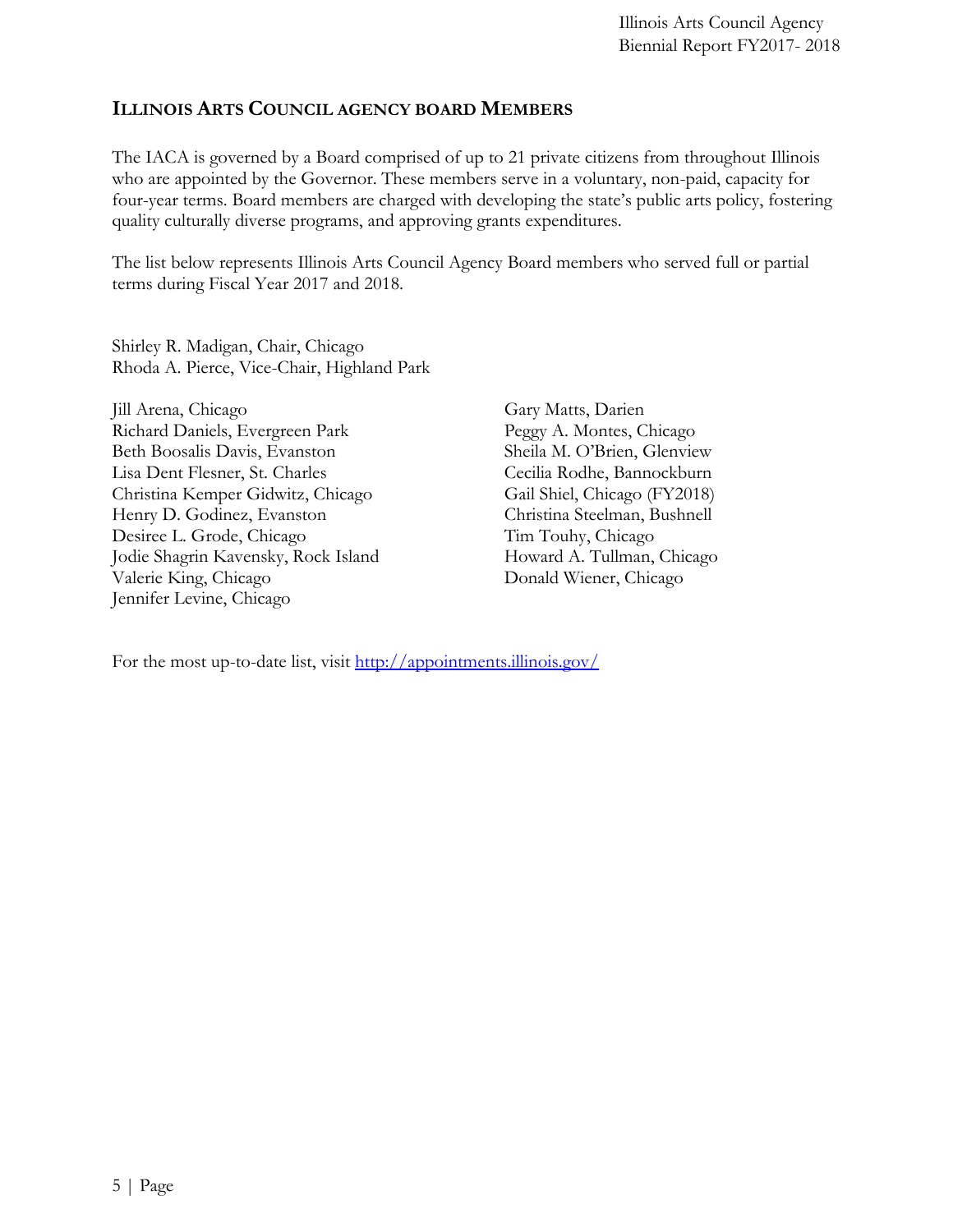## <span id="page-6-0"></span>**ATTACHMENTS**

Fiscal Year 2017 Listing of Grants by Legislative District

Fiscal Year 2018 Listing of Grants by Legislative District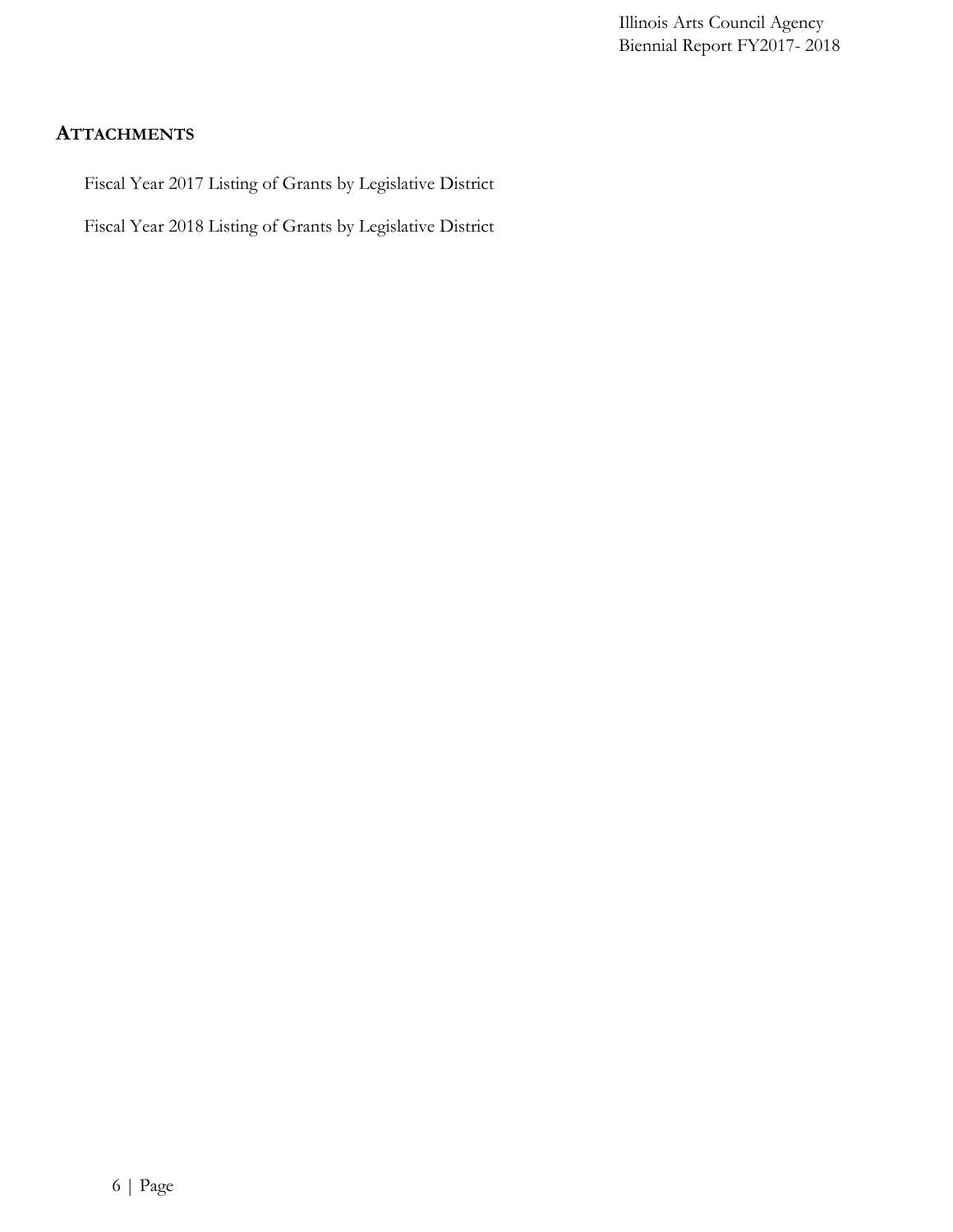# **Illinois Arts Council Agency 2017 Annual Report Listing of Grants by Legislative District**

### **The following Fiscal Year 2017 grants reflect all those awarded by the Illinois Arts Council. Some awards were not claimed and must remain part of the record.**

### **Senate District # 1**

|                                | <b>Senate District #1 Total</b>                                                   |         | \$16,060 |
|--------------------------------|-----------------------------------------------------------------------------------|---------|----------|
|                                | House District #2 Total                                                           |         | \$16,060 |
| National Museum of Mexican Art | for a Youth Employment in the Arts project                                        | Chicago | 4,680    |
| Hedges Elem School             | for a six week interdisciplinary arts residency with ElevArte<br>Community Studio | Chicago | 5,400    |
| Elevarte Community Studio      | for a Youth Employment in the Arts project                                        | Chicago | 5,980    |
| House District $\#$ 2          |                                                                                   |         |          |

### **Senate District # 2**

#### House District # 4

|                              | House District #4 Total                              |         | \$15,080 |
|------------------------------|------------------------------------------------------|---------|----------|
| Young Chicago Authors        | for a Youth Employment in the Arts project           | Chicago | 5,280    |
| Lyric Holiday                | for Gwendolyn Brooks PBS documentary project support | Chicago | 5,000    |
| Community Television Network | for a Youth Employment in the Arts project           | Chicago | 4,800    |
|                              |                                                      |         |          |

| <b>Senate District #2 Total</b> | \$15,080 |
|---------------------------------|----------|
|                                 |          |

#### **Senate District # 3**

|                                                      | House District #5 Total                                    |         | \$198,495 |
|------------------------------------------------------|------------------------------------------------------------|---------|-----------|
| Urban Gateways                                       | for a Youth Employment in the Arts project                 | Chicago | 4,000     |
| South Shore Drill Team & Performing Arts<br>Ensemble | for a Youth Employment in the Arts project                 | Chicago | 5,940     |
| Natya Dance Theatre                                  | for a Youth Employment in the Arts project                 | Chicago | 6,000     |
| NAJWA Dance Corps                                    | for a Youth Employment in the Arts project                 | Chicago | 2,560     |
| <b>Joffrey Ballet</b>                                | for a Youth Employment in the Arts project                 | Chicago | 6,000     |
| Illinois Arts Alliance                               | for One State Together in the Arts conference support      | Chicago | 5,000     |
| Fifth House Ensemble                                 | for a Youth Employment in the Arts project                 | Chicago | 1,500     |
| Deeply Rooted Productions                            | for a Youth Employment in the Arts project                 | Chicago | 5,985     |
| Chicago Youth Symphony Orchestras                    | for a Youth Employment in the Arts project                 | Chicago | 1,800     |
| Chicago Dept of Cultural Aff/Spec Events             | for Community Arts Access Program                          | Chicago | 138,650   |
| Chicago Architecture Foundation                      | for a Youth Employment in the Arts project                 | Chicago | 6,000     |
| Ballet Chicago Company                               | for a Youth Employment in the Arts project                 | Chicago | 5,060     |
| Auditorium Theatre of Roosevelt Univ                 | for Hands Together Art to Art performing arts camp support | Chicago | 10,000    |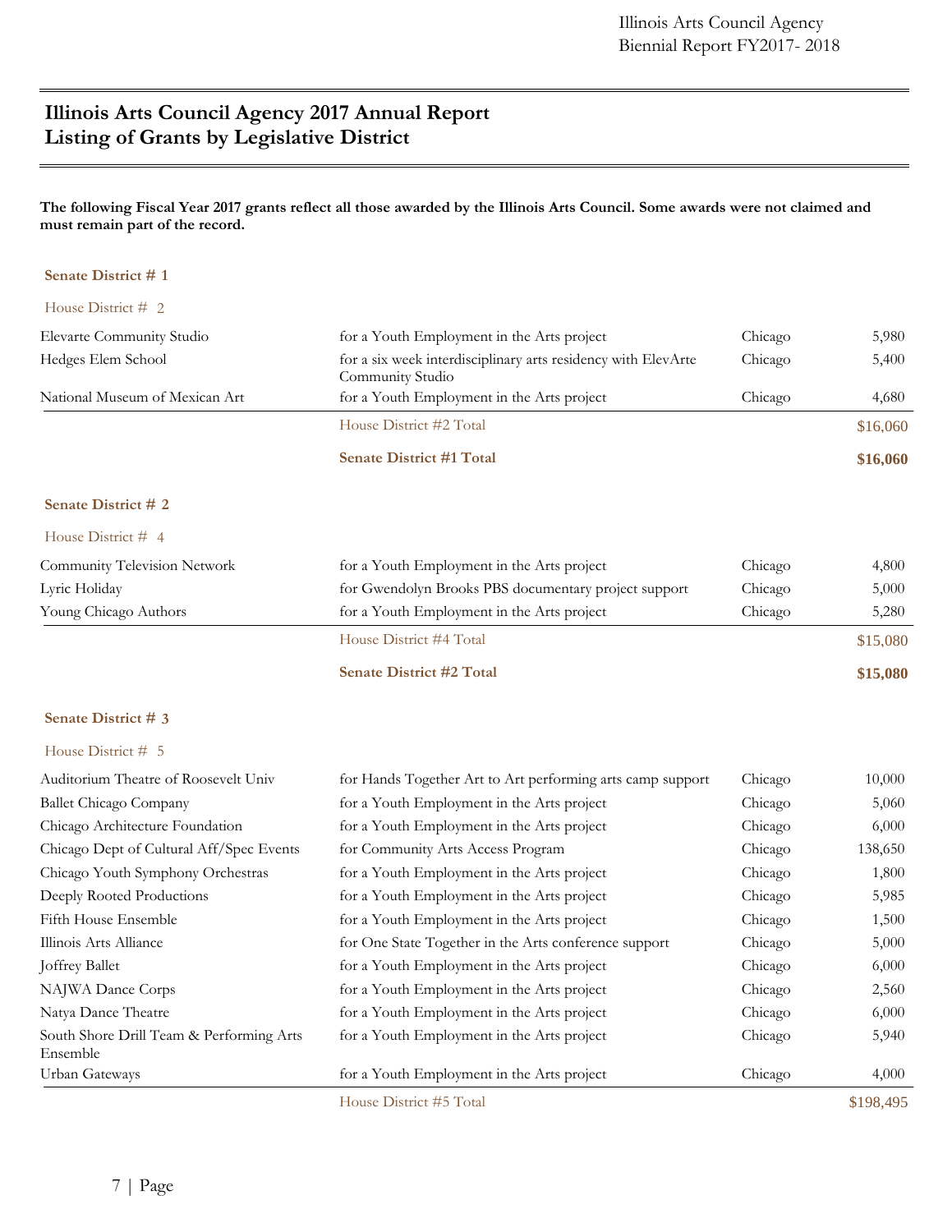## House District # 6

| Chicago Multicultural Dance Center | for a Youth Employment in the Arts project                                                      | Chicago | 2,160     |
|------------------------------------|-------------------------------------------------------------------------------------------------|---------|-----------|
|                                    | Chicago Theatre Group (dba Goodman Theatre) for Criticism In A Changing America project support | Chicago | 5,000     |
| Hamline Elem School                | for an eight week visual arts residency with ElevArte Community Chicago<br>Studio               |         | 4,850     |
| National Public Housing Museum     | for Entrepreneurship Hub project support                                                        | Chicago | 7,500     |
|                                    | House District #6 Total                                                                         |         | \$19,510  |
|                                    | <b>Senate District #3 Total</b>                                                                 |         | \$218,005 |

## **Senate District # 4**

| House District # 7                  |                                                                            |          |          |
|-------------------------------------|----------------------------------------------------------------------------|----------|----------|
| Maywood Fine Arts Association       | for a Youth Employment in the Arts project                                 | Maywood  | 4,620    |
|                                     | House District #7 Total                                                    |          | \$4,620  |
| House District # 8                  |                                                                            |          |          |
| Kioto Aoki                          | for an apprenticeship in Japanese Drum with Helen Nagata                   | Oak Park | 3,000    |
| Tatsu Aoki                          | for an apprenticeship in Japanese Lute with Jill Taura                     | Chicago  | 3,000    |
|                                     | House District #8 Total                                                    |          | \$6,000  |
|                                     | <b>Senate District #4 Total</b>                                            |          | \$10,620 |
| Senate District # 5                 |                                                                            |          |          |
| House District # 9                  |                                                                            |          |          |
| Chicago Children's Theatre          | for a Youth Employment in the Arts project                                 | Chicago  | 4,365    |
| Chicago Jazz Philharmonic           | for a Youth Employment in the Arts project                                 | Chicago  | 2,280    |
| Marwen Foundation                   | for a Youth Employment in the Arts project                                 | Chicago  | 3,740    |
| Merit School of Music               | for a Youth Employment in the Arts project                                 | Chicago  | 5,280    |
|                                     | House District #9 Total                                                    |          | \$15,665 |
| House District $# 10$               |                                                                            |          |          |
| Arts of Life Inc                    | for a Youth Employment in the Arts project                                 | Chicago  | 6,000    |
| Chicago West Community Music Center | for a Youth Employment in the Arts project                                 | Chicago  | 2,100    |
| <b>Free Street Theater</b>          | for a Youth Employment in the Arts project                                 | Chicago  | 6,000    |
| Intuit: Ctr Intuitive/Outsider Art  | for a Youth Employment in the Arts project                                 | Chicago  | 5,760    |
| Mitchell Elem School<br>#15672      | for a twenty-two week dance residency with Hubbard Street<br>Dance Company | Chicago  | 18,460   |
|                                     | House District #10 Total                                                   |          | \$38,320 |
|                                     | <b>Senate District #5 Total</b>                                            |          | \$53,985 |
| Senate District # 6                 |                                                                            |          |          |
| House District # 11                 |                                                                            |          |          |
| Albany Park Theater Project         | for a Youth Employment in the Arts project                                 | Chicago  | 6,000    |
| Links Hall Incorporated             | for a Youth Employment in the Arts project                                 | Chicago  | 2,915    |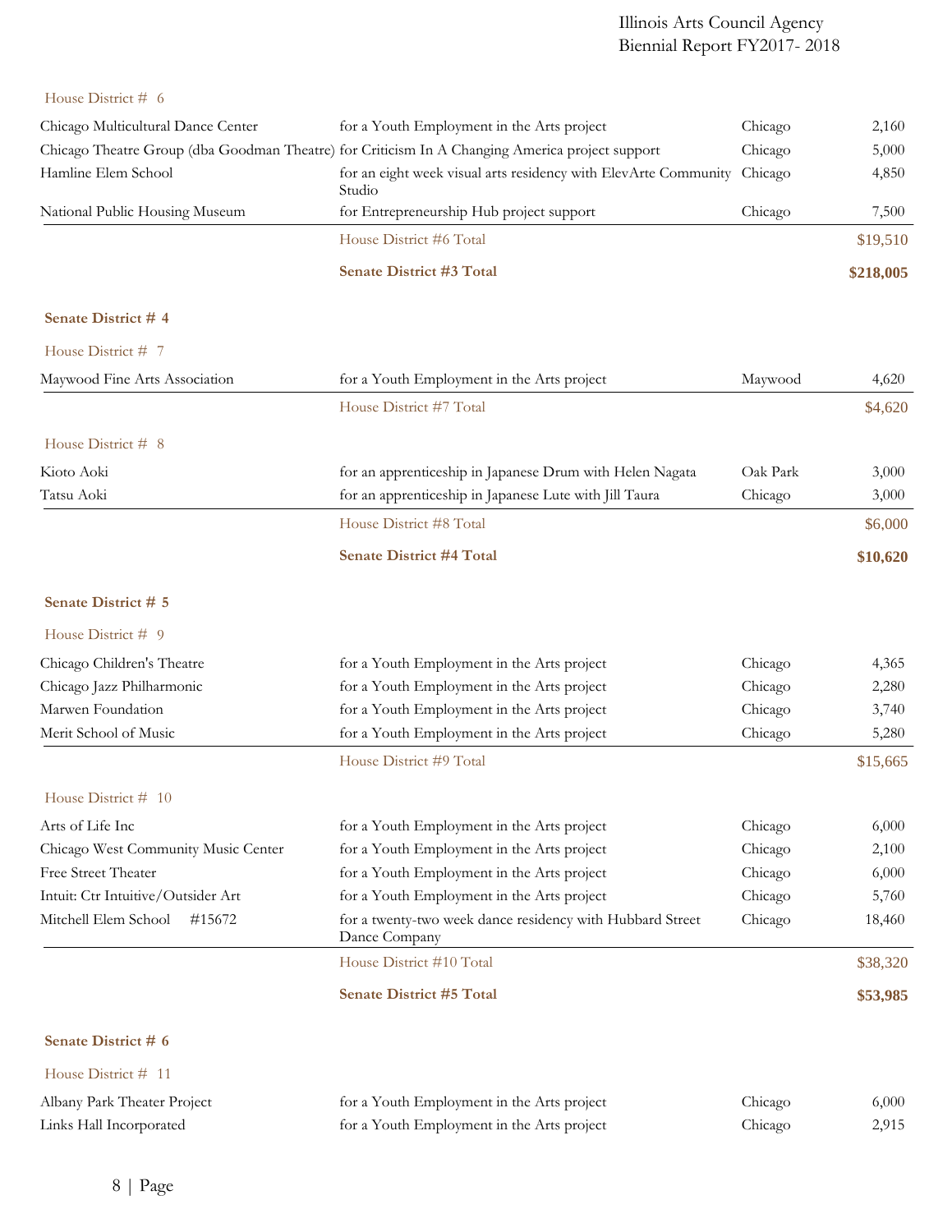|                                         | House District #11 Total                                                            |         | \$8,915  |
|-----------------------------------------|-------------------------------------------------------------------------------------|---------|----------|
| House District # 12                     |                                                                                     |         |          |
| Hawthorne Scholastic Academy            | for a sixteen week visual arts residency with Kathryn Trumbull<br>Fimreite          | Chicago | 2,580    |
| TimeLine Theatre Company                | for a Youth Employment in the Arts project                                          | Chicago | 3,960    |
|                                         | House District #12 Total                                                            |         | \$6,540  |
|                                         | <b>Senate District #6 Total</b>                                                     |         | \$15,455 |
| Senate District #7                      |                                                                                     |         |          |
| House District # 13                     |                                                                                     |         |          |
| ArtReach Chicago                        | for a Youth Employment in the Arts project                                          | Chicago | 5,940    |
| <b>Black Ensemble Theater Corp</b>      | for a Youth Employment in the Arts project                                          | Chicago | 6,000    |
| CircEsteem                              | for a Youth Employment in the Arts project                                          | Chicago | 6,000    |
| Antonio Davis                           | for Annual ADA Celebration mouth painting workshop support                          | Chicago | 1,000    |
| Juan Dies                               | for apprenticeship in Mexicon Son with Erendira Izguerra                            | Chicago | 3,000    |
| Kuumba Lynx                             | for a Youth Employment in the Arts project                                          | Chicago | 5,760    |
| Carole Lanialoha Lee-Sumberg            | for an apprenticeship in Hawaiian ukulele with Chance Damon                         | Chicago | 3,000    |
| Kazuhiro Masuda                         | for an apprenticeship in Japanese Classical Dance with Miyumi<br>Aoki               | Chicago | 3,000    |
| Old Town School of Folk Music           | for Ella Jenkins tribute performance support                                        | Chicago | 5,000    |
| Raven Theatre Company                   | for a Youth Employment in the Arts project                                          | Chicago | 6,000    |
|                                         | House District #13 Total                                                            |         | \$44,700 |
| House District # 14                     |                                                                                     |         |          |
| 6018 North                              | for a Youth Employment in the Arts project                                          | Chicago | 6,000    |
| Company of Folk                         | for folk art fieldwork/tech assistance support                                      | Chicago | 15,000   |
| Kathleen Keane                          | for apprenticeship in Traditional Irish Tin Whistle Playing with<br>Liam Heneghan   | Chicago | 3,000    |
| The Lira Ensemble                       | for cataloging and organization of Polish ethnic and historical<br>costumes support | Chicago | 7,500    |
| Loyola University of Chicago            | for a Youth Employment in the Arts project                                          | Chicago | 5,020    |
| Swedish American Museum Assn of Chicago | for a Youth Employment in the Arts project                                          | Chicago | 1,575    |
|                                         | House District #14 Total                                                            |         | \$38,095 |
|                                         | <b>Senate District #7 Total</b>                                                     |         | \$82,795 |
| Senate District # 8                     |                                                                                     |         |          |
| House District # 15                     |                                                                                     |         |          |
| Ensemble Espanol                        | for a Youth Employment in the Arts project                                          | Chicago | 4,000    |
|                                         | House District #15 Total                                                            |         | \$4,000  |

**Senate District #8 Total \$4,000** 

## **Senate District # 9**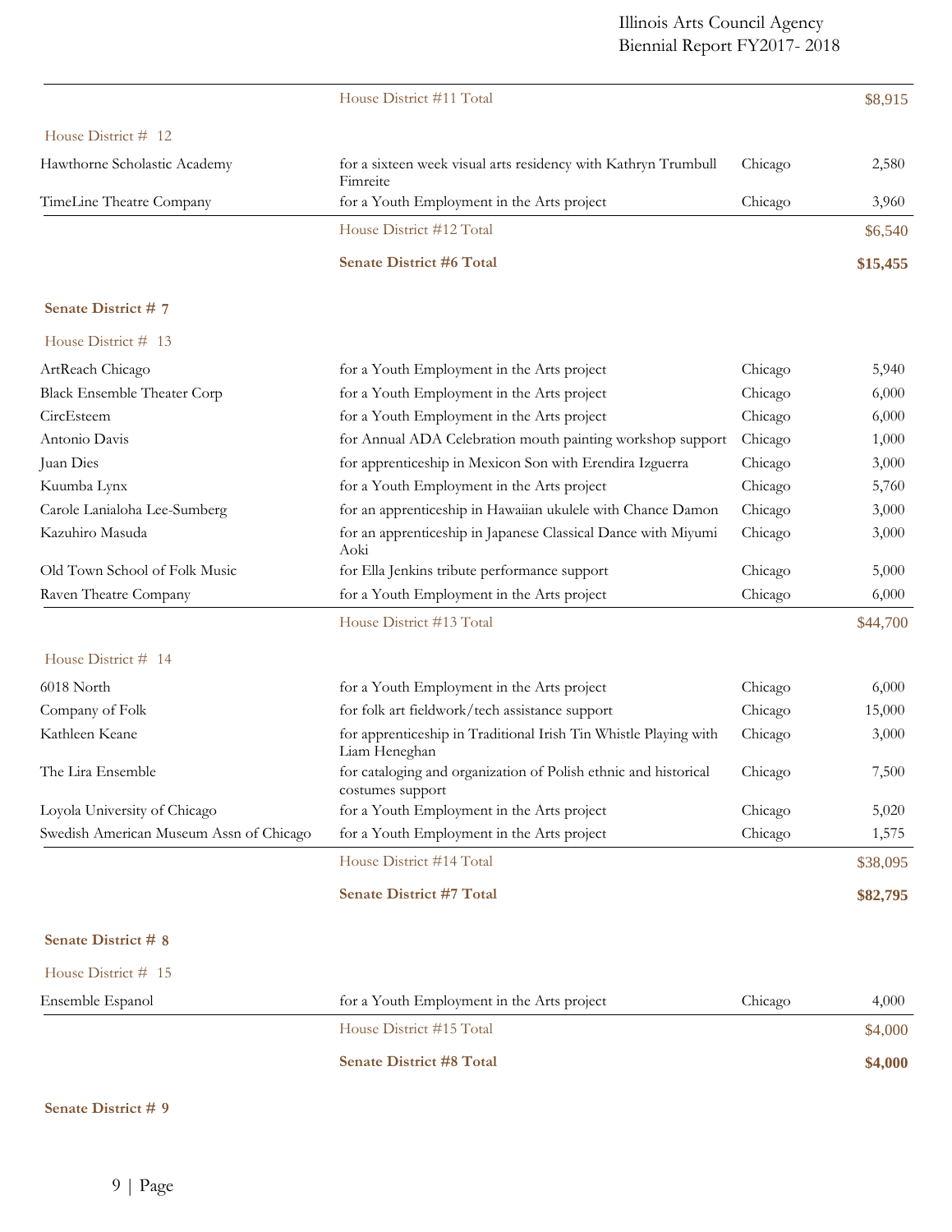| Kohl Children's Museum of Greater Chicago | for a Youth Employment in the Arts project                 | Glenview   | 3,240    |
|-------------------------------------------|------------------------------------------------------------|------------|----------|
|                                           | House District #17 Total                                   |            | \$3,240  |
| House District # 18                       |                                                            |            |          |
| Actors Gymnasium                          | for a Youth Employment in the Arts project                 | Evanston   | 5,680    |
| Art Encounter                             | for Art Experiences for Caregivers training support        | Evanston   | 5,000    |
| Evanston Art Center                       | for a Youth Employment in the Arts project                 | Evanston   | 6,000    |
| City of Evanston                          | for Community Arts Access Program                          | Evanston   | 9,115    |
| Mudlark Theater Company, NFP              | for a Youth Employment in the Arts project                 | Evanston   | 6,000    |
| Northbrook Symphony Orchestra             | for a Youth Employment in the Arts project                 | Northbrook | 4,800    |
| Piven Theatre Workshop                    | for a Youth Employment in the Arts project                 | Evanston   | 2,800    |
|                                           | House District #18 Total                                   |            | \$39,395 |
|                                           | <b>Senate District #9 Total</b>                            |            | \$42,635 |
| Senate District #11                       |                                                            |            |          |
| House District # 21                       |                                                            |            |          |
| Zacbe Pichardo                            | for an apprenticeship in Mexican Marimba with Myriam Ramos | Chicago    | 3,000    |
|                                           | House District #21 Total                                   |            | \$3,000  |
|                                           | <b>Senate District #11 Total</b>                           |            | \$3,000  |
| Senate District #13                       |                                                            |            |          |
| House District # 25                       |                                                            |            |          |
| Hyde Park Art Center                      | for a Youth Employment in the Arts project                 | Chicago    | 6,000    |
| <b>Intonation Music</b>                   | for a Youth Employment in the Arts project                 | Chicago    | 2,295    |
| <b>SkyART NFP</b>                         | for a Youth Employment in the Arts project                 | Chicago    | 6,000    |
| West Point School of Music                | for a Youth Employment in the Arts project                 | Chicago    | 6,000    |
|                                           | House District #25 Total                                   |            | \$20,295 |
|                                           | <b>Senate District #13 Total</b>                           |            | \$20,295 |
| <b>Senate District # 20</b>               |                                                            |            |          |
| House District # 39                       |                                                            |            |          |
| Chicago Ballet                            | for a Youth Employment in the Arts project                 | Chicago    | 5,940    |
|                                           | House District #39 Total                                   |            | \$5,940  |
| House District $#$ 40                     |                                                            |            |          |
| American Indian Center                    | for a Youth Employment in the Arts project                 | Chicago    | 2,000    |
| Puerto Rican Arts Alliance                | for National Cuatro Festival Latin Music Project support   | Chicago    | 6,500    |
| Puerto Rican Arts Alliance                | for a Youth Employment in the Arts project                 | Chicago    | 6,000    |
|                                           | House District #40 Total                                   |            | \$14,500 |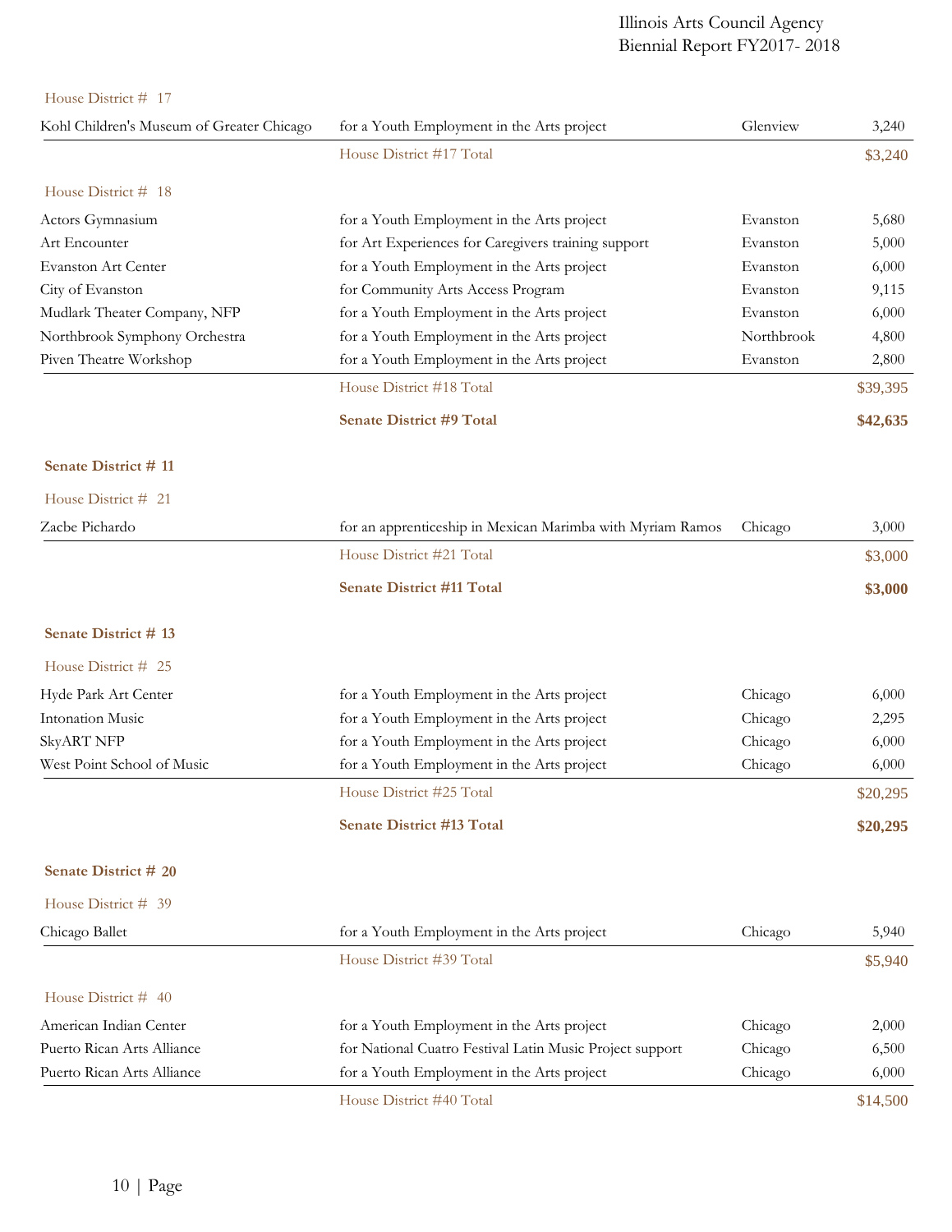## **Senate District #20 Total \$20,440**

## **Senate District # 21**

| House District # 41               |                                                                 |          |
|-----------------------------------|-----------------------------------------------------------------|----------|
| DuPage Children's Museum          | for a Youth Employment in the Arts project<br>Naperville        | 5,475    |
| Fair Lady Productions, Inc.       | for a Youth Employment in the Arts project<br>Naperville        | 5,940    |
| Young Naperville Singers          | for a Youth Employment in the Arts project<br>Naperville        | 540      |
|                                   | House District #41 Total                                        | \$11,955 |
|                                   | <b>Senate District #21 Total</b>                                | \$11,955 |
| Senate District # 23              |                                                                 |          |
| House District # 45               |                                                                 |          |
| Arts in Bartlett NFP              | for a Youth Employment in the Arts project<br>Bartlett          | 3,120    |
|                                   | House District #45 Total                                        | \$3,120  |
|                                   | <b>Senate District #23 Total</b>                                | \$3,120  |
| Senate District # 24              |                                                                 |          |
| House District # 47               |                                                                 |          |
| First Folio Theatre               | Oak Brook<br>for a Youth Employment in the Arts project         | 6,000    |
|                                   | House District #47 Total                                        | \$6,000  |
| House District # 48               |                                                                 |          |
| Morton Arboretum                  | for a Youth Employment in the Arts project<br>Lisle             | 6,000    |
|                                   | House District #48 Total                                        | \$6,000  |
|                                   | <b>Senate District #24 Total</b>                                | \$12,000 |
| Senate District # 27              |                                                                 |          |
| House District # 53               |                                                                 |          |
| Township High School District 214 | for a Youth Employment in the Arts project<br>Arlington Heights | 3,360    |
|                                   | House District #53 Total                                        | \$3,360  |
| House District # 54               |                                                                 |          |
| Little City Foundation            | Palatine<br>for a Youth Employment in the Arts project          | 1,370    |
|                                   | House District #54 Total                                        | \$1,370  |
|                                   | <b>Senate District #27 Total</b>                                | \$4,730  |
| Senate District # 28              |                                                                 |          |
| House District # 55               |                                                                 |          |
| Park Ridge Cultural Arts Council  | for Community Arts Access Program<br>Park Ridge                 | 1,850    |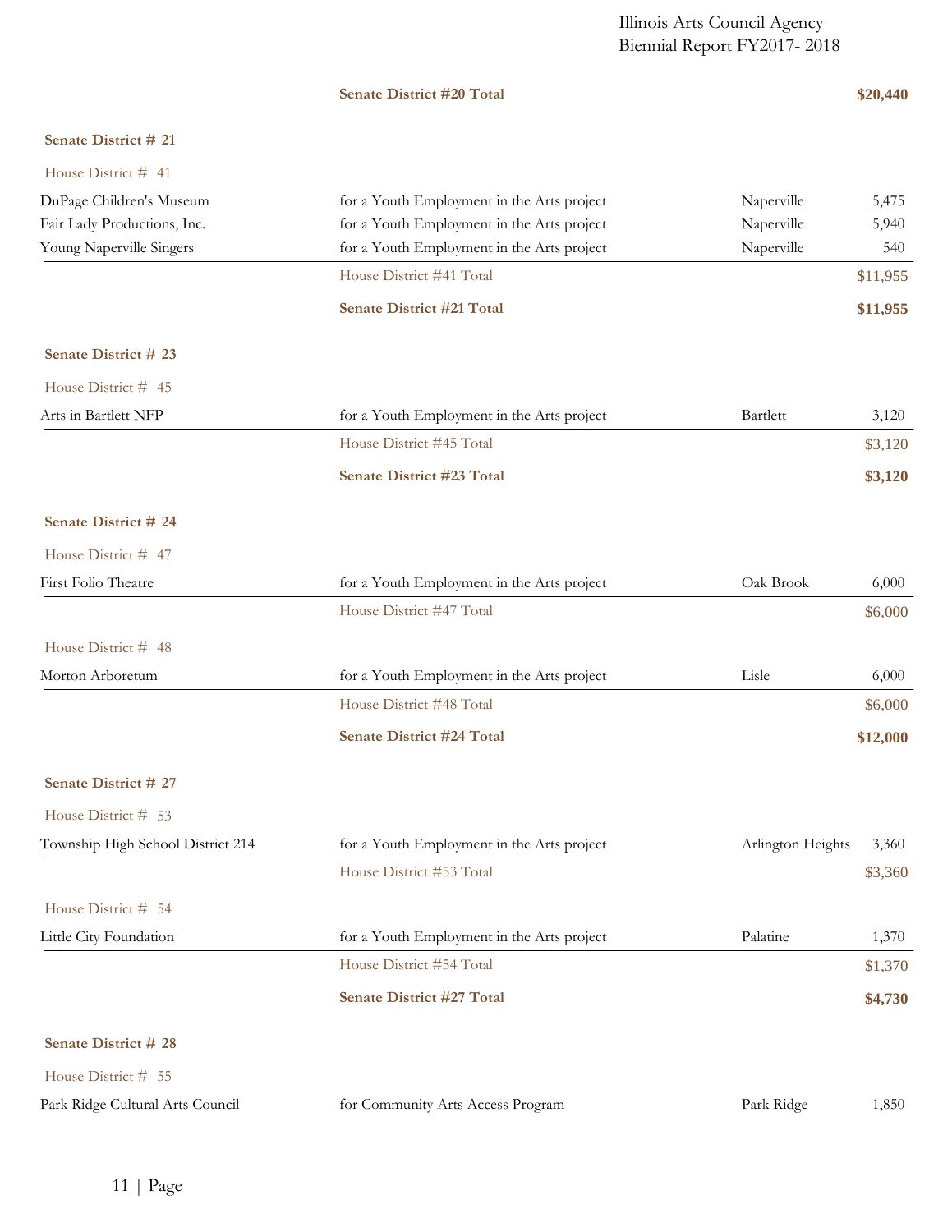|                                                   | House District #55 Total                                            |               | \$1,850  |
|---------------------------------------------------|---------------------------------------------------------------------|---------------|----------|
|                                                   | <b>Senate District #28 Total</b>                                    |               | \$1,850  |
| Senate District # 29                              |                                                                     |               |          |
| House District # 58                               |                                                                     |               |          |
| The Art Center Highland Park                      | for a Youth Employment in the Arts project                          | Highland Park | 5,160    |
| City of Highland Park Cultural Arts<br>Commission | for Community Arts Access Program                                   | Highland Park | 4,365    |
| Midwest Young Artists Conservatory (MYAC)         | for a Youth Employment in the Arts project                          | Highwood      | 6,000    |
| Ravinia Festival Assn                             | for a Youth Employment in the Arts project                          | Highland Park | 6,000    |
|                                                   | House District #58 Total                                            |               | \$21,525 |
|                                                   | <b>Senate District #29 Total</b>                                    |               | \$21,525 |
| Senate District # 32                              |                                                                     |               |          |
| House District # 64                               |                                                                     |               |          |
| Raue Center for the Arts Inc                      | for a Youth Employment in the Arts project                          | Crystal Lake  | 4,000    |
|                                                   | House District #64 Total                                            |               | \$4,000  |
|                                                   | <b>Senate District #32 Total</b>                                    |               | \$4,000  |
| Senate District # 33                              |                                                                     |               |          |
| House District # 65                               |                                                                     |               |          |
| Roger W Robinson                                  | for an apprenticeship in Hammered Dulcimer with Katherine<br>Moritz | St Charles    | 3,000    |
|                                                   | House District #65 Total                                            |               | \$3,000  |
| House District # 66                               |                                                                     |               |          |
| Northwest Comm Music Academy                      | for a Youth Employment in the Arts project                          | Crystal Lake  | 2,535    |
|                                                   | House District #66 Total                                            |               | \$2,535  |
|                                                   | <b>Senate District #33 Total</b>                                    |               | \$5,535  |
| Senate District # 34                              |                                                                     |               |          |
| House District # 67                               |                                                                     |               |          |
| Discovery Center Museum                           | for a Youth Employment in the Arts project                          | Rockford      | 6,000    |
| Rockford Area Arts Council                        | for Poetry Out Loud project support                                 | Rockford      | 5,500    |
| Rockford Area Arts Council                        | for Community Arts Access Program                                   | Rockford      | 18,570   |
|                                                   | House District #67 Total                                            |               | \$30,070 |
|                                                   | <b>Senate District #34 Total</b>                                    |               | \$30,070 |

## **Senate District # 35**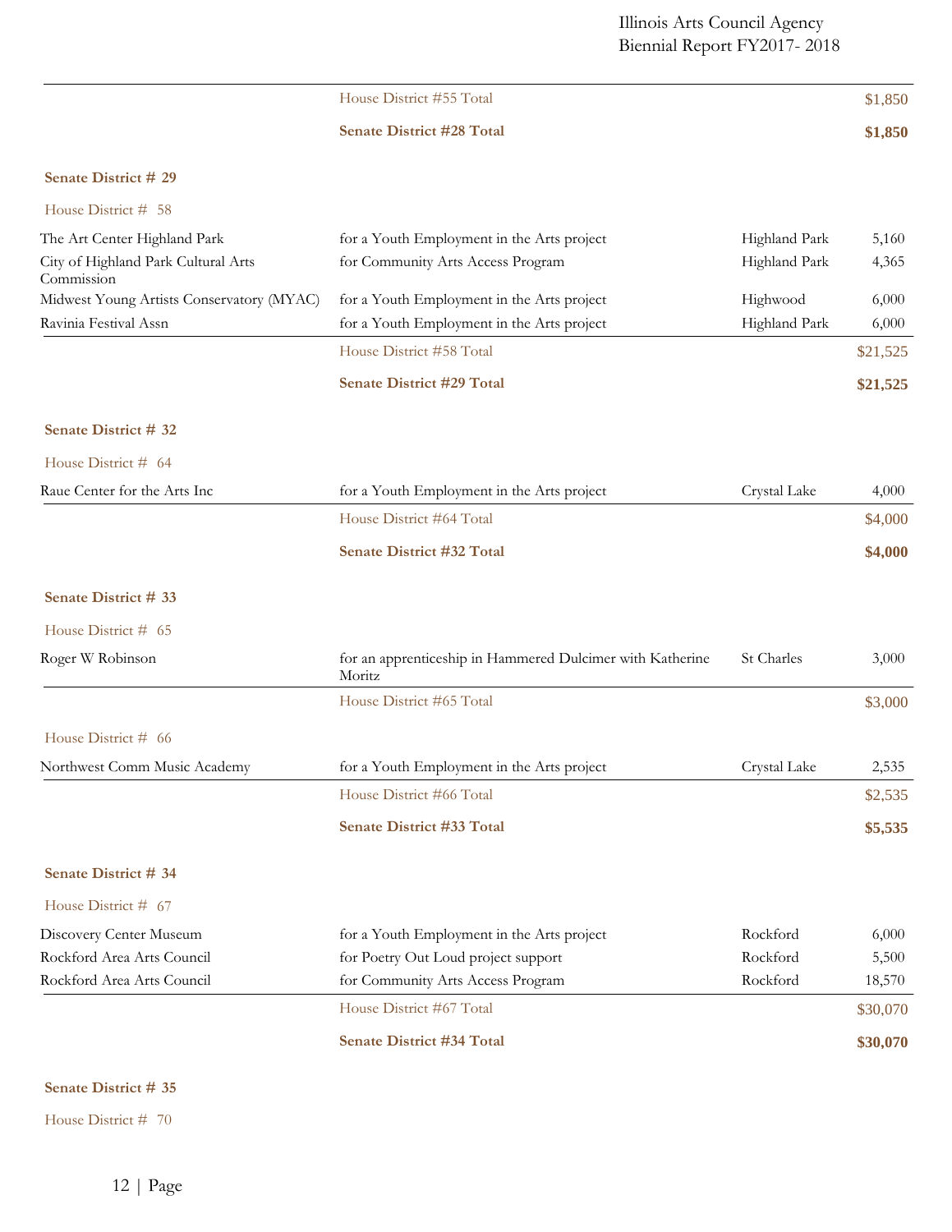| DeKalb Area Arts Council   | for Local Arts Network project support                                    | Dekalb      | 10,000   |
|----------------------------|---------------------------------------------------------------------------|-------------|----------|
|                            | House District #70 Total                                                  |             | \$10,000 |
|                            | Senate District #35 Total                                                 |             | \$10,000 |
| Senate District # 36       |                                                                           |             |          |
| House District # 72        |                                                                           |             |          |
| Quad City Arts             | for a Youth Employment in the Arts project                                | Rock Island | 3,000    |
| Quad City Arts             | for Poetry Out Loud project support                                       | Rock Island | 4,000    |
| Quad City Arts             | for Community Arts Access Program                                         | Rock Island | 11,970   |
|                            | House District #72 Total                                                  |             | \$18,970 |
|                            | Senate District #36 Total                                                 |             | \$18,970 |
| Senate District # 37       |                                                                           |             |          |
| House District # 73        |                                                                           |             |          |
| Sun Foundation             | for Community Arts Access Program                                         | Washburn    | 9,590    |
| Sun Foundation             | for a Youth Employment in the Arts project                                | Washburn    | 5,760    |
|                            | House District #73 Total                                                  |             | \$15,350 |
| House District # 74        |                                                                           |             |          |
| Princeton Theatre Group    | for a Youth Employment in the Arts project                                | Princeton   | 6,000    |
|                            | House District #74 Total                                                  |             | \$6,000  |
|                            | Senate District #37 Total                                                 |             | \$21,350 |
| Senate District # 39       |                                                                           |             |          |
| House District # 78        |                                                                           |             |          |
| MOMENTA Inc                | for a Youth Employment in the Arts project                                | Oak Park    | 2,880    |
| Oak Park Area Arts Council | for Community Arts Access Program                                         | Oak Park    | 9,120    |
| Oak Park Area Arts Council | for a Youth Employment in the Arts project                                | Oak Park    | 2,160    |
| Oak Park Art League        | for a Youth Employment in the Arts project                                | Oak Park    | 2,880    |
|                            | House District #78 Total                                                  |             | \$17,040 |
|                            | Senate District #39 Total                                                 |             | \$17,040 |
| Senate District # 40       |                                                                           |             |          |
| House District # 80        |                                                                           |             |          |
| Tapan Bhattacharyya        | for an apprenticeship in Indian Classical Music with Anushree<br>Majumdar | Homewood    | 3,000    |
|                            | House District #80 Total                                                  |             | \$3,000  |
|                            | <b>Senate District #40 Total</b>                                          |             | \$3,000  |

## **Senate District # 41**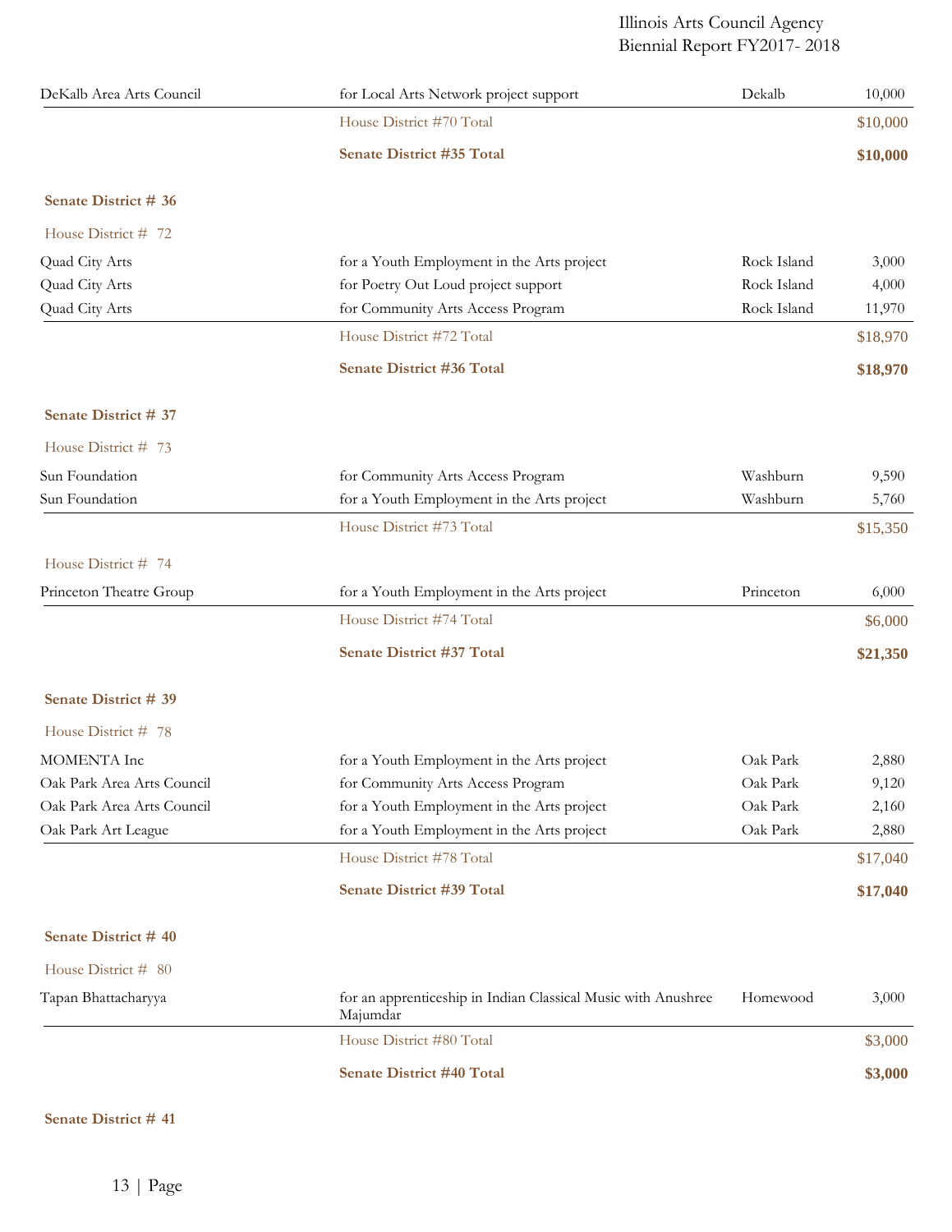| House District # 81          |                                                                            |               |          |
|------------------------------|----------------------------------------------------------------------------|---------------|----------|
| Ipsita Mahapatra             | for an apprentiship in Indian Classical Dance with Sunameeka<br>Panigrahy  | Naperville    | 3,000    |
|                              | House District #81 Total                                                   |               | \$3,000  |
|                              | <b>Senate District #41 Total</b>                                           |               | \$3,000  |
| Senate District #42          |                                                                            |               |          |
| House District # 83          |                                                                            |               |          |
| Paramount Arts Centre        | for a Youth Employment in the Arts project                                 | Aurora        | 5,940    |
|                              | House District #83 Total                                                   |               | \$5,940  |
| House District # 84          |                                                                            |               |          |
| Shoba Natarajan              | for an apprentiship in Kuchipude Indian Dance with Saispurthi<br>Palavalli | Naperville    | 3,000    |
|                              | House District #84 Total                                                   |               | \$3,000  |
|                              | <b>Senate District #42 Total</b>                                           |               | \$8,940  |
| Senate District #44          |                                                                            |               |          |
| House District # 87          |                                                                            |               |          |
| Theatre in the Park Inc      | for a Youth Employment in the Arts project                                 | Petersburg    | 6,000    |
|                              | House District #87 Total                                                   |               | \$6,000  |
| House District # 88          |                                                                            |               |          |
| Illinois Wesleyan University | for a Youth Employment in the Arts project                                 | Bloomington   | 825      |
| McLean County Art Assn       | for Community Arts Access Program                                          | Bloomington   | 5,650    |
|                              | House District #88 Total                                                   |               | \$6,475  |
|                              | <b>Senate District #44 Total</b>                                           |               | \$12,475 |
| Senate District # 45         |                                                                            |               |          |
| House District # 89          |                                                                            |               |          |
| <b>Freeport Arts Center</b>  | for Community Arts Access Program                                          | Freeport      | 4,365    |
| <b>Freeport Arts Center</b>  | for a Youth Employment in the Arts project                                 | Freeport      | 2,035    |
| Timber Lake Playhouse        | for a Youth Employment in the Arts project                                 | Mount Carroll | 6,000    |
|                              | House District #89 Total                                                   |               | \$12,400 |
|                              | <b>Senate District #45 Total</b>                                           |               | \$12,400 |
| Senate District #46          |                                                                            |               |          |
| House District # 91          |                                                                            |               |          |
| <b>Eastlight Theatre</b>     | for a Youth Employment in the Arts project                                 | East Peoria   | 4,000    |
|                              | House District #91 Total                                                   |               | \$4,000  |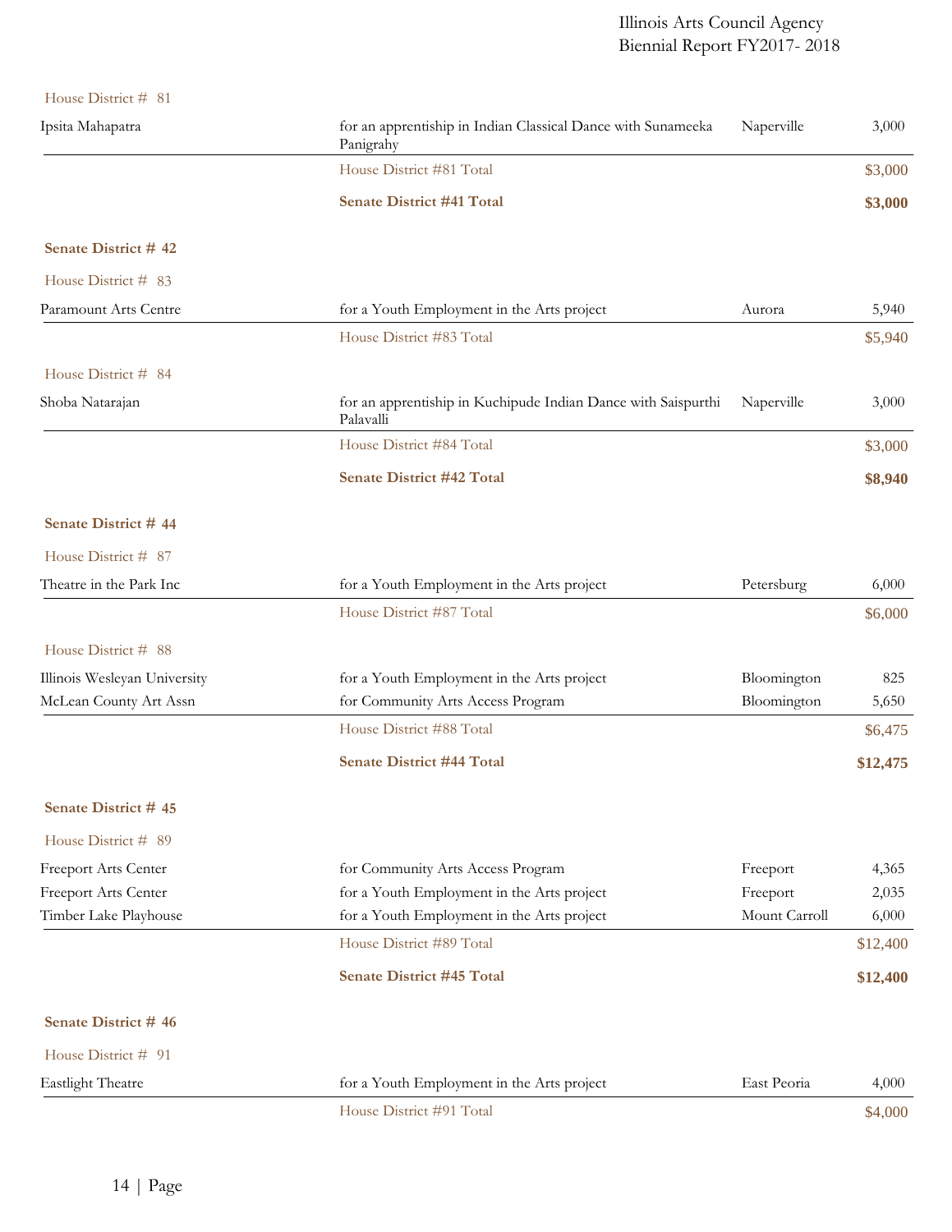| House District # 92             |                                                              |             |          |
|---------------------------------|--------------------------------------------------------------|-------------|----------|
| Central Illinois Youth Symphony | for a Youth Employment in the Arts project                   | Peoria      | 1,530    |
|                                 | House District #92 Total                                     |             | \$1,530  |
|                                 | <b>Senate District #46 Total</b>                             |             | \$5,530  |
| Senate District #47             |                                                              |             |          |
| House District # 93             |                                                              |             |          |
| Galesburg Civic Art League      | for a Youth Employment in the Arts project                   | Galesburg   | 5,940    |
| Galesburg Symphony Society      | for a Youth Employment in the Arts project                   | Galesburg   | 5,400    |
| Saint Paul Elem School          | for an eight week visual arts residency with Kelley K. Quinn | Macomb      | 5,430    |
|                                 | House District #93 Total                                     |             | \$16,770 |
| House District # 94             |                                                              |             |          |
| Buchanan Center for the Arts    | for Community Arts Access Program                            | Monmouth    | 5,320    |
| Buchanan Center for the Arts    | for a Youth Employment in the Arts project                   | Monmouth    | 5,940    |
| Quincy Art Center               | for a Youth Employment in the Arts project                   | Quincy      | 3,600    |
| Quincy Society of Fine Arts     | for Community Arts Access Program                            | Quincy      | 6,455    |
| Two Rivers Arts Council         | for Community Arts Access Program                            | Raritan     | 9,400    |
|                                 | House District #94 Total                                     |             | \$30,715 |
|                                 | <b>Senate District #47 Total</b>                             |             | \$47,485 |
| <b>Senate District #48</b>      |                                                              |             |          |
| House District # 96             |                                                              |             |          |
| Decatur Area Arts Council Inc   | for Community Arts Access Program                            | Decatur     | 8,165    |
| Springfield Area Arts Council   | for a Youth Employment in the Arts project                   | Springfield | 2,880    |
| Springfield Area Arts Council   | for Community Arts Access Program                            | Springfield | 6,745    |
| Springfield Area Arts Council   | for Poetry Out Loud project support                          | Springfield | 24,995   |
|                                 | House District #96 Total                                     |             | \$42,785 |
|                                 | <b>Senate District #48 Total</b>                             |             | \$42,785 |
| Senate District #49             |                                                              |             |          |
| House District # 97             |                                                              |             |          |
| Vanitha Veeravalli              | for an apprenticeship in bharatanatyam with Maitreyee Das    | Naperville  | 3,000    |
|                                 | House District #97 Total                                     |             | \$3,000  |
|                                 | <b>Senate District #49 Total</b>                             |             | \$3,000  |
| Senate District # 51            |                                                              |             |          |
| House District # 102            |                                                              |             |          |
| Little Theatre On The Square    | for a Youth Employment in the Arts project                   | Sullivan    | 5,960    |
|                                 |                                                              |             |          |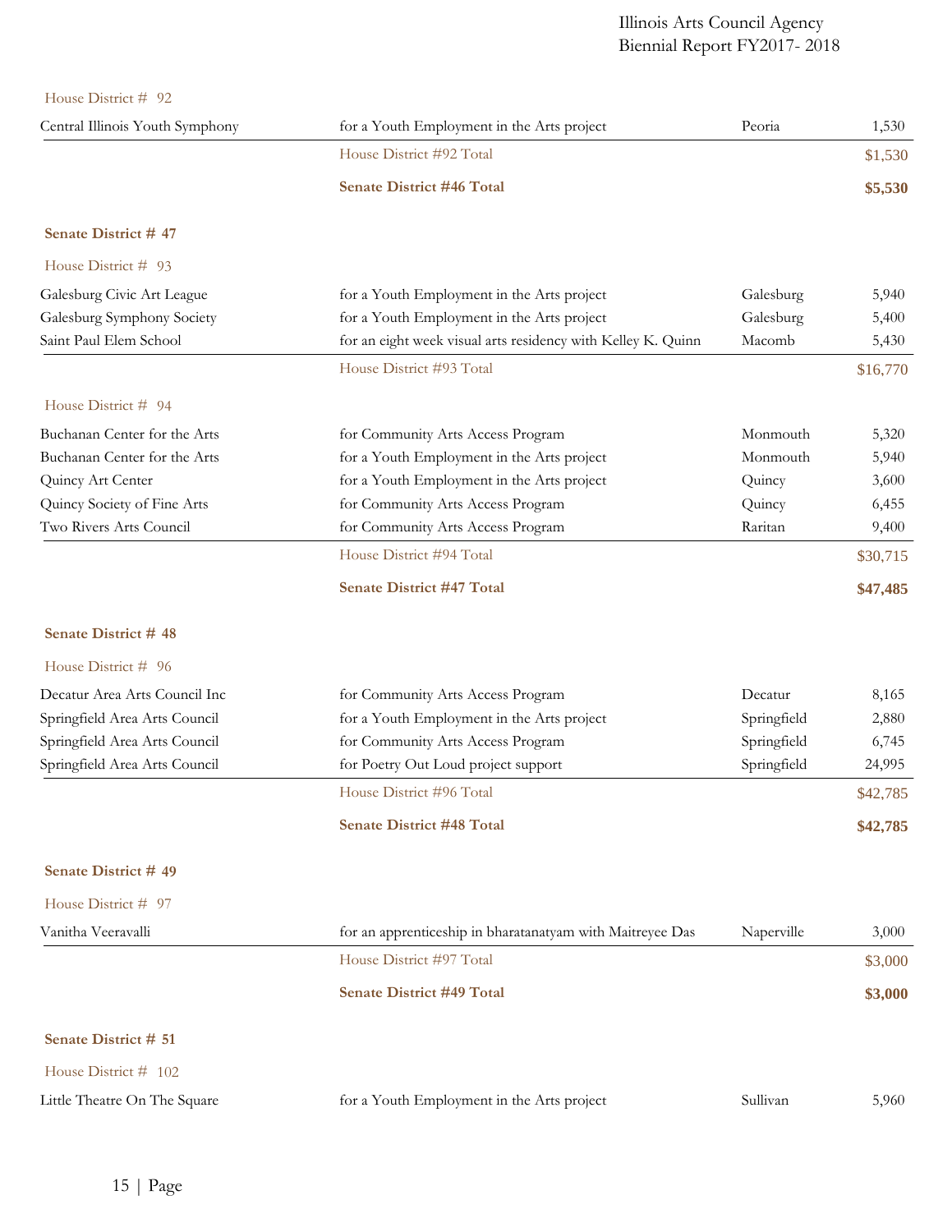|                                     | House District #102 Total                                |                  | \$5,960  |
|-------------------------------------|----------------------------------------------------------|------------------|----------|
|                                     | <b>Senate District #51 Total</b>                         |                  | \$5,960  |
| Senate District # 52                |                                                          |                  |          |
| House District # 103                |                                                          |                  |          |
| 40 North   88 West                  | for Poetry Out Loud project support                      | Champaign        | 3,000    |
| Champaign Urbana Ballet             | for a Youth Employment in the Arts project               | Champaign        | 375      |
| City of Urbana                      | for a Youth Employment in the Arts project               | Urbana           | 1,800    |
| Parkland College                    | for a Youth Employment in the Arts project               | Champaign        | 4,970    |
|                                     | House District #103 Total                                |                  | \$10,145 |
|                                     | <b>Senate District #52 Total</b>                         |                  | \$10,145 |
| Senate District # 54                |                                                          |                  |          |
| House District # 107                |                                                          |                  |          |
| Arts Connection of Central Illinois | for a Youth Employment in the Arts project               | Effingham        | 6,000    |
|                                     | House District #107 Total                                |                  | \$6,000  |
|                                     | <b>Senate District #54 Total</b>                         |                  | \$6,000  |
| Senate District # 55                |                                                          |                  |          |
| House District # 110                |                                                          |                  |          |
| Eastern Illinois University         | for a four weeks visual arts residency with Eli Craven   | Charleston       | 2,870    |
|                                     | House District #110 Total                                |                  | \$2,870  |
|                                     | <b>Senate District #55 Total</b>                         |                  | \$2,870  |
| Senate District # 57                |                                                          |                  |          |
| House District # 114                |                                                          |                  |          |
| Edna Patterson-Petty                | for apprenticeship in Textile art with Eugenia Alexander | East Saint Louis | 3,000    |
| Southwestern Illinois College       | for Poetry Out Loud project support                      | Belleville       | 2,500    |
|                                     | House District #114 Total                                |                  | \$5,500  |
|                                     | Senate District #57 Total                                |                  | \$5,500  |
| <b>Senate District # 58</b>         |                                                          |                  |          |

| Carbondale Community Arts                | for an eight week visual arts residency with Michael Faris                  | Carbondale | 6,410  |
|------------------------------------------|-----------------------------------------------------------------------------|------------|--------|
| Carbondale Community Arts                | for Poetry Out Loud project support                                         | Carbondale | 5,000  |
| Carbondale Community Arts                | for a Youth Employment in the Arts project                                  | Carbondale | 6,000  |
| Carbondale Community Arts                | for Community Arts Access Program                                           | Carbondale | 16,670 |
| John R & Eleanor R Mitchell Foundation   | for a Youth Employment in the Arts project                                  | Mt. Vernon | 3,000  |
| Southern Illinois Culture & Bilingual Ed | for Encuentro de Jaraneros of the Midwest music festival support Carbondale |            | 2,000  |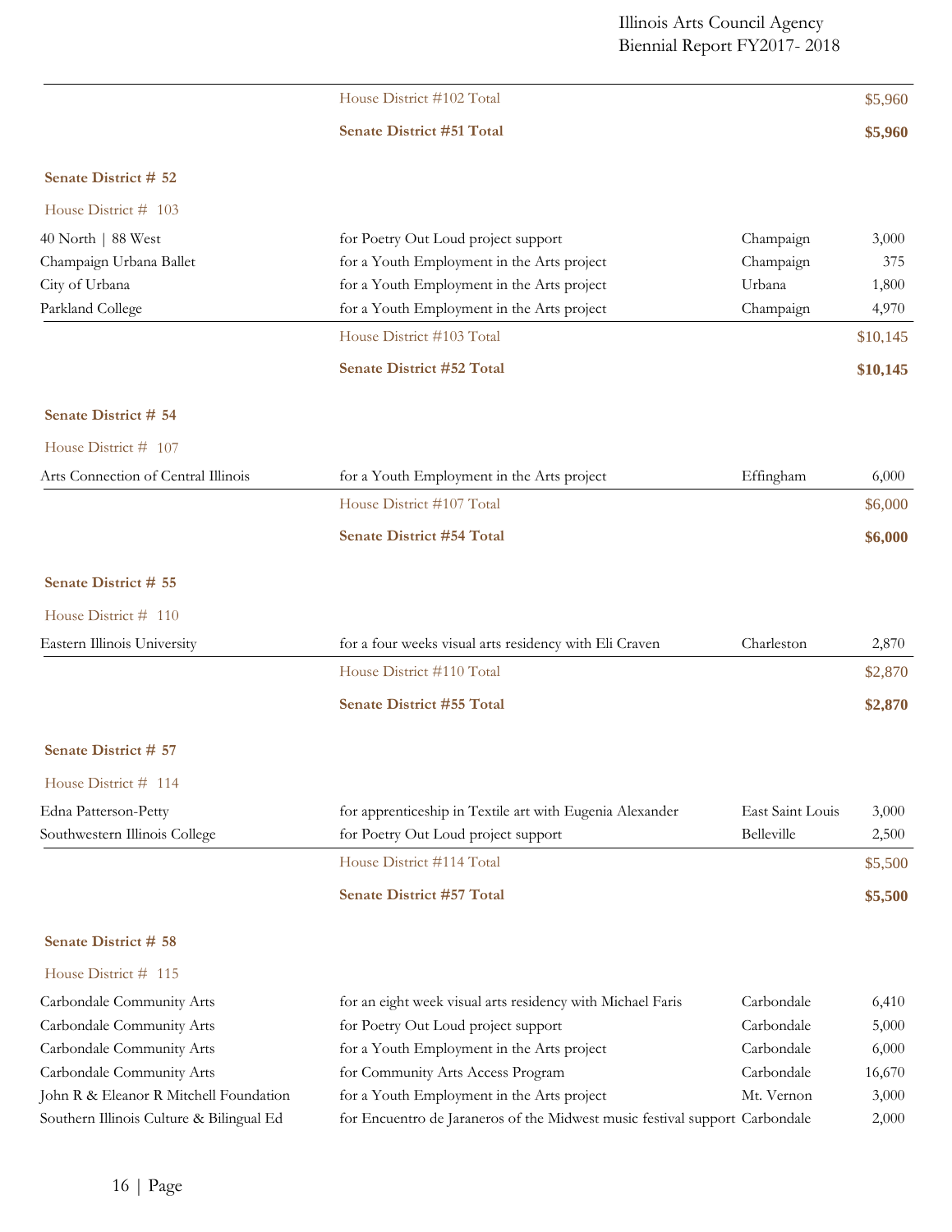# **Illinois Arts Council Agency 2018 Annual Report Listing of Grants by Legislative District**

**The following Fiscal Year 2018 grants reflect all those awarded by the Illinois Arts Council. Some awards were not claimed and must remain part of the record.**

### **Senate District # 1**

#### House District # 2

| Artists Coop Residency/Exhibit Project     | for general operating support                           | Chicago | 5,200     |
|--------------------------------------------|---------------------------------------------------------|---------|-----------|
| Changing Worlds                            | for general operating support                           | Chicago | 16,200    |
| Chicago Public Art Group                   | for general operating support                           | Chicago | 16,200    |
| Clinard Dance Theatre                      | for general operating support                           | Chicago | 3,000     |
| Elevarte Community Studio                  | for general operating support                           | Chicago | 8,800     |
| High Concept Laboratories NFP              | for general operating support                           | Chicago | 6,200     |
| Jason Howard                               | for IAS artist project                                  | Chicago | 3,000     |
| Benito Juarez Comm Academy High School     | for a music residency with Chicago Philharmonic Society | Chicago | 4,000     |
| Mexican Folkloric Dance Company of Chicago | for general operating support                           | Chicago | 1,600     |
| National Museum of Mexican Art             | for a Youth Employment in the Arts project              | Chicago | 4,680     |
| National Museum of Mexican Art             | for general operating support                           | Chicago | 46,000    |
| Public Media Institute                     | for general operating support                           | Chicago | 3,100     |
| Woman Made                                 | for general operating support                           | Chicago | 3,100     |
| Yin He Dance                               | for general operating support                           | Chicago | 600       |
|                                            | House District #2 Total                                 |         | \$121,680 |

**Senate District #1 Total \$121,680**

### **Senate District # 2**

| Chicago a cappella                      | for general operating support              | Chicago | 13,200   |
|-----------------------------------------|--------------------------------------------|---------|----------|
| Chicago Metamorphosis Orchestra Project | for general operating support              | Chicago | 2,600    |
| Chicago Metamorphosis Orchestra Project | for a Youth Employment in the Arts project | Chicago | 5,760    |
|                                         | House District #3 Total                    |         | \$21,560 |
| House District $#$ 4                    |                                            |         |          |
| Artistic Home Acting Ensemble           | for general operating support              | Chicago | 3,100    |
| Laura R Catherwood                      | for IAS artist project                     | Chicago | 1,085    |
| Community Television Network            | for general operating support              | Chicago | 9,600    |
| Community Television Network            | for a Youth Employment in the Arts project | Chicago | 4,800    |
| Jaime Fennelly                          | for IAS artist project                     | Chicago | 3,000    |
| Full Spectrum Features NFP              | for project support                        | Chicago | 3,000    |
| Hromovytsia Ukrainian Dance Ensemble    | for general operating support              | Chicago | 2,200    |
| Adelheid Mers                           | for IAS artist project                     | Chicago | 3,000    |
| Midwest Film Inc                        | for general operating support              | Chicago | 6,200    |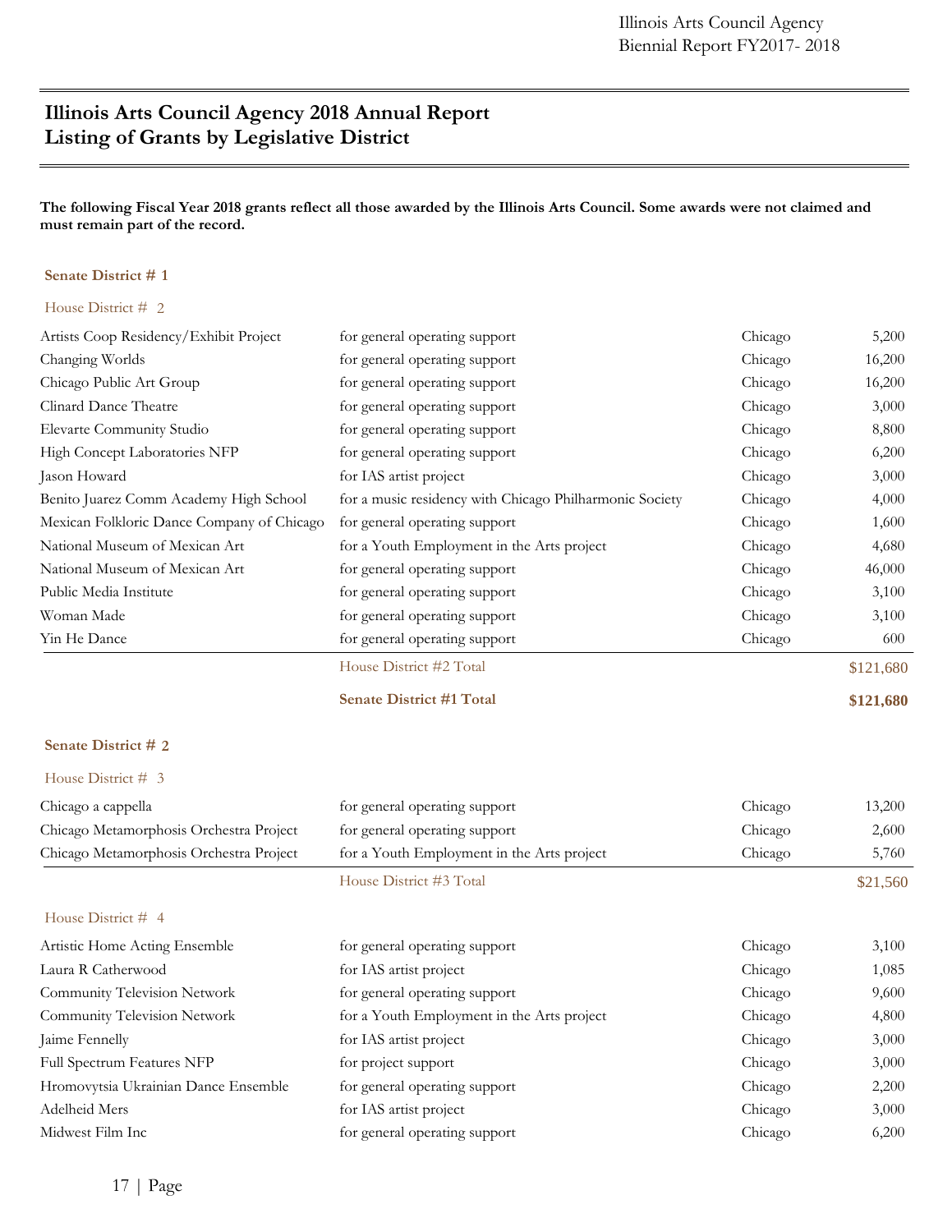| National Museum of Puerto Rican Arts and<br>Culture | for general operating support              | Chicago | 11,800    |
|-----------------------------------------------------|--------------------------------------------|---------|-----------|
| Northwestern Univ Settlement Assn                   | for Adventure Stage operating support      | Chicago | 17,600    |
| Opera-Matic NFP                                     | for general operating support              | Chicago | 6,200     |
| Roots & Culture                                     | for general operating support              | Chicago | 4,600     |
| Segundo Ruiz Belvis Cultural Center                 | for general operating support              | Chicago | 8,200     |
| Threewalls                                          | for general operating support              | Chicago | 4,400     |
| Ayako Tsuchiya                                      | for IAS artist project                     | Chicago | 3,000     |
| Erika Valenciana                                    | for IAS artist project                     | Chicago | 3,000     |
| The WasteShed                                       | for general operating support              | Chicago | 1,500     |
| Young Chicago Authors                               | for a Youth Employment in the Arts project | Chicago | 4,800     |
| Young Chicago Authors                               | for general operating support              | Chicago | 17,600    |
|                                                     | House District #4 Total                    |         | \$118,685 |

**Senate District #2 Total \$140,245**

## **Senate District # 3**

| Access Living of Metropolitan Chicago     | for Arts & Culture Project support                  | Chicago | 6,200   |
|-------------------------------------------|-----------------------------------------------------|---------|---------|
| The Art Institute of Chicago              | for Visiting Artist Program operating support       | Chicago | 9,600   |
| The Art Institute of Chicago              | for general operating support                       | Chicago | 14,600  |
| The Art Institute of Chicago              | for Siskel Film Center operating support            | Chicago | 16,200  |
| The Art Institute of Chicago              | for Exhibition Dept operating support               | Chicago | 16,200  |
| The Art Institute of Chicago              | for general operating support                       | Chicago | 50,000  |
| The Art Institute of Chicago              | for Early College Program Expansion project support | Chicago | 6,600   |
| Arts & Business Council of Chicago        | for general operating support                       | Chicago | 16,200  |
| Audience Architects NFP                   | for general operating support                       | Chicago | 11,800  |
| Auditorium Theatre of Roosevelt Univ      | for general operating support                       | Chicago | 17,600  |
| Ballet Chicago Company                    | for general operating support                       | Chicago | 16,200  |
| Catholic Charities Archdiocese of Chicago | for After Supper Visions of My Life project support | Chicago | 2,200   |
| Cerqua Rivera Art Experience              | for general operating support                       | Chicago | 8,200   |
| Chicago Acting in Film Meetup Nfp         | for general operating support                       | Chicago | 1,200   |
| Chicago Architecture Foundation           | for general operating support                       | Chicago | 14,600  |
| Chicago Arts Partnerships in Education    | for general operating support                       | Chicago | 17,600  |
| The Chicago Children's Choir              | for general operating support                       | Chicago | 17,600  |
| Chicago Composers Orchestra               | for general operating support                       | Chicago | 2,400   |
| Chicago Cultural Alliance                 | for general operating support                       | Chicago | 11,000  |
| Chicago Dept of Cultural Aff/Spec Events  | for general operating support                       | Chicago | 46,000  |
| Chicago Dept of Cultural Aff/Spec Events  | for Community Arts Access program                   | Chicago | 138,650 |
| Chicago Human Rhythm Project              | for general operating support                       | Chicago | 16,200  |
| Chicago Humanities Festival               | for general operating support                       | Chicago | 14,600  |
| Chicago Sinfonietta                       | for general operating support                       | Chicago | 17,600  |
| Chicago Symphony Orchestra                | for Civic Orchestra project support                 | Chicago | 17,600  |
| Chicago Symphony Orchestra                | for general operating support                       | Chicago | 46,000  |
| Chicago Youth Symphony Orchestras         | for a Youth Employment in the Arts project          | Chicago | 2,250   |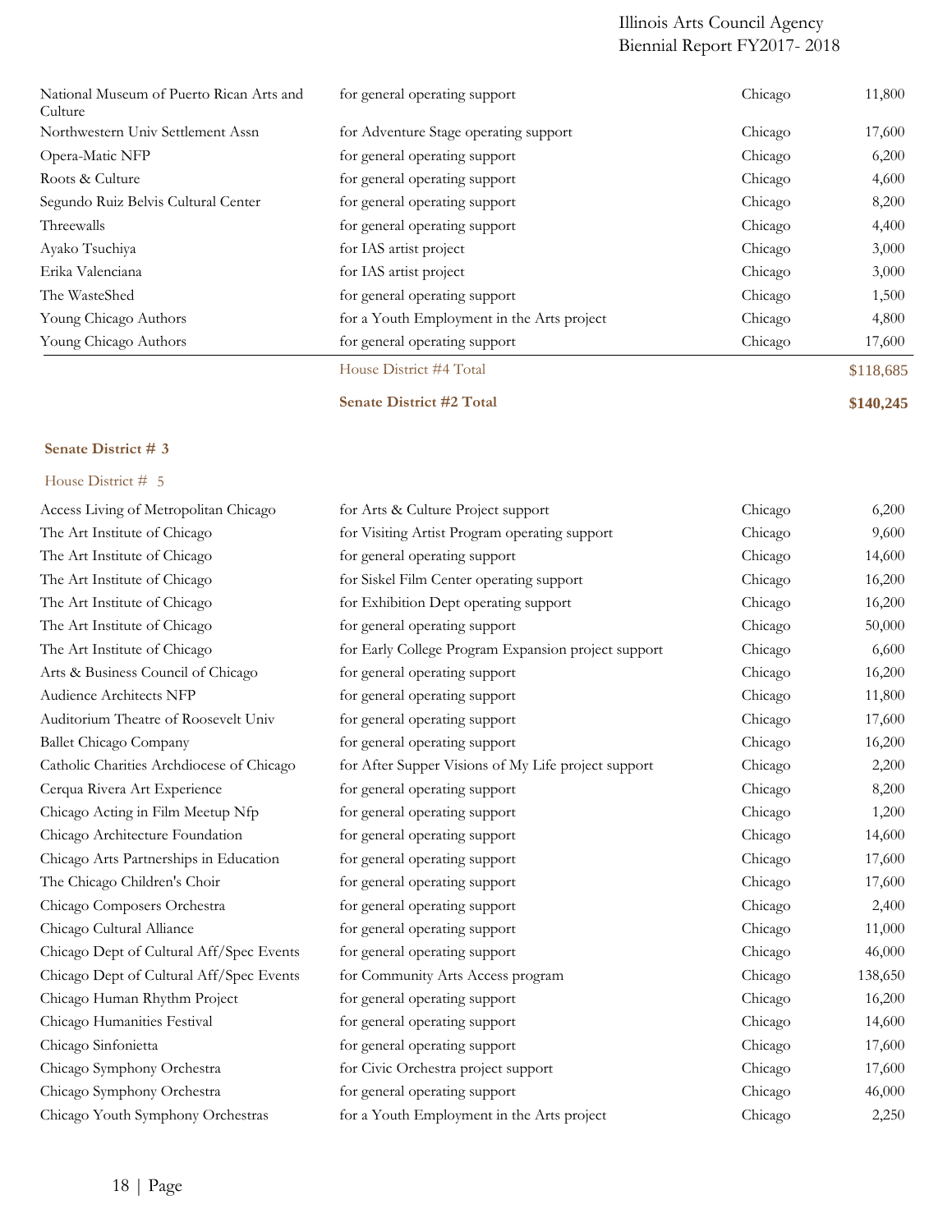| Chicago Youth Symphony Orchestras                    | for general operating support                                        | Chicago | 16,200      |
|------------------------------------------------------|----------------------------------------------------------------------|---------|-------------|
| Columbia College Chicago                             | for Photography Museum operating support                             | Chicago | 16,200      |
| Columbia College Chicago                             | for Exhibitions, Performance and Student Spaces operating<br>support | Chicago | 8,800       |
| Columbia College Chicago                             | for Dance Center operating support                                   | Chicago | 8,800       |
| Timothy A Corpus                                     | for IAS professional development                                     | Chicago | 1,000       |
| DanceWorks Chicago Inc NFP                           | for general operating support                                        | Chicago | 8,200       |
| Fifth House Ensemble                                 | for general operating support                                        | Chicago | 13,200      |
| Gene Siskel Film Center                              | for the Siskel Black Film Festival                                   | Chicago | 9,188       |
| Gene Siskel Film Center                              | for the Siskel Black Film Festival                                   | Chicago | 816         |
| Gilloury Institute                                   | for general operating support                                        | Chicago | 17,600      |
| Gus Giordano's Jazz Dance Chicago                    | for a performance by The Bourne Family                               | Chicago | 1,345       |
| Gus Giordano's Jazz Dance Chicago                    | for general operating support                                        | Chicago | 8,800       |
| Hedwig Dances Inc                                    | for general operating support                                        | Chicago | 9,600       |
| Illinois Arts Alliance                               | for One State Together in the Arts conference support                | Chicago | 75,000      |
| Illinois Arts Alliance                               | for general operating support                                        | Chicago | 17,600      |
| The Illinois Humanities Council Inc                  | for humanities programs operating expense                            | Chicago | 396,150     |
| Ingenuity Inc Chicago                                | for general operating support                                        | Chicago | 9,600       |
| Instituto Cervantes of Chicago Inc                   | for general operating support                                        | Chicago | 16,200      |
| International Music Foundation                       | for general operating support                                        | Chicago | 10,400      |
| Jazz Institute of Chicago                            | for general operating support                                        | Chicago | 17,600      |
| Joffrey Ballet                                       | for a Youth Employment in the Arts project                           | Chicago | 6,000       |
| Joffrey Ballet                                       | for general operating support                                        | Chicago | 42,200      |
| League of Chicago Theatres Foundation                | for general operating support                                        | Chicago | 16,200      |
| Mandala South Asian Performing Arts Inc              | for a Youth Employment in the Arts project                           | Chicago | 5,760       |
| Mandala South Asian Performing Arts Inc              | for general operating support                                        | Chicago | 3,800       |
| Mordine & Company Dance Theatre                      | for general operating support                                        | Chicago | 1,200       |
| Music of the Baroque Concerts                        | for general operating support                                        | Chicago | 17,600      |
| NAJWA Dance Corps                                    | for general operating support                                        | Chicago | 3,000       |
| Natya Dance Theatre                                  | for general operating support                                        | Chicago | 16,200      |
| The Ruth Page Foundation                             | for general operating support                                        | Chicago | 16,200      |
| Palette & Chisel Acad/Fine Art                       | for general operating support                                        | Chicago | 14,600      |
| PianoForte Foundation NFP                            | for general operating support                                        | Chicago | 6,200       |
| ShawChicago Theater Co                               | for general operating support                                        | Chicago | 8,200       |
| South Shore Drill Team & Performing Arts<br>Ensemble | for general operating support                                        | Chicago | 16,200      |
| Teen Living Programs                                 | for a performance by Fifth House Ensemble                            | Chicago | 5,560       |
| Blair Thomas & Company                               | for a performance by Manual Cinema                                   | Chicago | 18,000      |
| Blair Thomas & Company                               | for general operating support                                        | Chicago | 10,400      |
| Urban Gateways                                       | for general operating support                                        | Chicago | 46,000      |
| Urban Gateways                                       | for a Youth Employment in the Arts project                           | Chicago | 4,050       |
|                                                      | House District #5 Total                                              |         | \$1,474,569 |

| 137 Films NFP            | for general operating support | Chicago | 2,400  |
|--------------------------|-------------------------------|---------|--------|
| Apollo Chorus of Chicago | for general operating support | Chicago | 11,800 |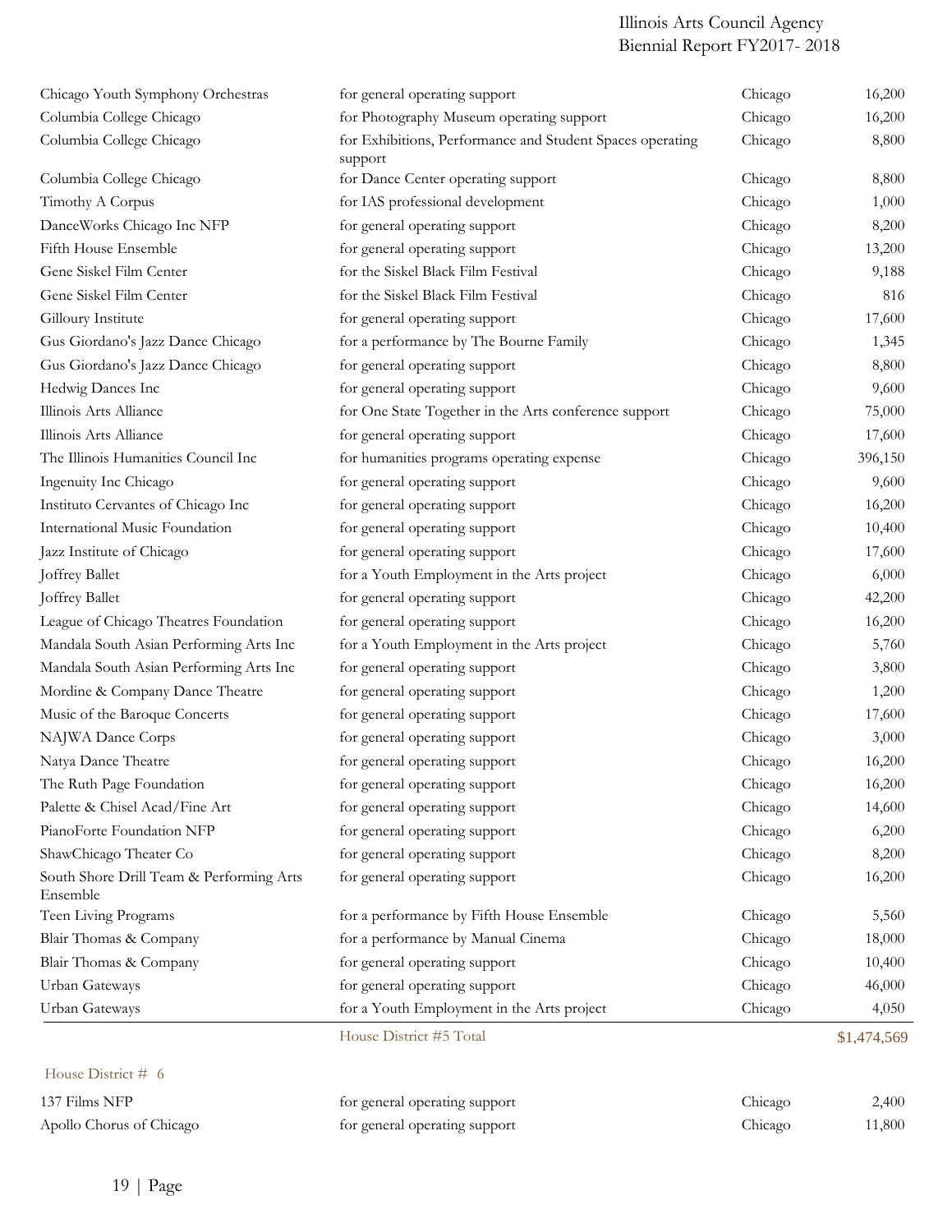| Chicago Literary Hall of Fame                                             | for general operating support                                                 | Chicago      | 1,000       |
|---------------------------------------------------------------------------|-------------------------------------------------------------------------------|--------------|-------------|
| Chicago Multicultural Dance Center                                        | for general operating support                                                 | Chicago      | 10,400      |
| Chicago Philharmonic Society                                              | for a Youth Employment in the Arts project                                    | Chicago      | 6,000       |
| Chicago Philharmonic Society                                              | for general operating support                                                 | Chicago      | 17,600      |
| Chicago Theatre Group (dba Goodman Theatre) for general operating support |                                                                               | Chicago      | 46,000      |
| Cinema/Chicago                                                            | for general operating support                                                 | Chicago      | 17,600      |
| City Colleges of Chicago                                                  | for WYCC operating support                                                    | Chicago      | 16,200      |
| Foundations of Music                                                      | for general operating support                                                 | Chicago      | 10,400      |
| Frank Lloyd Wright Trust                                                  | for general operating support                                                 | Chicago      | 11,800      |
| Fulcrum Point New Music Project                                           | for general operating support                                                 | Chicago      | 10,400      |
| International Latino Cultural Center of Chicago                           | for general operating support                                                 | Chicago      | 16,200      |
| Live the Spirit Residency                                                 | for general operating support                                                 | Chicago      | 2,200       |
| Lyric Opera of Chicago                                                    | for general operating support                                                 | Chicago      | 46,000      |
| Dipika Mukherjee                                                          | for IAS professional development                                              | Chicago      | 1,000       |
| National Public Housing Museum                                            | for general operating support                                                 | Chicago      | 8,800       |
| The Poetry Center                                                         | for Poetry Out Loud project support                                           | Chicago      | 9,500       |
| The Poetry Center                                                         | for general operating support                                                 | Chicago      | 1,100       |
| Ryan Opera Center                                                         | for general operating support                                                 | Chicago      | 17,600      |
| Windy City Playhouse                                                      | for general operating support                                                 | Chicago      | 11,800      |
|                                                                           | House District #6 Total                                                       |              | \$275,800   |
|                                                                           | <b>Senate District #3 Total</b>                                               |              | \$1,750,369 |
| Senate District #4                                                        |                                                                               |              |             |
|                                                                           |                                                                               |              |             |
| House District # 7                                                        |                                                                               |              |             |
| Dominican University                                                      | for general operating support                                                 | River Forest | 11,800      |
| Dominican University                                                      | for a performance by Lisa Rock                                                | River Forest | 3,300       |
| Maywood Fine Arts Association                                             | for a Youth Employment in the Arts project                                    | Maywood      | 4,675       |
| Maywood Fine Arts Association                                             | for general operating support                                                 | Maywood      | 16,200      |
| Maywood Public Library                                                    | for a performance by Phil Passen                                              | Maywood      | 135         |
|                                                                           | House District #7 Total                                                       |              | \$36,110    |
| House District # 8                                                        |                                                                               |              |             |
| Kioto Aoki                                                                | for an apprenticeship in Taiko (Japanese drum) with Helen                     | Oak Park     | 3,000       |
| Tatsu Aoki                                                                | Nagata<br>for an apprenticeship in Japanese three string lute with Jill Taura | Chicago      | 3,000       |
| Jennifer E Mannebach                                                      | for IAS artist project                                                        | Oak Park     | 1,520       |
|                                                                           | House District #8 Total                                                       |              | \$7,520     |
|                                                                           | <b>Senate District #4 Total</b>                                               |              | \$43,630    |
| Senate District # 5                                                       |                                                                               |              |             |
| House District # 9                                                        |                                                                               |              |             |
| Bella Voce                                                                | for general operating support                                                 | Chicago      | 4,600       |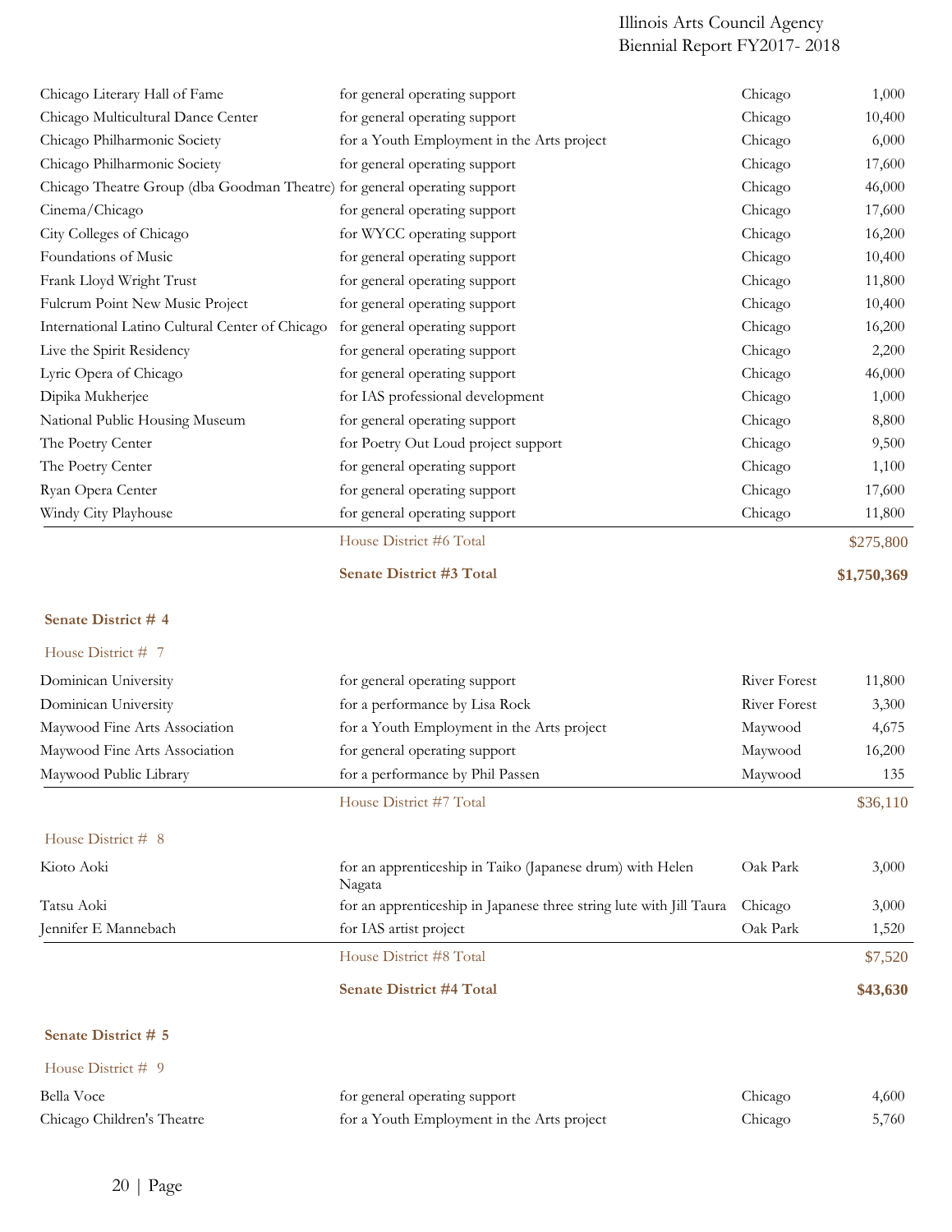| Chicago Jazz Philharmonic             | for a Youth Employment in the Arts project | Chicago | 1,600     |
|---------------------------------------|--------------------------------------------|---------|-----------|
| Chicago Jazz Philharmonic             | for general operating support              | Chicago | 17,600    |
| Free Spirit Media                     | for general operating support              | Chicago | 17,600    |
| Free Spirit Media                     | for a Youth Employment in the Arts project | Chicago | 5,620     |
| Hubbard Street Dance Chicago          | for general operating support              | Chicago | 46,000    |
| Independent Filmmaker Project Midwest | for general operating support              | Chicago | 6,200     |
| Lawyers for the Creative Arts         | for general operating support              | Chicago | 11,800    |
| Marwen Foundation                     | for general operating support              | Chicago | 17,600    |
| Merit School of Music                 | for general operating support              | Chicago | 16,200    |
| Snow City Arts Foundation             | for general operating support              | Chicago | 17,600    |
| Steppenwolf Theatre Company           | for general operating support              | Chicago | 46,000    |
| Storycatchers Theatre                 | for a Youth Employment in the Arts project | Chicago | 6,000     |
| Storycatchers Theatre                 | for general operating support              | Chicago | 17,600    |
| University of Illinois/Chicago        | for Gallery 400 operating support          | Chicago | 11,800    |
|                                       | House District #9 Total                    |         | \$267,180 |

### House District # 10

|                                     | House District #10 Total                               |         | \$191,535 |
|-------------------------------------|--------------------------------------------------------|---------|-----------|
| Zephyr Dance Ensemble               | for general operating support                          | Chicago | 5,200     |
| Ukrainian Institute of Modern Art   | for general operating support                          | Chicago | 8,200     |
| Thodos Dance Chicago                | for general operating support                          | Chicago | 16,200    |
| St John Cantius Church              | for a performance by The Anthony Kawalkowski Orchestra | Chicago | 5,775     |
| Spudnik Press Cooperative           | for general operating support                          | Chicago | 9,600     |
| Pegasus Theatre Chicago             | for general operating support                          | Chicago | 6,200     |
| Paulette Livers                     | for IAS artist project                                 | Chicago | 3,000     |
| Latitude Inc NFP                    | for general operating support                          | Chicago | 6,200     |
| Intuit: Ctr Intuitive/Outsider Art  | for a Youth Employment in the Arts project             | Chicago | 5,760     |
| Intuit: Ctr Intuitive/Outsider Art  | for general operating support                          | Chicago | 10,400    |
| Homeroom NFP                        | for general operating support                          | Chicago | 2,000     |
| Heaven Gallery                      | for general operating support                          | Chicago | 3,000     |
| Garfield Park Conservatory Alliance | for general operating support                          | Chicago | 14,600    |
| Fund for Innovative TV              | for general operating support                          | Chicago | 6,200     |
| Free Street Theater                 | for general operating support                          | Chicago | 7,400     |
| Free Street Theater                 | for a Youth Employment in the Arts project             | Chicago | 6,000     |
| <b>Filter Photo</b>                 | for general operating support                          | Chicago | 6,600     |
| <b>Esperanza Community Services</b> | for general operating support                          | Chicago | 3,200     |
| Deborah's Place                     | for a music residency with Fifth House Ensemble        | Chicago | 4,000     |
| Collaboraction Theatre Company Inc  | for general operating support                          | Chicago | 11,800    |
| Chicago Dramatists                  | for general operating support                          | Chicago | 10,400    |
| Chicago Artists Coalition           | for general operating support                          | Chicago | 17,600    |
| Arts of Life Inc                    | for a Youth Employment in the Arts project             | Chicago | 6,000     |
| Arts of Life Inc                    | for general operating support                          | Chicago | 16,200    |

**Senate District #5 Total \$458,715**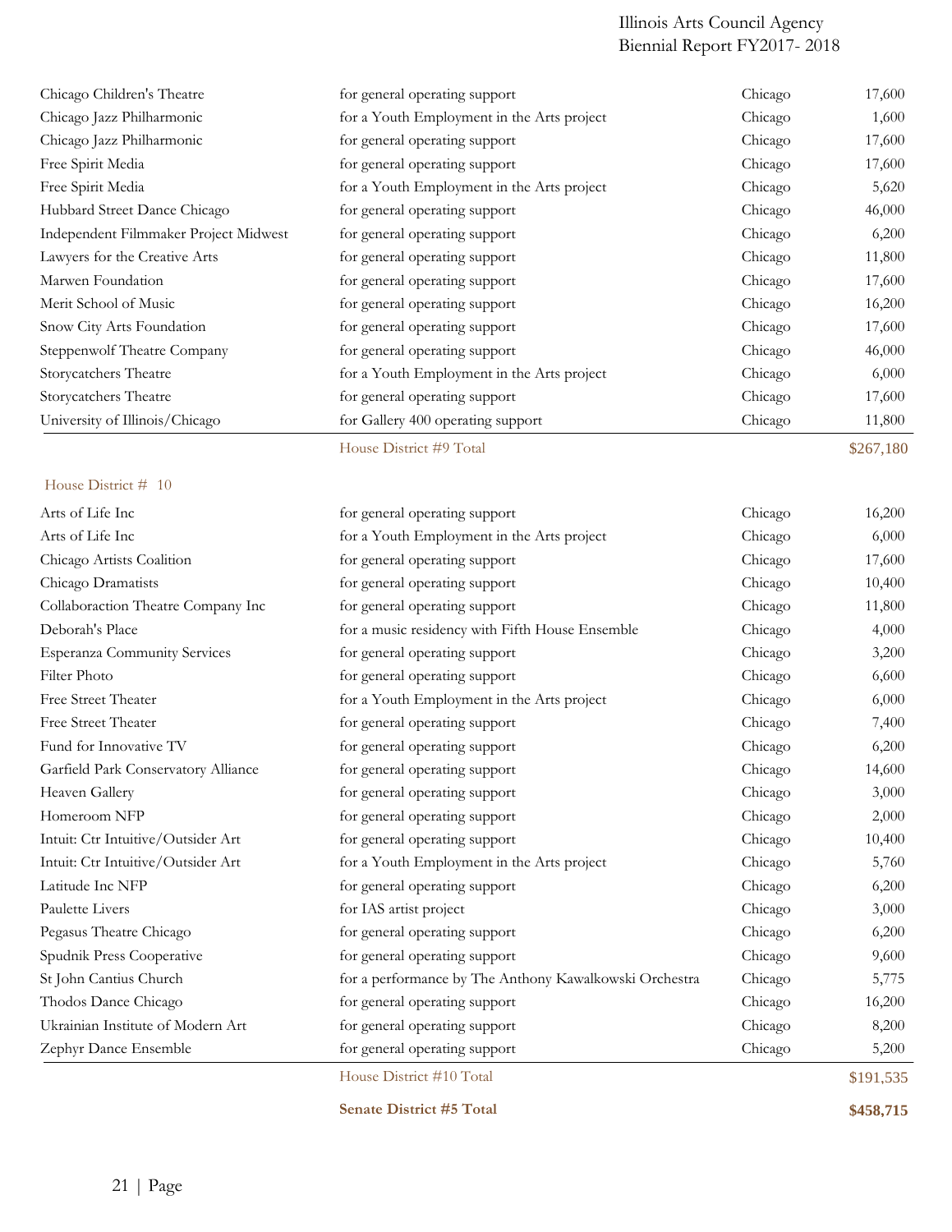## **Senate District # 6**

| Albany Park Theater Project                  | for general operating support              | Chicago | 16,200    |
|----------------------------------------------|--------------------------------------------|---------|-----------|
| Albany Park Theater Project                  | for a Youth Employment in the Arts project | Chicago | 6,000     |
| American Theater Company                     | for general operating support              | Chicago | 16,200    |
| ARC Educational Foundation                   | for general operating support              | Chicago | 2,200     |
| Chicago Independent Radio Project            | for general operating support              | Chicago | 11,000    |
| Chicago Moving Company                       | for general operating support              | Chicago | 5,200     |
| MaryCozzola^Mary Cozzola                     | for IAS professional development           | Chicago | 710       |
| Dal Niente New Music NFP                     | for general operating support              | Chicago | 7,400     |
| Rachel S Dickson                             | for IAS professional development           | Chicago | 1,135     |
| Eighth Blackbird Performing Arts Association | for general operating support              | Chicago | 17,600    |
| <b>Emerald City Theatre</b>                  | for general operating support              | Chicago | 16,200    |
| Erasing the Distance                         | for general operating support              | Chicago | 11,800    |
| Ghostlight Ensemble Theatre Company          | for general operating support              | Chicago | 400       |
| Gregory Hutter                               | for IAS artist project                     | Chicago | 2,880     |
| Imagination Theater Inc                      | for general operating support              | Chicago | 10,400    |
| International Contemporary Ensemble Fndn     | for general operating support              | Chicago | 16,200    |
| Kidworks Touring Theatre                     | for general operating support              | Chicago | 1,000     |
| Links Hall Incorporated                      | for general operating support              | Chicago | 14,600    |
| Lucky Plush Productions                      | for general operating support              | Chicago | 10,400    |
| Lukaba Productions                           | for general operating support              | Chicago | 14,600    |
| Perceptual Motion Inc                        | for general operating support              | Chicago | 1,000     |
| Joanna Read                                  | for IAS professional development           | Chicago | 1,000     |
| Red Tape Theatre                             | for general operating support              | Chicago | 600       |
| Remy Bumppo Theatre Company                  | for general operating support              | Chicago | 16,200    |
| Darrell Roberts                              | for IAS professional development           | Chicago | 1,000     |
| Same Planet Different World                  | for general operating support              | Chicago | 1,200     |
| Shattered Globe Theatre                      | for general operating support              | Chicago | 11,800    |
| Stage Left Inc                               | for general operating support              | Chicago | 4,600     |
| Strawdog Theatre Company                     | for general operating support              | Chicago | 5,200     |
| Theater Wit NFP                              | for general operating support              | Chicago | 14,600    |
| Third Coast Percussion NFP                   | for general operating support              | Chicago | 14,800    |
| Trap Door Productions                        | for general operating support              | Chicago | 4,600     |
| Victory Gardens Theater                      | for general operating support              | Chicago | 46,000    |
| Eva Maria Wohn                               | for IAS professional development           | Chicago | 1,000     |
|                                              | House District #11 Total                   |         | \$305,725 |
| House District # 12                          |                                            |         |           |
|                                              |                                            |         |           |

| A Red Orchid Theatre                                                                        | for general operating support              | Chicago | 10,400 |
|---------------------------------------------------------------------------------------------|--------------------------------------------|---------|--------|
| Chicago History Museum                                                                      | for general operating support              | Chicago | 16,200 |
| Genesis Theatrical Productions NFP                                                          | for general operating support              | Chicago | 2,400  |
| International Museum of Surgical Science                                                    | for Anatomy In The Gallery project support | Chicago | 10,400 |
| National Shrine of Saint Francis Xavier Cabrini for a performance by Crossing Borders Music |                                            | Chicago | 440    |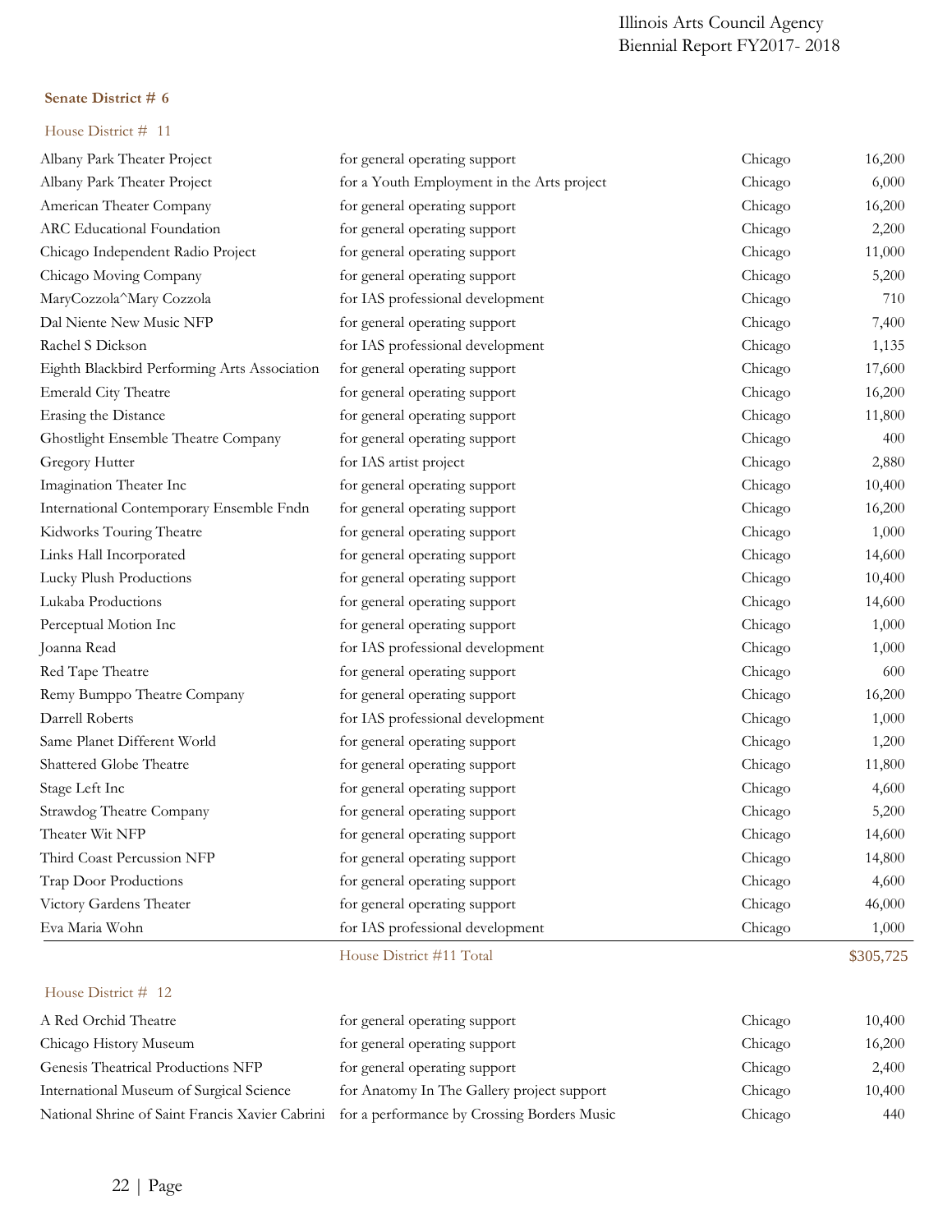| The Playground Improv Theater | for general operating support   | Chicago | 2,200     |
|-------------------------------|---------------------------------|---------|-----------|
| Linda Tate                    | for IAS artist project          | Chicago | 3,000     |
| TimeLine Theatre Company      | for general operating support   | Chicago | 17,600    |
| Windy City Performing Arts    | for general operating support   | Chicago | 3,700     |
|                               | House District #12 Total        |         | \$66,340  |
|                               | <b>Senate District #6 Total</b> |         | \$372,065 |

## **Senate District # 7**

| (Re)Discover Theatre                                                                                     | for general operating support                                                      | Chicago         | 500    |
|----------------------------------------------------------------------------------------------------------|------------------------------------------------------------------------------------|-----------------|--------|
| Access Contemporary Music                                                                                | for general operating support                                                      | Chicago         | 5,900  |
| African American Arts Alliance                                                                           | for general operating support                                                      | Chicago         | 7,400  |
| American Blues Theater                                                                                   | for general operating support                                                      | Chicago         | 8,800  |
| ArtReach Chicago                                                                                         | for general operating support                                                      | Chicago         | 11,800 |
| ArtReach Chicago                                                                                         | for a Youth Employment in the Arts project                                         | Chicago         | 6,000  |
| Asian Improv aRts Midwest                                                                                | for general operating support                                                      | <b>OAK PARK</b> | 10,400 |
| Barrel Of Monkeys Productions                                                                            | for general operating support                                                      | Chicago         | 11,800 |
| <b>Black Ensemble Theater Corp</b>                                                                       | for a Youth Employment in the Arts project                                         | Chicago         | 6,000  |
| <b>Black Ensemble Theater Corp</b>                                                                       | for general operating support                                                      | Chicago         | 16,200 |
| Chicago Dance Crash NFP                                                                                  | for general operating support                                                      | Chicago         | 7,400  |
| The Chicago Ensemble                                                                                     | for general operating support                                                      | Chicago         | 2,800  |
| Chicago Tap Theatre                                                                                      | for general operating support                                                      | Chicago         | 6,200  |
| CircEsteem                                                                                               | for general operating support                                                      | Chicago         | 14,600 |
| CircEsteem                                                                                               | for a Youth Employment in the Arts project                                         | Chicago         | 6,000  |
| Antonio Davis                                                                                            | for IAS artist project                                                             | Chicago         | 2,400  |
| Juan Dies                                                                                                | for an apprenticeship in Mexican Son with Erendira Izguerra                        | Chicago         | 3,000  |
| Elements Contemporary Ballet NFP                                                                         | for general operating support                                                      | Chicago         | 3,000  |
| Esoteric Dance Project                                                                                   | for general operating support                                                      | Chicago         | 600    |
| <b>Experimental Sound Studio</b>                                                                         | for general operating support                                                      | Chicago         | 9,600  |
| Rami Hani Gabriel                                                                                        | for IAS artist project                                                             | Chicago         | 3,000  |
| Griffin Theatre Company                                                                                  | for general operating support                                                      | Chicago         | 10,400 |
| House Theatre of Chicago                                                                                 | for general operating support                                                      | Chicago         | 16,200 |
| <b>International Chamber Artists</b>                                                                     | for general operating support                                                      | Chicago         | 1,500  |
| Kuumba Lynx                                                                                              | for general operating support                                                      | Chicago         | 11,800 |
| Kuumba Lynx                                                                                              | for a visual arts residency with Reggio McLaughlin                                 | Chicago         | 1,700  |
| Kuumba Lynx                                                                                              | for a Youth Employment in the Arts project                                         | Chicago         | 6,000  |
| Kazuhiro Masuda                                                                                          | for an apprenticeship in Fujima Style Japanese Classical Dance<br>with Miyumi Aoki | Chicago         | 3,000  |
| Midsommer Flight NFP                                                                                     | for general operating support                                                      | Chicago         | 1,400  |
| National Cambodian Heritage Museum/Killing for a Youth Employment in the Arts project<br>Fields Memorial |                                                                                    | Chicago         | 5,760  |
| National Cambodian Heritage Museum/Killing for general operating support<br>Fields Memorial              |                                                                                    | Chicago         | 3,800  |
| The Neo-Futurists                                                                                        | for general operating support                                                      | Chicago         | 16,200 |
| Shanta Nurulla                                                                                           | for IAS professional development                                                   | Chicago         | 1,000  |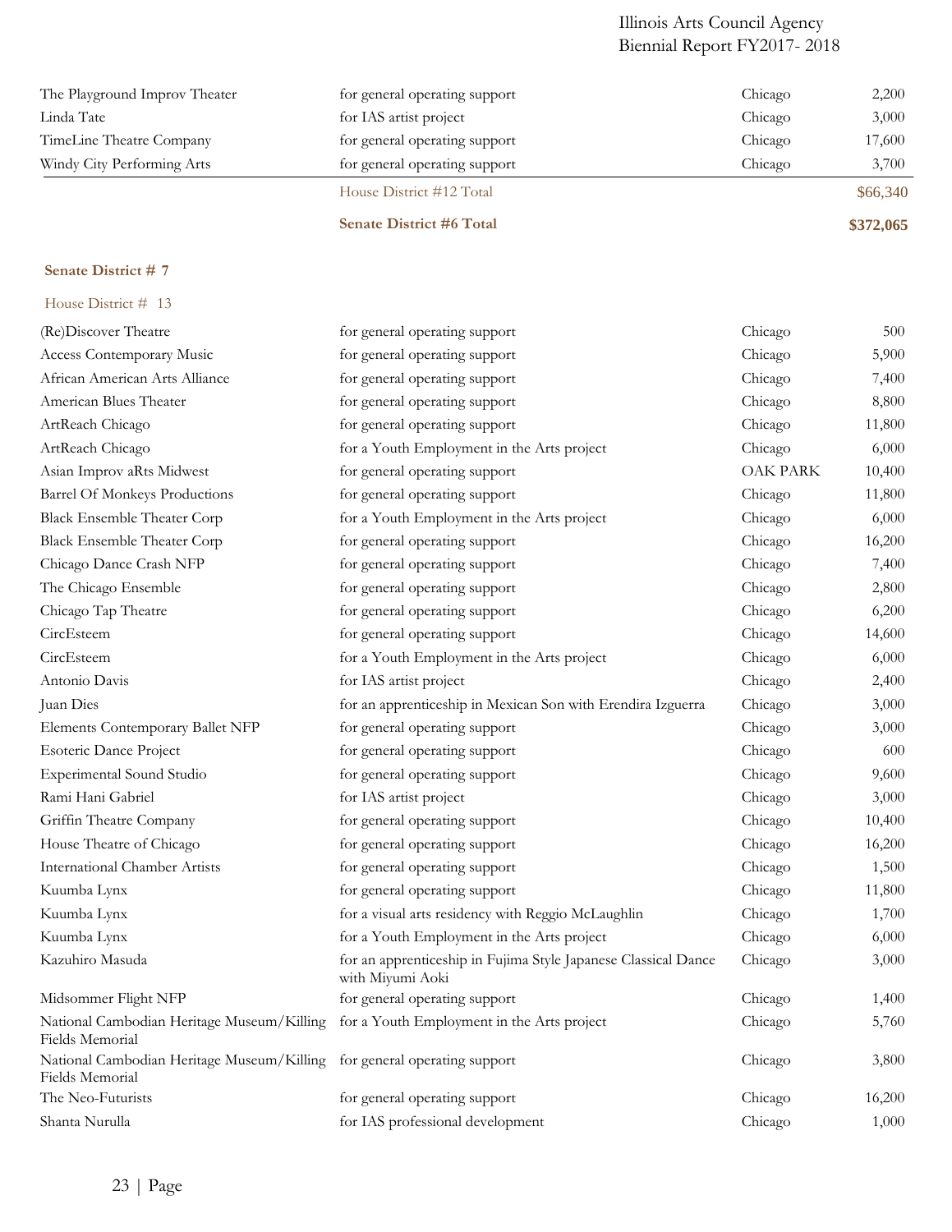| Old Town School of Folk Music           | for general operating support                     | Chicago | 46,000    |
|-----------------------------------------|---------------------------------------------------|---------|-----------|
| Raven Theatre Company                   | for general operating support                     | Chicago | 11,800    |
| Something Marvelous                     | for general operating support                     | Chicago | 500       |
| Sones de Mexico Ensemble                | for general operating support                     | Chicago | 11,000    |
| Stir-Friday Night!                      | for general operating support                     | Chicago | 800       |
|                                         | House District #13 Total                          |         | \$292,260 |
| House District # 14                     |                                                   |         |           |
| 6018 North                              | for general operating support                     | Chicago | 3,200     |
| 6018 North                              | for a Youth Employment in the Arts project        | Chicago | 6,000     |
| Kristin T Abhalter                      | for IAS artist project                            | Chicago | 2,100     |
| About Face Theatre Collective           | for a Youth Employment in the Arts project        | Chicago | 2,970     |
| About Face Theatre Collective           | for general operating support                     | Chicago | 16,200    |
| Akvavit Theatre                         | for general operating support                     | Chicago | 1,200     |
| Artemisia A Chicago Theatre NFP         | for general operating support                     | Chicago | 4,600     |
| AstonRep                                | for general operating support                     | Chicago | 2,000     |
| <b>Broken Nose Theatre</b>              | for general operating support                     | Chicago | 500       |
| Chicago City Theatre Company            | for general operating support                     | Chicago | 4,400     |
| Chicago Filmmakers                      | for general operating support                     | Chicago | 17,600    |
| City Lit Theater Company                | for general operating support                     | Chicago | 3,700     |
| Company of Folk                         | for folk art fieldwork/tech assistance support    | Chicago | 20,000    |
| Company of Folk                         | for general operating support                     | Chicago | 2,400     |
| Kelli Connell                           | for IAS professional development                  | Chicago | 1,000     |
| Crossing Borders Music Collective       | for general operating support                     | Chicago | 700       |
| Darlys Ewoldt                           | for IAS professional development                  | Chicago | 1,000     |
| The Factory Theater                     | for general operating support                     | Chicago | 4,600     |
| Kyle Henry                              | for IAS artist project                            | Chicago | 3,000     |
| Jackalope Theatre Company               | for general operating support                     | Chicago | 5,200     |
| Lifeline Productions Inc                | for general operating support                     | Chicago | 16,200    |
| The Lira Ensemble                       | for general operating support                     | Chicago | 14,600    |
| Loyola University of Chicago            | for Museum of Art operating support               | Chicago | 14,600    |
| The Newberry Consort                    | for general operating support                     | Chicago | 6,200     |
| Kyle Price                              | for IAS artist project                            | Chicago | 3,000     |
| Promethean Theatre Ensemble NFP         | for general operating support                     | Chicago | 1,000     |
| Redtwist Theatre                        | for general operating support                     | Chicago | 7,400     |
| Rivendell Theatre Ensemble              | for general operating support                     | Chicago | 9,600     |
| Ellen Rothenberg                        | for IAS artist project                            | Chicago | 3,000     |
| Sideshow Theatre Company NFP            | for general operating support                     | Chicago | 3,700     |
| Steep Theatre Company                   | for general operating support                     | Chicago | 11,800    |
| Swedish American Museum Assn of Chicago | for a performance by Kidworks Touring Theatre Co. | Chicago | 380       |
| Swedish American Museum Assn of Chicago | for general operating support                     | Chicago | 17,600    |
| Swift Elem Specialty School             | for a dance residency with Dancing With Class     | Chicago | 1,725     |
| Third Coast Baroque NFP                 | for general operating support                     | Chicago | 1,200     |
| The Utopian Theatre Asyslum             | for general operating support                     | Chicago | 2,400     |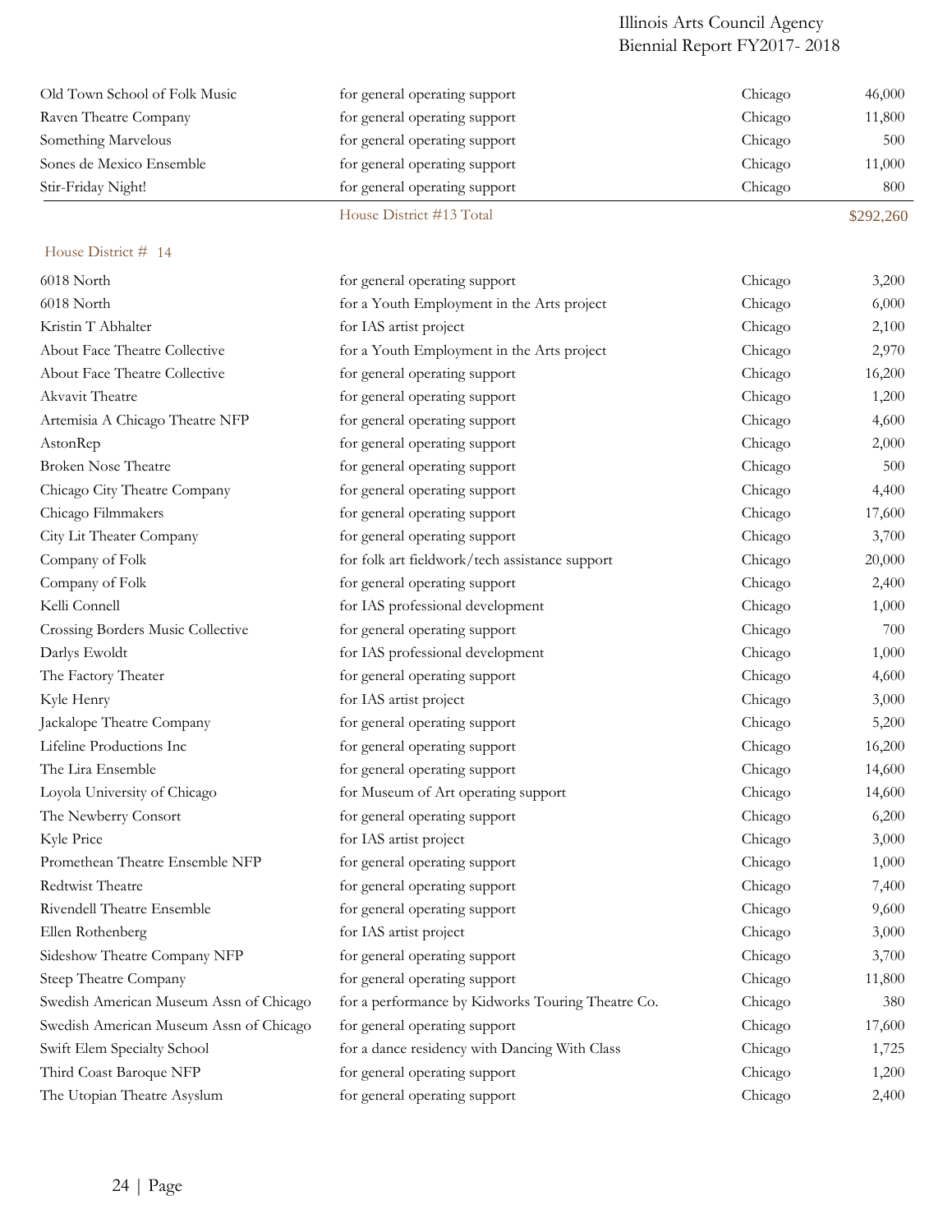|                                                                 | <b>Senate District #7 Total</b> |         | \$520,235 |
|-----------------------------------------------------------------|---------------------------------|---------|-----------|
|                                                                 | House District #14 Total        |         | \$227,975 |
| Sojourner Z Wright                                              | for IAS artist project          | Chicago | 3,000     |
| Walkabout Theater Company                                       | for general operating support   | Chicago | 3,000     |
| The Viola Project                                               | for general operating support   | Chicago | 2,800     |
| Vicarious Theatre Company (dba Babes With<br>Blades Theatre Co. | for general operating support   | Chicago | 2,400     |

## **Senate District # 8**

|  | House District # 15 |  |  |  |
|--|---------------------|--|--|--|
|--|---------------------|--|--|--|

| Child's Play Touring Theatre | for general operating support                 | Chicago      | 6,600     |
|------------------------------|-----------------------------------------------|--------------|-----------|
| Culture Shock Chicago NFP    | for general operating support                 | Chicago      | 2,400     |
| Ensemble Espanol             | for general operating support                 | Chicago      | 17,600    |
| Louis Mallozzi Jr            | for IAS artist project                        | Morton Grove | 3,000     |
| Daniel R Nearing             | for IAS artist project                        | Chicago      | 3,000     |
| North Branch Arts            | for general operating support                 | Chicago      | 3,800     |
| WTTW Communications Inc      | for Public Radio & Television Basic Grant     | Chicago      | 40,265    |
| WTTW Communications Inc      | for Public Radio & Television Operating Grant | Chicago      | 495,520   |
| WTTW Communications Inc      | for general operating support                 | Chicago      | 46,000    |
|                              | House District #15 Total                      |              | \$618.185 |

## House District # 16

|                            | <b>Senate District #8 Total</b> |         | \$629,385 |
|----------------------------|---------------------------------|---------|-----------|
|                            | House District #16 Total        |         | \$11,200  |
| Vaudeville Chicago         | for general operating support   | Chicago | 500       |
| Khecari                    | for general operating support   | Chicago | 5,200     |
| Global Pungmul Institute   | for general operating support   | Skokie  | 3,100     |
| T Daniel Productions NFP   | for general operating support   | Chicago | 1,000     |
| A-Squared Theatre Workshop | for general operating support   | Chicago | 1,400     |
|                            |                                 |         |           |

## **Senate District # 9**

| House District # 13 |  |
|---------------------|--|
|---------------------|--|

| The Savoyaires                      | for general operating support       | Evanston | 3,200   |
|-------------------------------------|-------------------------------------|----------|---------|
|                                     | House District #13 Total            |          | \$3,200 |
| House District # 17                 |                                     |          |         |
| Anatomically Correct                | for general operating support       | Skokie   | 2,000   |
| Gabriella Boros                     | for IAS professional development    | Skokie   | 660     |
| Chicago Jazz Orchestra Assn         | for general operating support       | Skokie   | 7,400   |
| Evanston In-School Music Assn       | for general operating support       | Evanston | 2,000   |
| Evanston Symphony Orchestra Assn    | for general operating support       | Evanston | 9,600   |
| Glenview Public Library             | for a performance by Chris Vallillo | Glenview | 520     |
| Holocaust Memorial Fndn of Illinois | for general operating support       | Skokie   | 14,600  |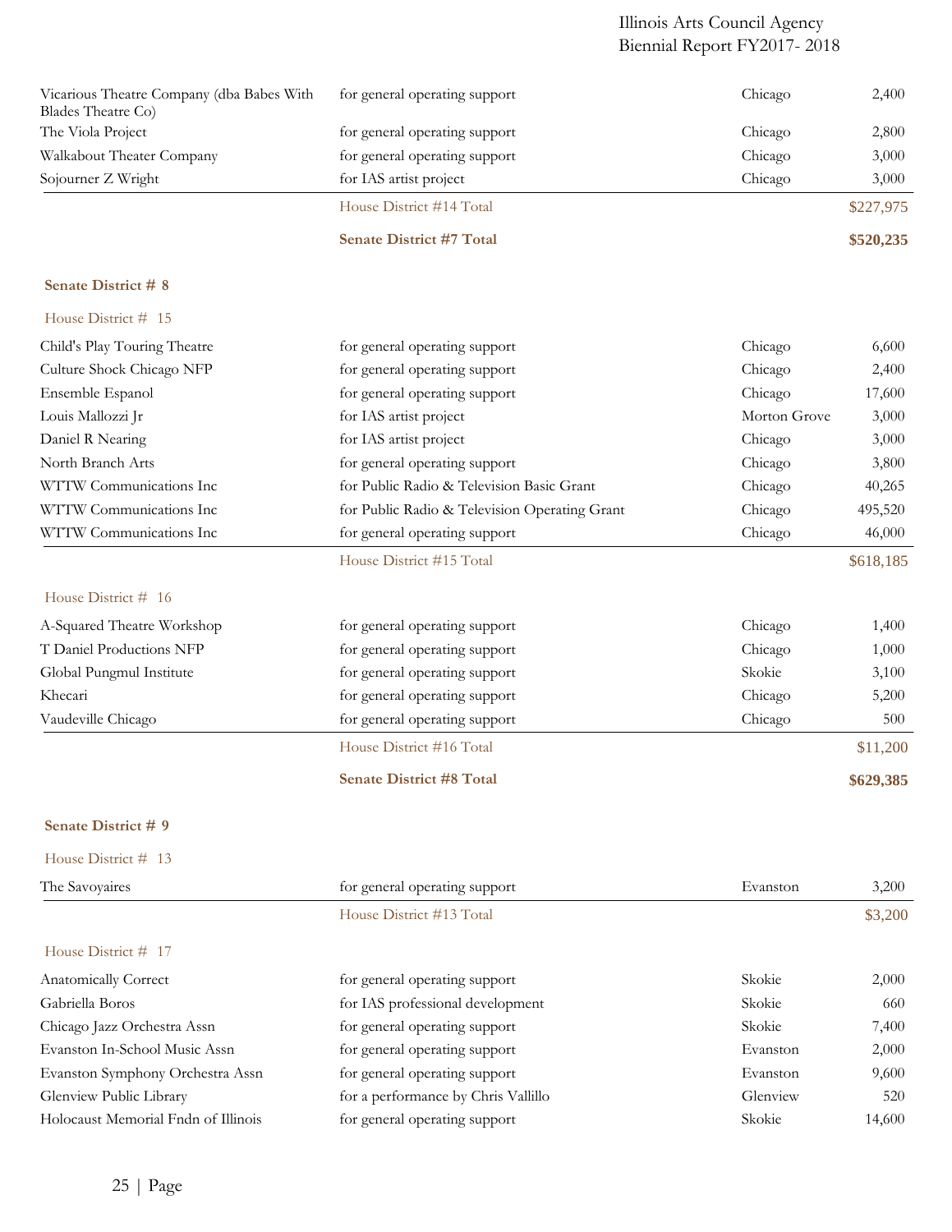| JourneyCare Inc                           | for Expressive Therapies operating support               | Glenview   | 14,600    |
|-------------------------------------------|----------------------------------------------------------|------------|-----------|
| Kohl Children's Museum of Greater Chicago | for general operating support                            | Glenview   | 14,600    |
| Kohl Children's Museum of Greater Chicago | for a Youth Employment in the Arts project               | Glenview   | 3,240     |
| North Shore Choral Society                | for general operating support                            | Evanston   | 4,600     |
| Northlight Theatre                        | for general operating support                            | Skokie     | 42,200    |
| Skokie Park District                      | for Festival of Cultures project support                 | Skokie     | 8,600     |
|                                           | House District #17 Total                                 |            | \$124,620 |
| House District # 18                       |                                                          |            |           |
| Actors Gymnasium                          | for general operating support                            | Evanston   | 11,800    |
| Art Encounter                             | for general operating support                            | Evanston   | 11,800    |
| City of Evanston                          | for Cultural Arts Programs operating support             | Evanston   | 11,800    |
| City of Evanston                          | for a Youth Employment in the Arts project               | Evanston   | 6,000     |
| <b>Evanston Art Center</b>                | for a Youth Employment in the Arts project               | Evanston   | 6,000     |
| <b>Evanston Art Center</b>                | for general operating support                            | Evanston   | 17,600    |
| <b>Evanston Dance Ensemble</b>            | for general operating support                            | Evanston   | 6,200     |
| Lakeside Singers Inc                      | for general operating support                            | Evanston   | 6,200     |
| Literature for All of Us                  | for general operating support                            | Chicago    | 16,200    |
| Ronnie Malley                             | for an apprenticeship in Arabic Music with Anita Darwish | Evanston   | 3,000     |
| Mudlark Theater Company, NFP              | for a Youth Employment in the Arts project               | Evanston   | 5,940     |
| Music Institute of Chicago                | for general operating support                            | Evanston   | 16,200    |
| Music Theater Works                       | for general operating support                            | Wilmette   | 17,600    |
| North Shore Art League                    | for general operating support                            | Winnetka   | 8,800     |
| Northbrook Symphony Orchestra             | for general operating support                            | Northbrook | 11,800    |
| Northshore Concert Band                   | for general operating support                            | Evanston   | 7,400     |
| Northwestern University                   | for Block Museum operating support                       | Evanston   | 16,200    |
| Open Studio Project                       | for general operating support                            | Evanston   | 5,200     |
| Melissa Ann Pinney                        | for IAS artist project                                   | Evanston   | 3,000     |
| Piven Theatre Workshop                    | for general operating support                            | Evanston   | 16,200    |
| The Poetry Forum Inc                      | for general operating support                            | Evanston   | 1,600     |
| Rembrandt Chamber Players Inc             | for general operating support                            | Evanston   | 6,200     |
| Renovo Music Alliance                     | for general operating support                            | Evanston   | 1,600     |
| Youth Choral Theater of Chicago           | for general operating support                            | Wilmette   | 6,600     |
|                                           | House District #18 Total                                 |            | \$220,940 |

#### **Senate District # 10**

| for IAS artist project        | Chicago | 3,000  |
|-------------------------------|---------|--------|
| for general operating support | Chicago | 5,200  |
| for general operating support | Chicago | 10,400 |
| for IAS artist project        | Chicago | 2,110  |
| for general operating support | Chicago | 9,600  |
|                               |         |        |

**Senate District #9 Total \$348,760**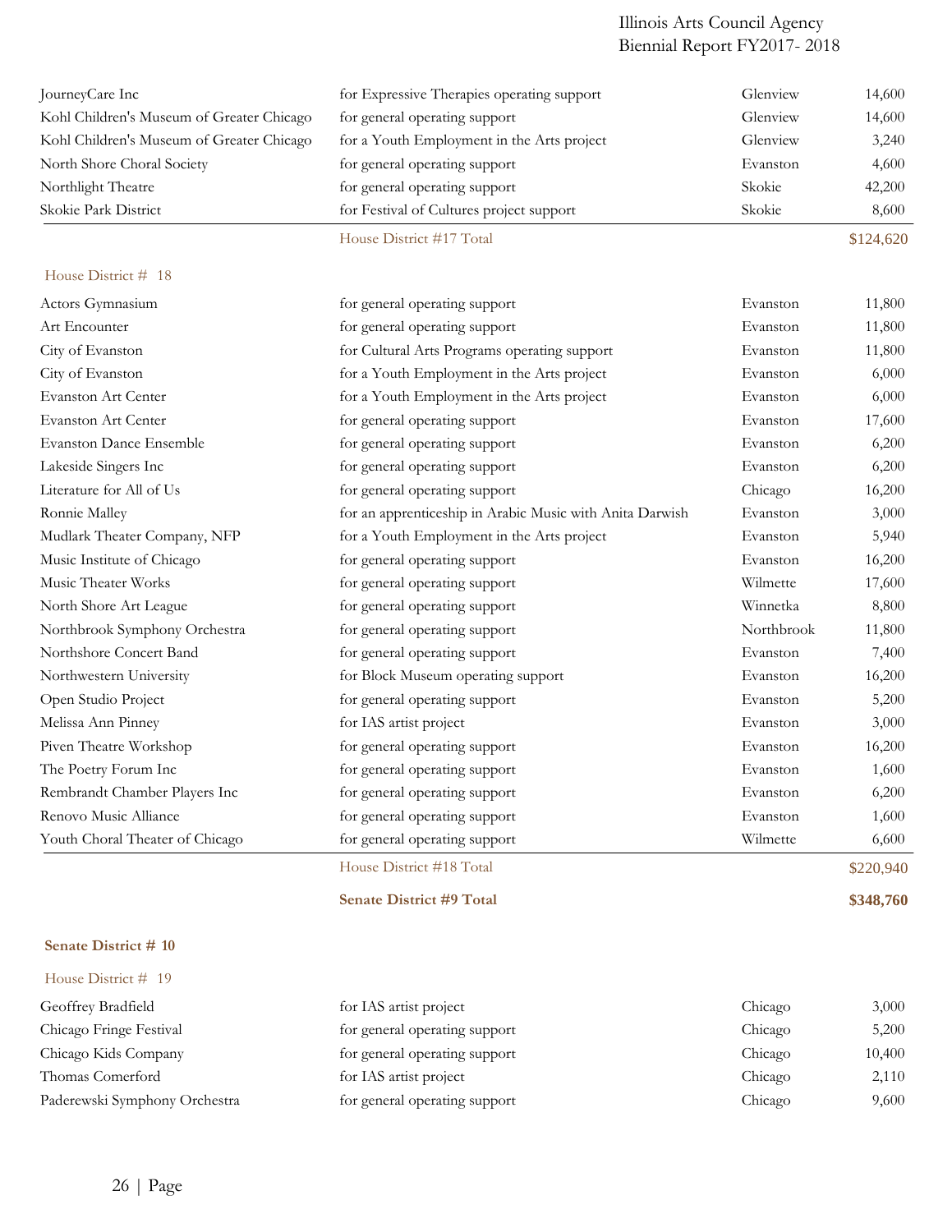|                                       | House District #19 Total                                                                 |                    | \$30,310 |
|---------------------------------------|------------------------------------------------------------------------------------------|--------------------|----------|
| House District # 20                   |                                                                                          |                    |          |
| Brickton Art Center                   | for general operating support                                                            | Park Ridge         | 9,600    |
| Maine East High School                | for a music residency with Fifth House Ensemble                                          | Park Ridge         | 4,000    |
| Ridgewood Comm High School            | for Arts & Foreign Language Planning Assistance                                          | Norridge           | 21,830   |
|                                       | House District #20 Total                                                                 |                    | \$35,430 |
|                                       | <b>Senate District #10 Total</b>                                                         |                    | \$65,740 |
| Senate District #11                   |                                                                                          |                    |          |
| House District # 21                   |                                                                                          |                    |          |
| Acappellago NFP                       | for general operating support                                                            | <b>Forest View</b> | 2,200    |
| Andrew L Ortmann                      | for IAS artist project                                                                   | Chicago            | 2,850    |
| Riverside Arts Center                 | for general operating support                                                            | Riverside          | 3,800    |
|                                       | House District #21 Total                                                                 |                    | \$8,850  |
| House District # 22                   |                                                                                          |                    |          |
| Balzekas Museum of Lithuanian Culture | for general operating support                                                            | Chicago            | 11,800   |
|                                       | House District #22 Total                                                                 |                    | \$11,800 |
|                                       | <b>Senate District #11 Total</b>                                                         |                    | \$20,650 |
| Senate District #12                   |                                                                                          |                    |          |
| House District # 23                   |                                                                                          |                    |          |
| James E Hesla                         | for IAS professional development                                                         | Riverside          | 500      |
|                                       | House District #23 Total                                                                 |                    | \$500    |
| House District # 24                   |                                                                                          |                    |          |
| The 16th Street Theater NFP           | for a Youth Employment in the Arts project                                               | Berwyn             | 6,000    |
| The 16th Street Theater NFP           | for general operating support                                                            | Berwyn             | 5,500    |
| Berwyn South School District 100      | for a residency with Maeli Goren                                                         | Berwyn             | 4,000    |
| Village of Brookfield                 | for a performance by The Illinois Brass Band                                             | Brookfield         | 825      |
| Village of Brookfield                 | for a performance by Sway Chicago                                                        | Brookfield         | 880      |
| Village of Brookfield                 | for a performance by June's Got the Cash                                                 | Brookfield         | 825      |
|                                       | House District #24 Total                                                                 |                    | \$18,030 |
|                                       | <b>Senate District #12 Total</b>                                                         |                    | \$18,530 |
| Senate District #13                   |                                                                                          |                    |          |
| House District # 25                   |                                                                                          |                    |          |
| Africa International House USA Inc    | for general operating support                                                            | Chicago            | 16,200   |
| Edith C Armstrong                     | for an apprenticeship in Storytelling from Oral Tradition with<br><b>Edith Armstrong</b> | Chicago            | 3,000    |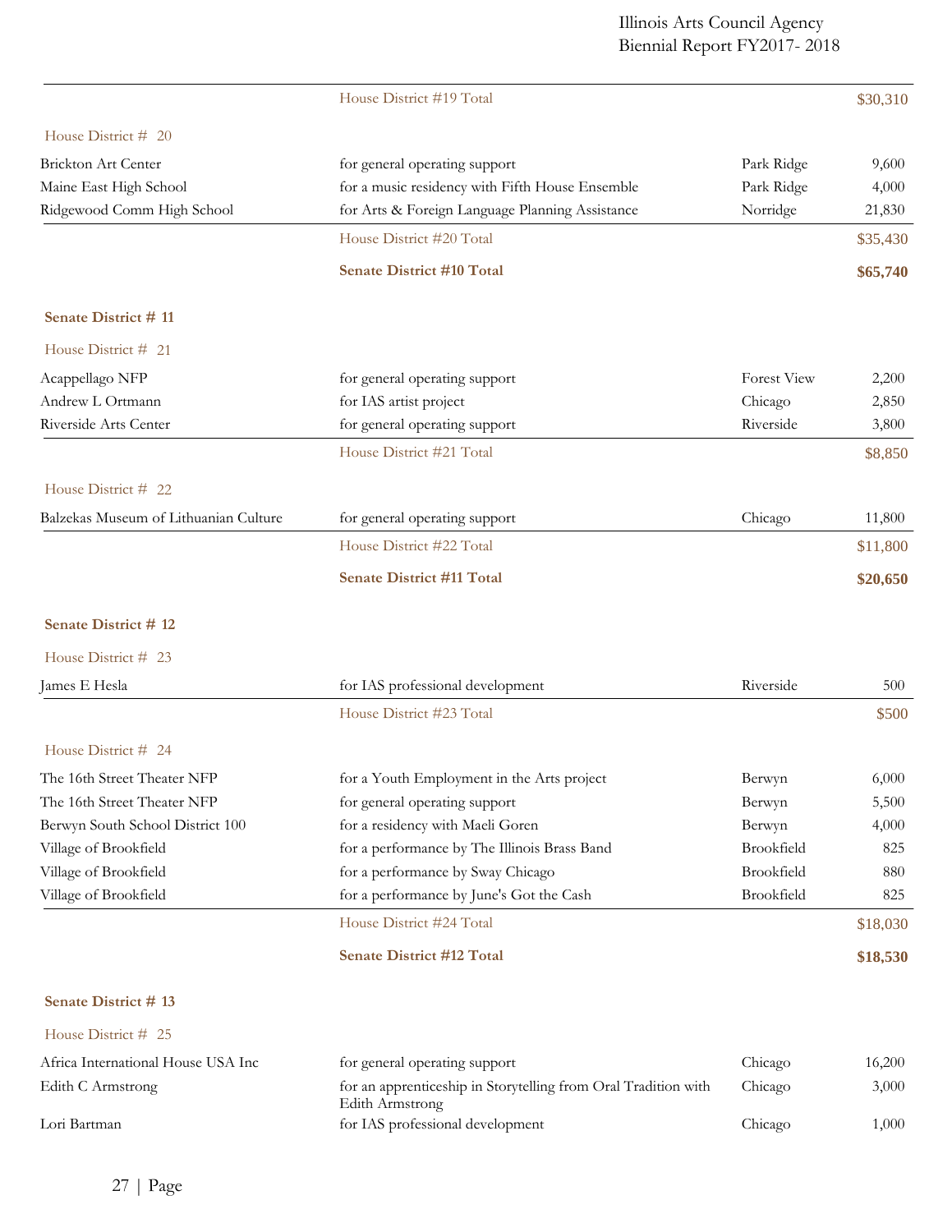| Chicago Chorale                  | for general operating support              | Chicago | 2,300     |
|----------------------------------|--------------------------------------------|---------|-----------|
| Chicago Community Chorus NFP     | for general operating support              | Chicago | 2,800     |
| Court Theatre Fund               | for general operating support              | Chicago | 46,000    |
| Diasporal Rhythms NFP            | for general operating support              | Chicago | 700       |
| Megan Doherty                    | for IAS artist project                     | Chicago | 3,000     |
| Hyde Park Art Center             | for general operating support              | Chicago | 17,600    |
| Hyde Park Art Center             | for a Youth Employment in the Arts project | Chicago | 6,000     |
| Intonation Music                 | for general operating support              | Chicago | 16,200    |
| Little Black Pearl Workshop      | for general operating support              | Chicago | 10,000    |
| Renaissance Society at U/Chicago | for general operating support              | Chicago | 8,100     |
| <b>SkyART NFP</b>                | for general operating support              | Chicago | 16,200    |
| <b>SkyART NFP</b>                | for a Youth Employment in the Arts project | Chicago | 6,000     |
| Valerie Martt Wallace            | for IAS professional development           | Chicago | 1,000     |
| West Point School of Music       | for a Youth Employment in the Arts project | Chicago | 6,000     |
| West Point School of Music       | for general operating support              | Chicago | 6,200     |
|                                  | House District #25 Total                   |         | \$168,300 |

## House District # 26

| Chicago Children's Museum          | for general operating support                          | Chicago | 16,200    |
|------------------------------------|--------------------------------------------------------|---------|-----------|
| Chicago Public Media               | for Public Radio & Television Operating Grant          | Chicago | 142,710   |
| Chicago Public Media               | for general operating support                          | Chicago | 14,600    |
| Chicago Public Media               | for Public Radio & Television Basic Grant              | Chicago | 8,950     |
| Chicago Shakespeare Theater        | for general operating support                          | Chicago | 46,000    |
| Grant Park Orchestral Assn         | for general operating support                          | Chicago | 17,600    |
| Lampo Inc                          | for general operating support                          | Chicago | 2,200     |
| Lookingglass Theatre Company       | for general operating support                          | Chicago | 16,200    |
| Muntu Dance Theatre                | for general operating support                          | Chicago | 8,800     |
| Museum of Contemporary Art Chicago | for general operating support                          | Chicago | 46,000    |
| Music & Dance Theater Chicago Inc  | for general operating support                          | Chicago | 17,600    |
| Pranita Nayar                      | for an apprenticeship in Abhinaya with Ashwaty Chennat | Chicago | 3,000     |
| Sixty Inches From Center           | for general operating support                          | Chicago | 600       |
| Tellin' Tales Theatre              | for general operating support                          | Chicago | 2,600     |
| University of Chicago              | for a Youth Employment in the Arts project             | Chicago | 5,760     |
| University of Chicago              | for U of Chicago Presents operating support            | Chicago | 16,200    |
|                                    | House District #26 Total                               |         | \$365,020 |

**Senate District #13 Total \$533,320**

## **Senate District # 14**

| House District $\#$ 27          |                                    |               |         |
|---------------------------------|------------------------------------|---------------|---------|
| The Children's Earth Foundation | for a performance by Alice Collins | Chicago       | 1,250   |
| Southwest Symphony Orchestra    | for general operating support      | Palos Heights | 3,800   |
|                                 | House District #27 Total           |               | \$5,050 |

**Senate District #14 Total \$5,050**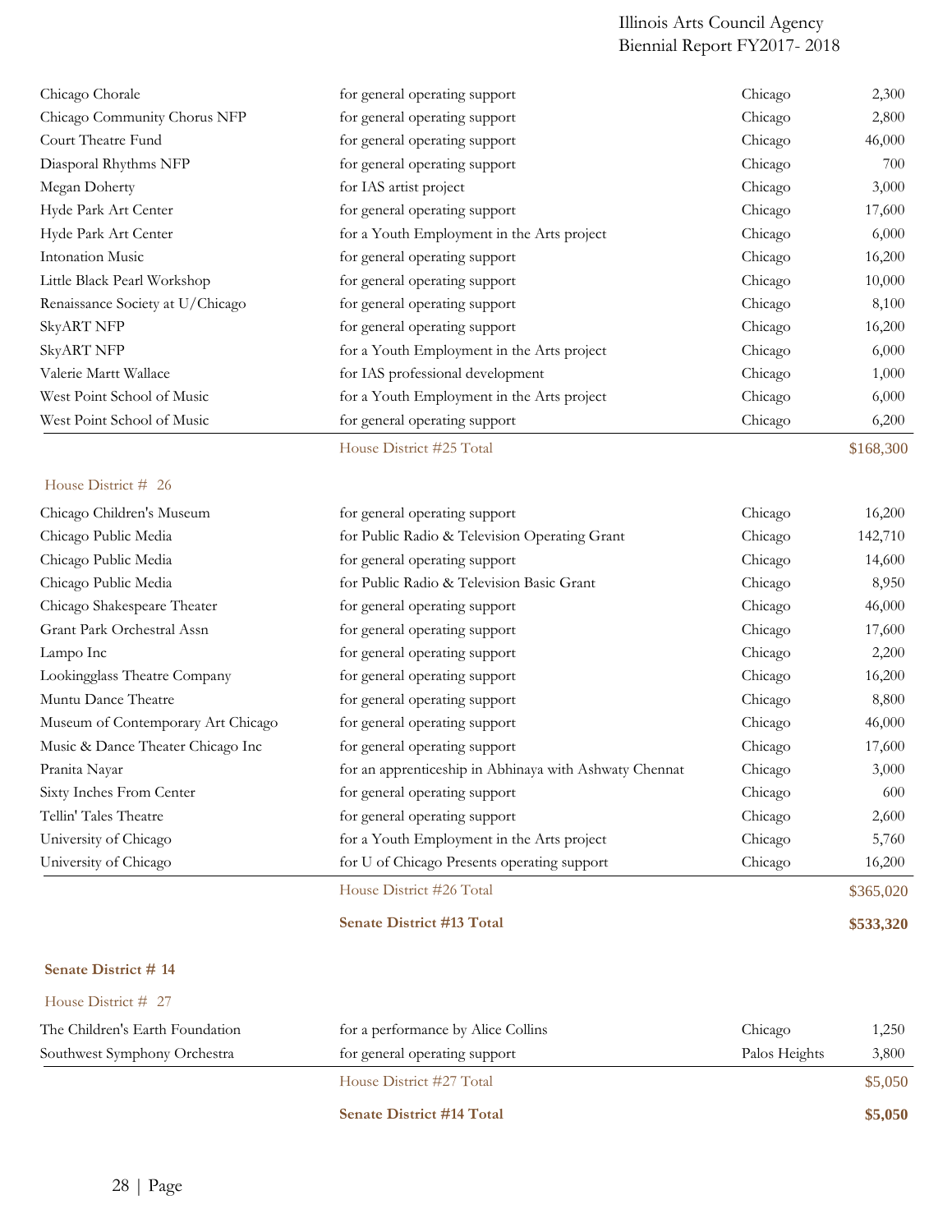#### **Senate District # 15**

| House District $\vec{H}$ 30                                                |                                                        |              |           |
|----------------------------------------------------------------------------|--------------------------------------------------------|--------------|-----------|
| <b>Emanuel Bramlett</b>                                                    | for IAS artist project                                 | Midlothian   | 2,330     |
| Theatre & Arts Leadership Kouncil Inc (TALK) for general operating support |                                                        | Homewood     | 400       |
|                                                                            | House District #30 Total                               |              | \$2,730   |
|                                                                            | <b>Senate District #15 Total</b>                       |              | \$2,730   |
| Senate District #17                                                        |                                                        |              |           |
| House District # 33                                                        |                                                        |              |           |
| Bronzeville Children's Museum                                              | for general operating support                          | Chicago      | 4,600     |
| Clay Elementary                                                            | for a performance by Child's Play Touring Theatre      | Chicago      | 500       |
|                                                                            | House District #33 Total                               |              | \$5,100   |
|                                                                            | <b>Senate District #17 Total</b>                       |              | \$5,100   |
| <b>Senate District # 18</b>                                                |                                                        |              |           |
| House District # 35                                                        |                                                        |              |           |
| Margaret L Jenkins                                                         | for IAS professional development                       | Chicago      | 1,000     |
| Cecil McDonald Jr                                                          | for IAS professional development                       | Chicago      | 1,000     |
| Terra Nova Films, Inc.                                                     | for general operating support                          | Chicago      | 8,800     |
|                                                                            | House District #35 Total                               |              | \$10,800  |
| House District # 36                                                        |                                                        |              |           |
| Community High District #218                                               | for Arts & Foreign Language Implementation             | Oak Lawn     | 56,290    |
| McCord House NFP                                                           | for general operating support                          | Palos Park   | 6,600     |
| Moraine Valley Comm College                                                | for the performance of The Second City Touring Company | Palos Hills  | 3,500     |
| Moraine Valley Comm College                                                | for the performance of Visceral Dance Chicago          | Palos Hills  | 5,665     |
| Moraine Valley Comm College                                                | for general operating support                          | Palos Hills  | 16,200    |
| Moraine Valley Comm College                                                | for a performance by Amirah Sackett                    | Palos Hills  | 3,250     |
|                                                                            | House District #36 Total                               |              | \$91,505  |
|                                                                            | <b>Senate District #18 Total</b>                       |              | \$102,305 |
| Senate District #19                                                        |                                                        |              |           |
| House District # 37                                                        |                                                        |              |           |
| <b>Ballet Five Eight NFP</b>                                               | for general operating support                          | Frankfort    | 8,800     |
| Curtain Call Comm Theatre                                                  | for general operating support                          | New Lenox    | 2,300     |
|                                                                            | House District #37 Total                               |              | \$11,100  |
|                                                                            |                                                        |              |           |
| House District # 38                                                        |                                                        |              |           |
| Southland College Prep Charter High School                                 | for Arts & Foreign Language Planning Assistance        | Richton Park | 13,350    |
| Tinley Park-Park District                                                  | for a performance by Nuclear Jazz Quarktet             | Tinley Park  | 465       |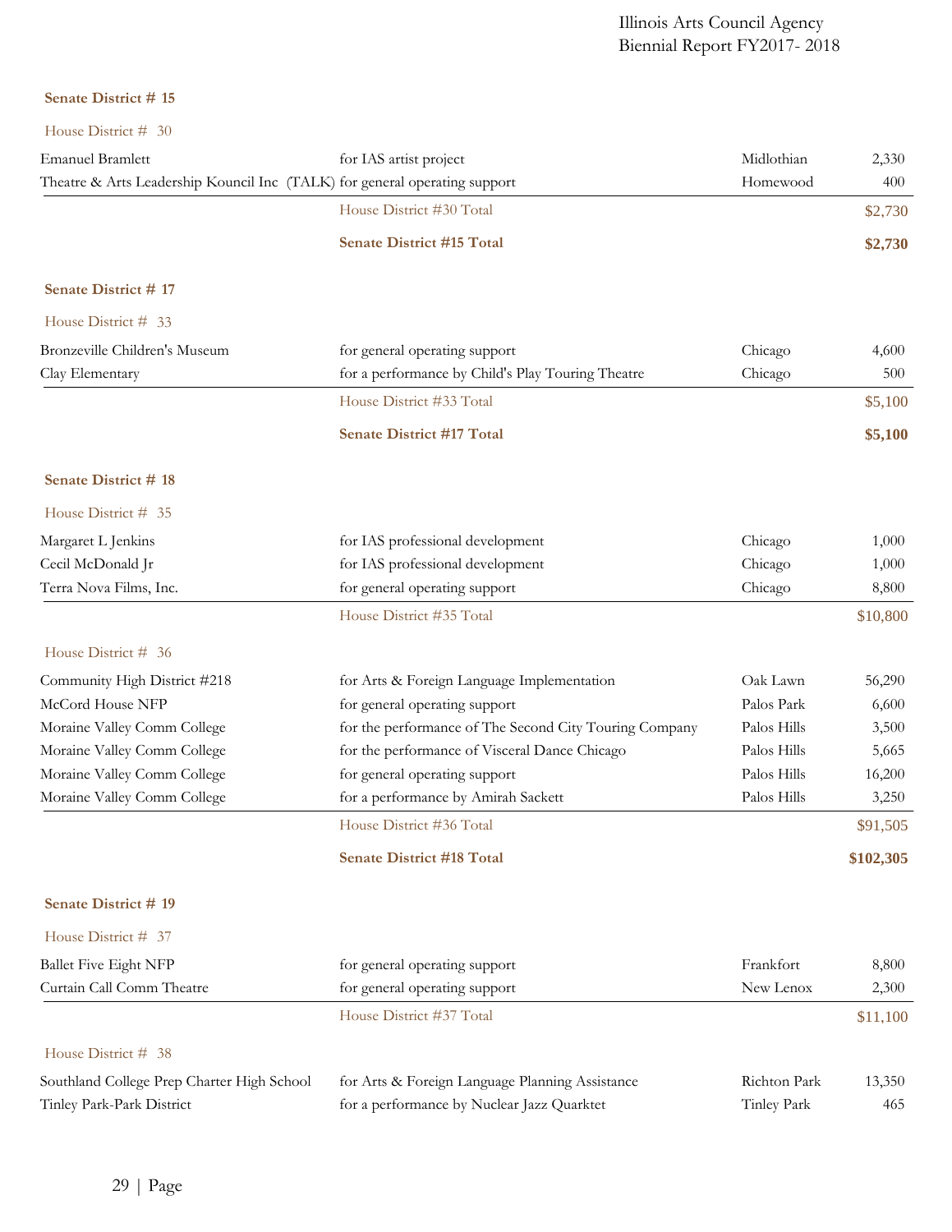| House District #38 Total         | \$13,815 |
|----------------------------------|----------|
| <b>Senate District #19 Total</b> | \$24,915 |

# **Senate District # 20** House District # 39

|                                      |                                                                              | Chicago |          |
|--------------------------------------|------------------------------------------------------------------------------|---------|----------|
| Valerie Alpert Dance Co              | for general operating support                                                |         | 1,200    |
| Santina Amato                        | for IAS artist project                                                       | Chicago | 3,000    |
| Elastic Arts Foundation              | for general operating support                                                | Chicago | 8,200    |
| Logan Square Chamber of Arts         | for general operating support                                                | Chicago | 2,400    |
| MAKE Literary Productions NFP        | for general operating support                                                | Chicago | 1,500    |
| Erin Mullen                          | for IAS professional development                                             | Chicago | 1,000    |
| National Vietnam Veterans Art Museum | for general operating support                                                | Chicago | 5,900    |
| Porchlight Music Theatre             | for general operating support                                                | Chicago | 16,200   |
| Project Danztheatre Company          | for general operating support                                                | Chicago | 6,200    |
| Rough House Theater Company          | for general operating support                                                | Chicago | 2,400    |
| The Shakespeare Project of Chicago   | for general operating support                                                | Chicago | 2,800    |
| Marisol Velez                        | for IAS artist project                                                       | Chicago | 3,000    |
| Voice of the City                    | for general operating support                                                | Chicago | 5,200    |
|                                      | House District #39 Total                                                     |         | \$59,000 |
| House District # 40                  |                                                                              |         |          |
| Aerial Dance Chicago                 | for general operating support                                                | Chicago | 6,200    |
| American Indian Center               | for general operating support                                                | Chicago | 17,600   |
| The Dance COLEctive                  | for general operating support                                                | Chicago | 2,000    |
| Rosalynn Gingerich                   | for IAS artist project                                                       | Chicago | 1,850    |
| Global Explorers Kids                | for general operating support                                                | Chicago | 2,400    |
| Halcyon Theatre                      | for general operating support                                                | Chicago | 8,200    |
| Puerto Rican Arts Alliance           | for general operating support                                                | Chicago | 16,200   |
| The Space Movement Project NFP       | for general operating support                                                | Chicago | 2,200    |
| Paul Leslie Tyler                    | for an apprenticeship in Old-Time Square Dance Calling with<br>Kolleen Blume | Chicago | 3,000    |
|                                      | House District #40 Total                                                     |         | \$59,650 |
|                                      |                                                                              |         |          |

#### **Senate District # 21**

#### House District # 41

| Dong Fang Chinese Performing Arts Assn | for general operating support                   | Hoffman Estates | 2,400  |
|----------------------------------------|-------------------------------------------------|-----------------|--------|
| Fair Lady Productions, Inc.            | for general operating support                   | Naperville      | 10,400 |
| Naperville Park District               | for Dance Performance Program operating support | Naperville      | 2,000  |
| North Central College                  | for a performance by Spider Saloff              | Naperville      | 900    |
| North Central College                  | for Fine Arts Program operating support         | Naperville      | 17,600 |
| North Central College                  | for a performance by Tammy McCann               | Naperville      | 750    |
| North Central College                  | for a performance by Jim Peterik                | Naperville      | 15,000 |

**Senate District #20 Total \$118,650**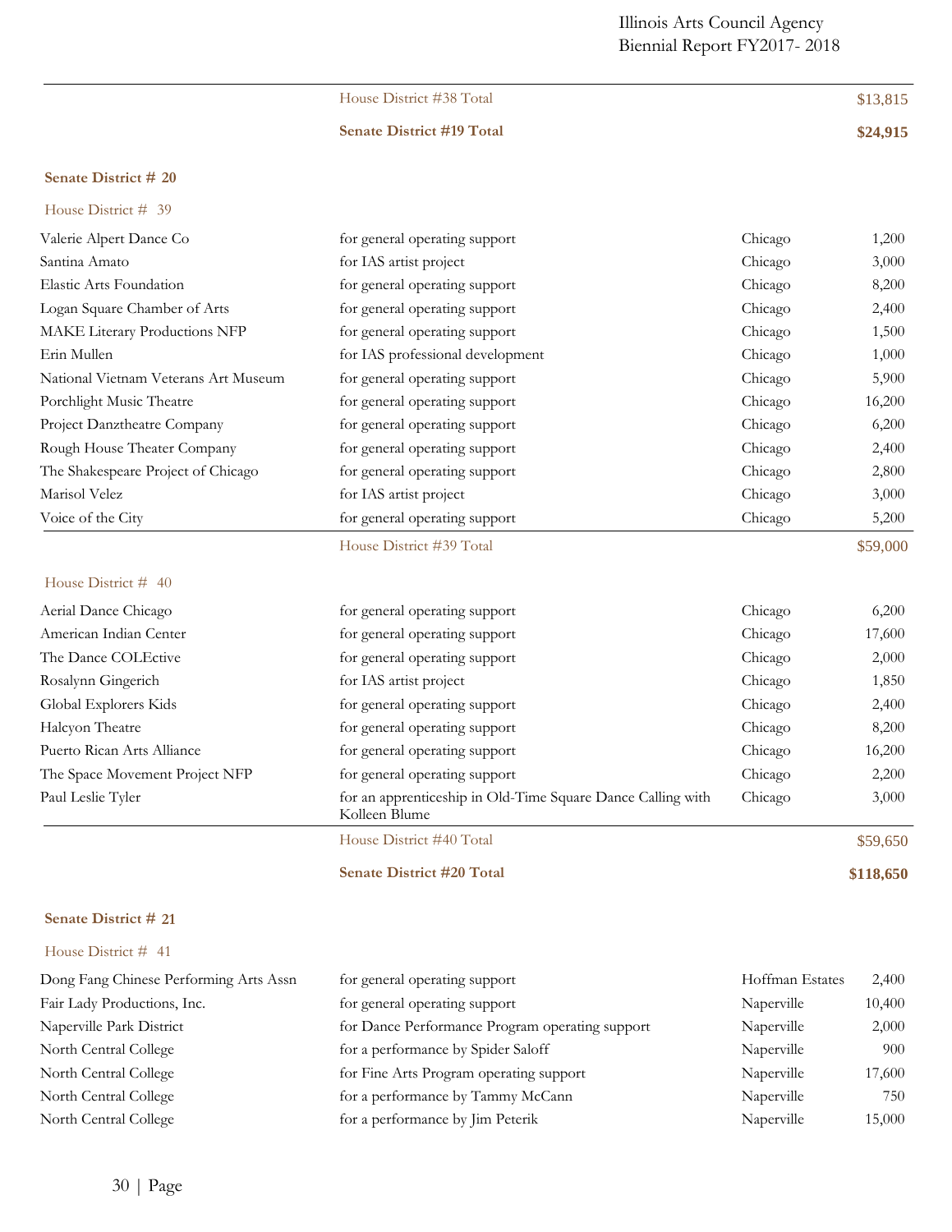| North Central College                   | for Self Employment in the Arts operating support    | Naperville       | 5,200     |
|-----------------------------------------|------------------------------------------------------|------------------|-----------|
| The Summer Place Inc                    | for general operating support                        | Naperville       | 3,000     |
| Warrenville Park District Arts Program  | for general operating support                        | Warrenville      | 3,100     |
| Young Naperville Singers                | for general operating support                        | Naperville       | 10,400    |
|                                         | House District #41 Total                             |                  | \$70,750  |
| House District # 42                     |                                                      |                  |           |
| The Callipygian Players NFP             | for general operating support                        | Lisle            | 1,400     |
| Senior Suburban Orchestra               | for general operating support                        | Naperville       | 700       |
| Wiesbrook Elem School PTA               | for performances by Child's Play Touring Theatre     | Wheaton          | 825       |
|                                         | House District #42 Total                             |                  | \$2,925   |
|                                         | <b>Senate District #21 Total</b>                     |                  | \$73,675  |
| Senate District # 22                    |                                                      |                  |           |
| House District # 43                     |                                                      |                  |           |
| Chamber Music on the Fox                | for a performance by Rachel Barton Pine              | Elgin            | 3,600     |
| Children's Theatre of Elgin             | for general operating support                        | Elgin            | 9,600     |
| Elgin Community College                 | for a performance by The Second City Touring Company | Elgin            | 3,000     |
| Elgin Master Chorale                    | for general operating support                        | Elgin            | 10,400    |
| Elgin Symphony Orchestra Assn           | for general operating support                        | Elgin            | 46,000    |
| Elgin Theatre Company Inc               | for general operating support                        | Elgin            | 1,200     |
| Elgin Youth Symphony Orchestra          | for general operating support                        | Elgin            | 17,600    |
| Side Street Studio Arts NFP             | for general operating support                        | Elgin            | 3,000     |
| Side Street Studio Arts NFP             | for a Youth Employment in the Arts project           | Elgin            | 5,000     |
|                                         | House District #43 Total                             |                  | \$99,400  |
| House District # 44                     |                                                      |                  |           |
| <b>Beverly Rautenberg</b>               | for IAS artist project                               | Schaumburg       | 1,225     |
| Whispers Center for Artistic Expression | for general operating support                        | Streamwood       | 500       |
|                                         | House District #44 Total                             |                  | \$1,725   |
|                                         | <b>Senate District #22 Total</b>                     |                  | \$101,125 |
| Senate District # 23                    |                                                      |                  |           |
| House District # 45                     |                                                      |                  |           |
| Arts in Bartlett NFP                    | for general operating support                        | Bartlett         | 3,000     |
| Lake Park High School District #108     | for Arts & Foreign Language Planning Assistance      | Roselle          | 31,820    |
| Annette M Leiber                        | for IAS artist project                               | Addison          | 750       |
|                                         | House District #45 Total                             |                  | \$35,570  |
| House District # 46                     |                                                      |                  |           |
| Addison Center for the Arts             | for general operating support                        | Addison          | 1,600     |
| Chicago Tyagaraja Utsavam               | for general operating support                        | Villa Park       | 5,200     |
| Illinois Theatre Association            | for general operating support                        | Glendale Heights | 11,800    |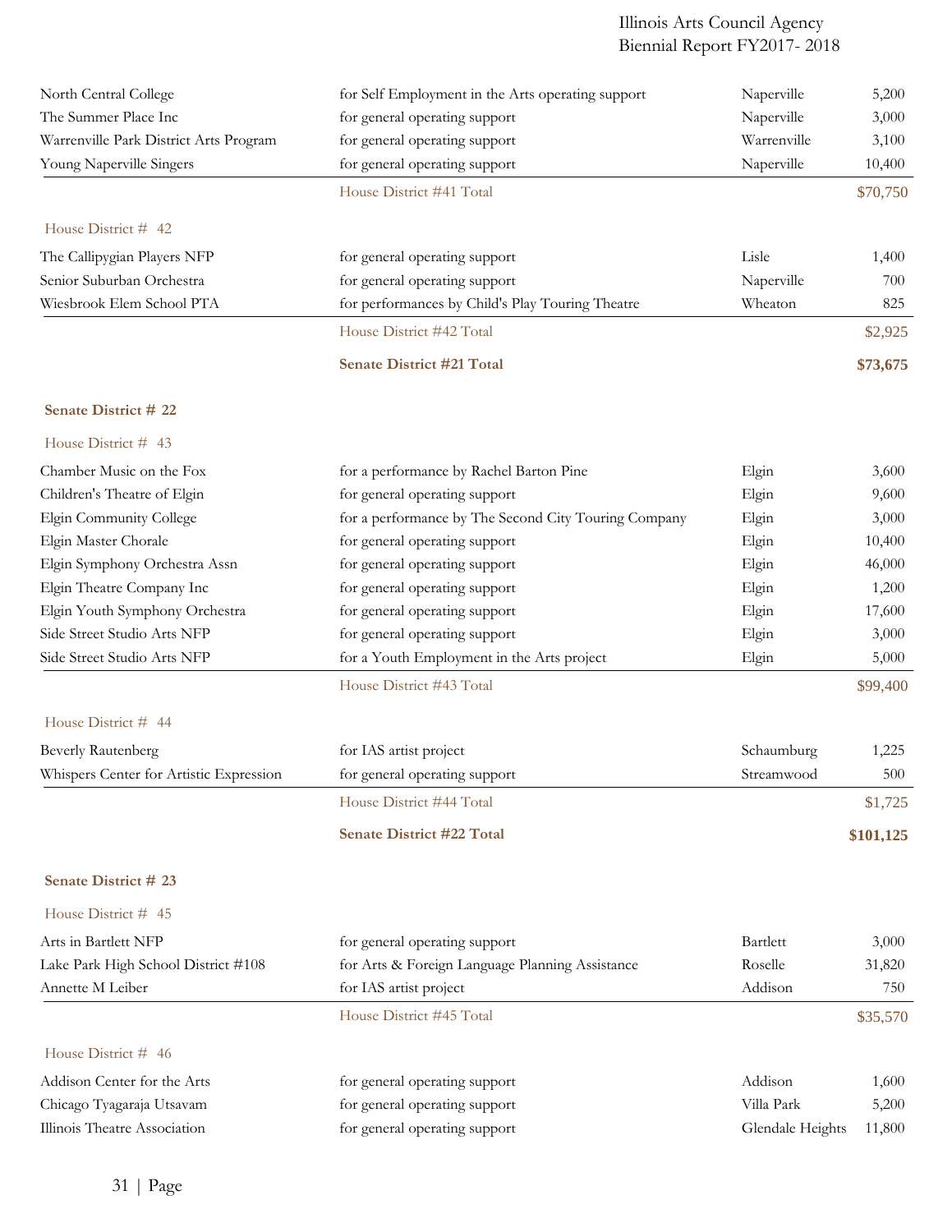## House District #46 Total \$18,600

#### **Senate District #23 Total \$54,170**

#### **Senate District # 24**

## House District # 47

| Elmhurst Art Museum            | for general operating support                              | Elmhurst  | 14,600 |
|--------------------------------|------------------------------------------------------------|-----------|--------|
| Elmhurst Symphony Assn         | for a performance by Apollo Chorus of Chicago              | Elmhurst  | 3,300  |
| Elmhurst Symphony Assn         | for general operating support                              | Elmhurst  | 10,400 |
| First Folio Theatre            | for general operating support                              | Oak Brook | 11,800 |
| GreenMan Theatre Troupe NFP    | for general operating support                              | Elmhurst  | 1,400  |
| Hema Rajagopalan               | for an apprenticeship in Bharata Natyam with Amrita Rajesh | Oak Brook | 3,000  |
| Salt Creek Ballet              | for general operating support                              | Westmont  | 17,600 |
| Spirito!                       | for performances by Paul French                            | Oak Brook | 2,040  |
| Spirito!                       | for a Youth Employment in the Arts project                 | Oak Brook | 2,880  |
| Spirito!                       | for general operating support                              | Oak Brook | 11,800 |
| West Suburban Symphony Society | for general operating support                              | Hinsdale  | 7,400  |

House District #47 Total \$86,220

House District # 48

| ClaySpace NFP                     | for general operating support                 | Lisle      | 3,100  |
|-----------------------------------|-----------------------------------------------|------------|--------|
| Community College District No 502 | for McAninch Center operating support         | Glen Ellyn | 42,200 |
| Glen Ellyn Children's Chorus      | for general operating support                 | Glen Ellyn | 16,200 |
| Glen Ellyn/Wheaton Comm Chorale   | for general operating support                 | Glen Ellyn | 1,200  |
| Glenbard East High School         | for a performance by Orion Ensemble           | Lombard    | 2,000  |
| Lombard Historical Society        | for a performance by Clark "Bucky" Halker     | Lombard    | 350    |
| Lombard Historical Society        | for a performance by Phil Passen              | Lombard    | 135    |
| Morton Arboretum                  | for Arts Programming operating support        | Lisle      | 14,600 |
| Morton Arboretum                  | for a Youth Employment in the Arts project    | Lisle      | 6,000  |
| Shawn E Okpebholo                 | for IAS artist project                        | Wheaton    | 3,000  |
| The Other Theatre Company         | for general operating support                 | Lombard    | 3,000  |
| WDCB-FM                           | for Public Radio & Television Operating Grant | Glen Ellyn | 8,820  |
| WDCB-FM                           | for Public Radio & Television Basic Grant     | Glen Ellyn | 8,950  |
|                                   |                                               |            |        |

#### House District #48 Total \$109,555

**Senate District #24 Total \$195,775**

#### **Senate District # 25**

|                                  | House District #49 Total      |            | \$23,200 |
|----------------------------------|-------------------------------|------------|----------|
| Skokie Northshore Sculpture Park | for general operating support | Skokie     | 2,200    |
| The Festival Chorus              | for general operating support | Bartlett   | 4,600    |
| DuPage Symphony Orchestra        | for general operating support | Naperville | 8,200    |
| Batavia Artists Assn NFP         | for general operating support | Batavia    | 8.200    |
| House District # 49              |                               |            |          |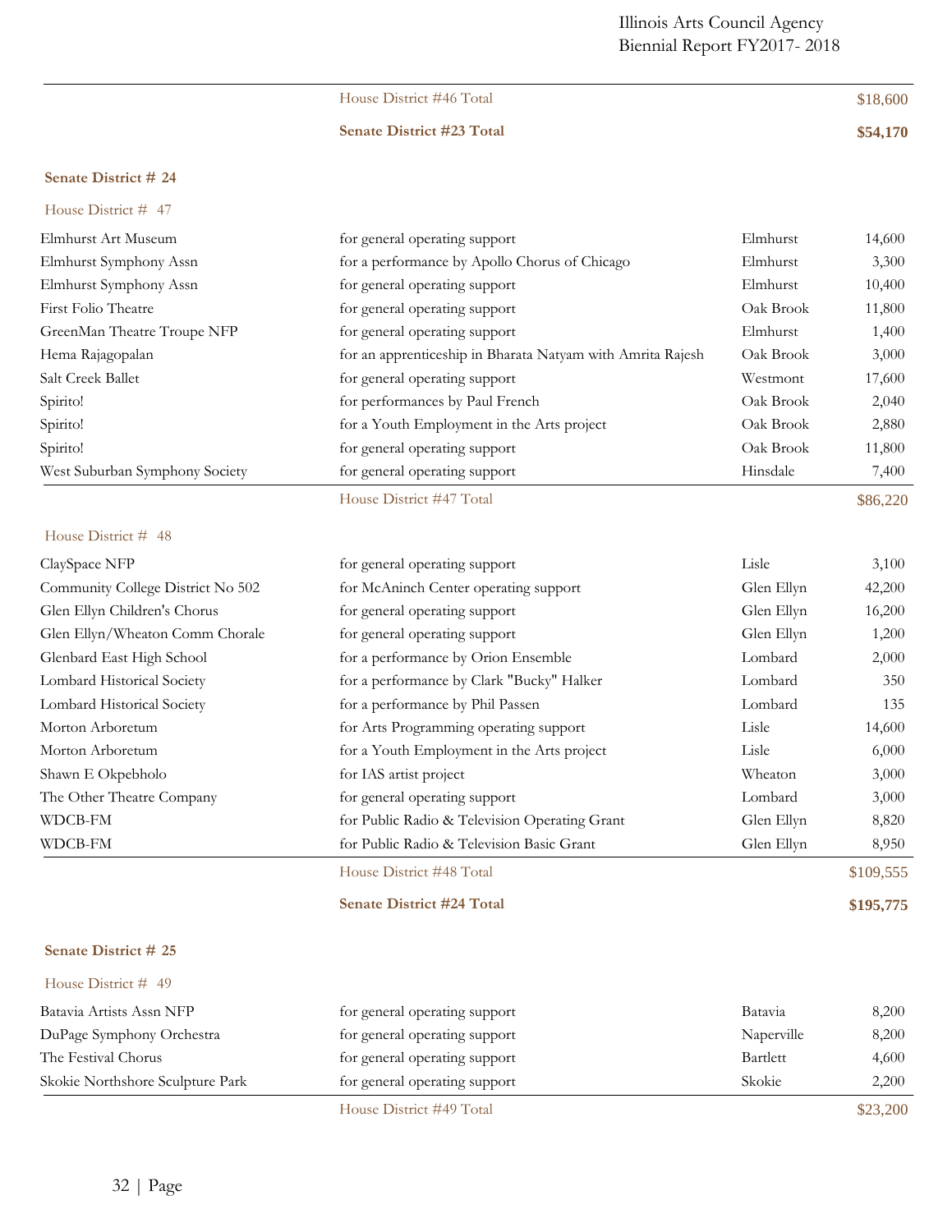## House District # 50

| Chicago Brass Band Association Inc     | for general operating support                | Chicago           | 2,800    |
|----------------------------------------|----------------------------------------------|-------------------|----------|
| Naperville Men's Glee Club             | for general operating support                | Sugar Grove       | 2,200    |
| Village of Montgomery                  | for a performance by Phil Passen             | Montgomery        | 135      |
|                                        | House District #50 Total                     |                   | \$5,135  |
|                                        | Senate District #25 Total                    |                   | \$28,335 |
| Senate District # 26                   |                                              |                   |          |
| House District # 51                    |                                              |                   |          |
| David Adler Music and Arts Center      | for general operating support                | Libertyville      | 7,300    |
| Christopher A Madsen                   | for IAS artist project                       | Libertyville      | 3,000    |
|                                        | House District #51 Total                     |                   | \$10,300 |
| House District # 52                    |                                              |                   |          |
| Barrington Youth Dance Ensemble        | for general operating support                | Barrington        | 10,400   |
| Choral-Aires Chapter of Sweet Adelines | for general operating support                | Crystal Lake      | 6,600    |
|                                        | House District #52 Total                     |                   | \$17,000 |
|                                        | <b>Senate District #26 Total</b>             |                   | \$27,300 |
| Senate District # 27                   |                                              |                   |          |
| House District # 53                    |                                              |                   |          |
| Performing Arts at Metropolis          | for general operating support                | Arlington Heights | 16,200   |
| Performing Arts at Metropolis          | for a performance of A Carpenters' Christmas | Arlington Heights | 2,700    |
| Special Gifts Theatre Inc              | for general operating support                | Northbrook        | 11,800   |
|                                        | House District #53 Total                     |                   | \$30,700 |
| House District # 54                    |                                              |                   |          |
| Chicago Master Singers                 | for general operating support                | Palatine          | 6,600    |
| Little City Foundation                 | for general operating support                | Palatine          | 10,400   |
|                                        | House District #54 Total                     |                   | \$17,000 |
|                                        | Senate District #27 Total                    |                   | \$47,700 |
| <b>Senate District # 28</b>            |                                              |                   |          |
| House District # 55                    |                                              |                   |          |
| ArtReach Educational Theatre           | for general operating support                | Des Plaines       | 5,200    |
| Oakton Community College               | for Koehnline Musueum operating support      | Des Plaines       | 5,200    |
| Oakton Community College               | for Performing Arts Center operating support | Des Plaines       | 8,800    |
| Park Ridge Cultural Arts Council       | for Community Arts Access program            | Park Ridge        | 1,850    |
|                                        | House District #55 Total                     |                   | \$21,050 |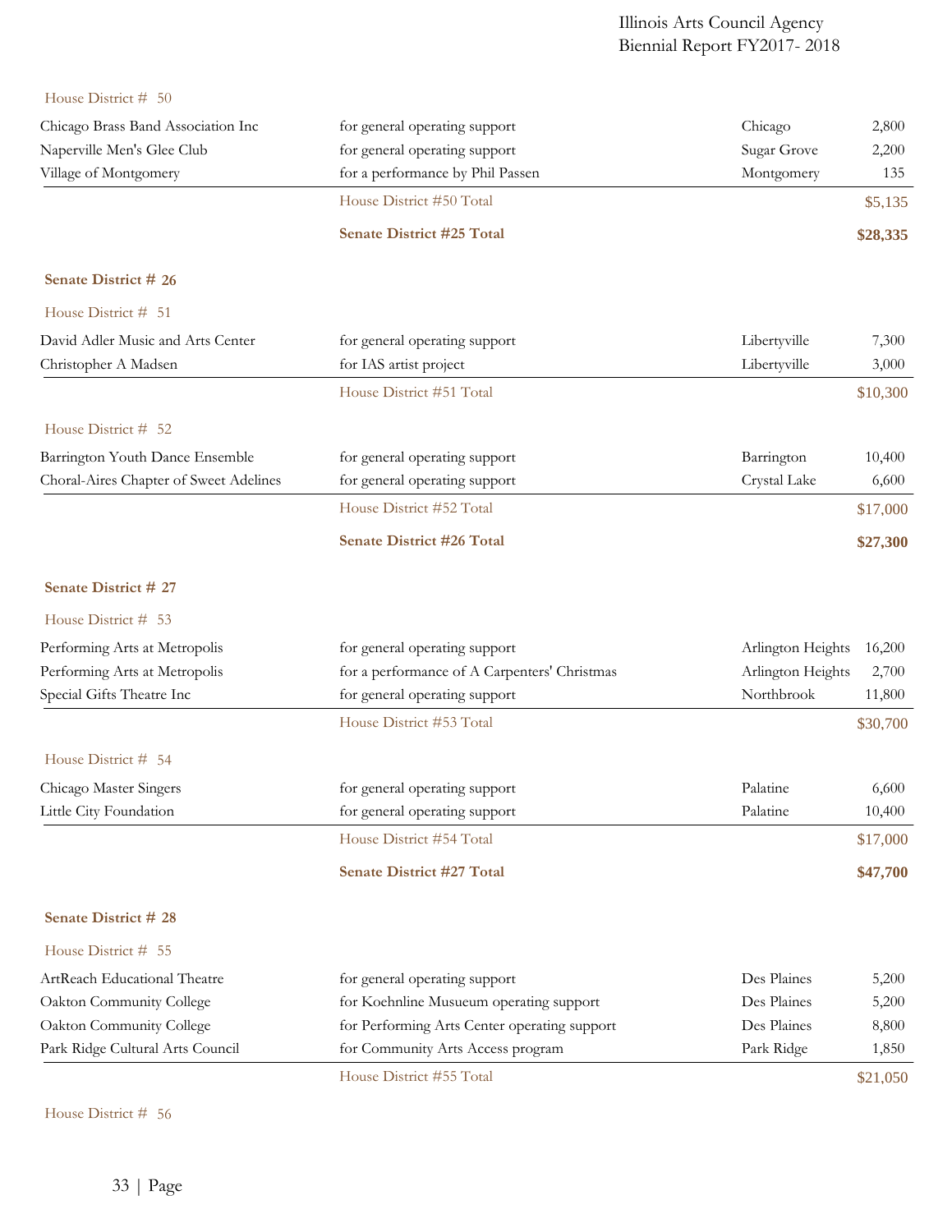| Spring Valley Concert Band Inc | for general operating support    | Schaumburg      | 1,400    |
|--------------------------------|----------------------------------|-----------------|----------|
| Trickster Art Gallery          | for project support              | Schaumburg      | 10,400   |
| Justin F Vestal                | for IAS professional development | Hoffman Estates | 1,000    |
|                                | House District #56 Total         |                 | \$12,800 |
|                                | <b>Senate District #28 Total</b> |                 | \$33,850 |

## **Senate District # 29**

House District # 57

| Joyce Kilmer Elementary School                    | for a performance by Kidworks Touring Theatre Co. | <b>Buffalo Grove</b> | 535       |
|---------------------------------------------------|---------------------------------------------------|----------------------|-----------|
| Korean Cultural Center of Chicago                 | for general operating support                     | Wheeling             | 4,400     |
|                                                   | House District #57 Total                          |                      | \$4,935   |
| House District # 58                               |                                                   |                      |           |
| The Art Center Highland Park                      | for general operating support                     | Highland Park        | 14,600    |
| City of Highland Park Cultural Arts<br>Commission | for Community Arts Access program                 | Highland Park        | 4,365     |
| Focus on the Arts, Inc                            | for general operating support                     | Highland Park        | 1,200     |
| Illinois Council of Orchestras                    | for general operating support                     | Highwood             | 1,000     |
| Lake Forest Symphony                              | for general operating support                     | Lake Forest          | 14,600    |
| Midwest Young Artists Conservatory (MYAC)         | for a Youth Employment in the Arts project        | Highwood             | 6,000     |
| Midwest Young Artists Conservatory (MYAC)         | for general operating support                     | Highwood             | 17,600    |
| Ragdale Foundation                                | for general operating support                     | Lake Forest          | 16,200    |
| Ravinia Festival Assn                             | for general operating support                     | Highland Park        | 46,000    |
| Writers Theatre Inc                               | for general operating support                     | Glencoe              | 16,200    |
|                                                   | House District #58 Total                          |                      | \$137,765 |
|                                                   | <b>Senate District #29 Total</b>                  |                      | \$142,700 |
| Senate District # 30                              |                                                   |                      |           |
| House District # 59                               |                                                   |                      |           |
| Brushwood Center at Ryerson Woods                 | for general operating support                     | Riverwoods           | 5,900     |
| The Kirk Players                                  | for general operating support                     | Mundelein            | 2,400     |
| Stevenson High School Comm Fndn                   | for general operating support                     | Lincolnshire         | 5,200     |
|                                                   | House District #59 Total                          |                      | \$13,500  |
| House District # 60                               |                                                   |                      |           |
| Clark Halker                                      | for IAS artist project                            | Chicago              | 3,000     |
| Waukegan Park District                            | for general operating support                     | Waukegan             | 10,400    |
|                                                   | House District #60 Total                          |                      | \$13,400  |
|                                                   | <b>Senate District #30 Total</b>                  |                      | \$26,900  |

## **Senate District # 31**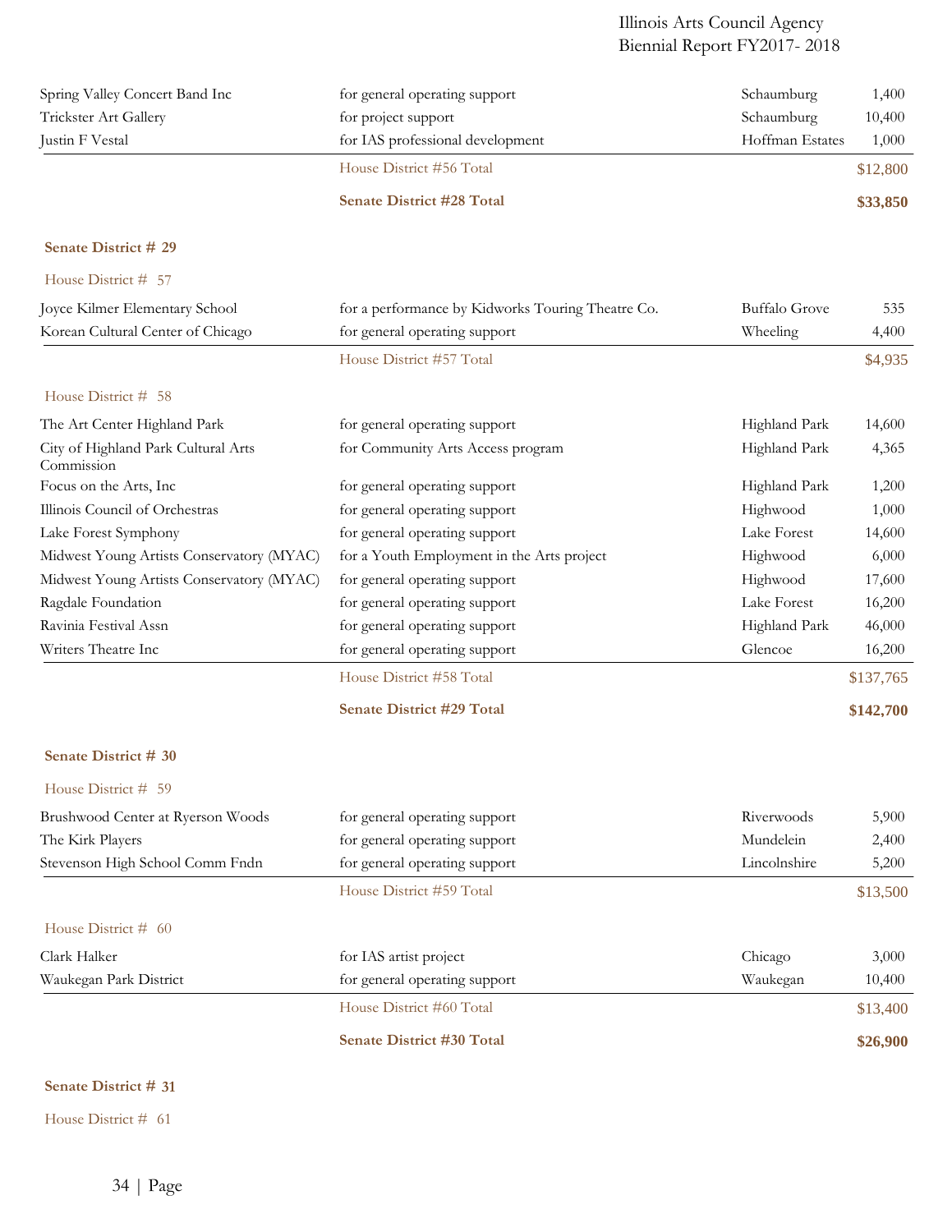| Lake County Symphony Orch (formerly Full<br>Score Chamber Orch) | for general operating support                                       | Zion          | 1,500    |
|-----------------------------------------------------------------|---------------------------------------------------------------------|---------------|----------|
|                                                                 | House District #61 Total                                            |               | \$1,500  |
| House District # 62                                             |                                                                     |               |          |
| College of Lake County                                          | for Willow Review operating support                                 | Grayslake     | 1,400    |
|                                                                 | House District #62 Total                                            |               | \$1,400  |
|                                                                 | <b>Senate District #31 Total</b>                                    |               | \$2,900  |
| Senate District # 32                                            |                                                                     |               |          |
| House District # 63                                             |                                                                     |               |          |
| Free Guitars for Future Stars                                   | for general operating support                                       | Woodstock     | 1,600    |
|                                                                 | House District #63 Total                                            |               | \$1,600  |
| House District # 64                                             |                                                                     |               |          |
| Raue Center for the Arts Inc                                    | for general operating support                                       | Crystal Lake  | 14,600   |
|                                                                 | House District #64 Total                                            |               | \$14,600 |
|                                                                 | <b>Senate District #32 Total</b>                                    |               | \$16,200 |
| Senate District # 33                                            |                                                                     |               |          |
| House District # 65                                             |                                                                     |               |          |
| Fine Line Creative Arts Center                                  | for general operating support                                       | Saint Charles | 8,800    |
| Fox Valley Concert Band/St Charles                              | for general operating support                                       | St. Charles   | 1,600    |
| Geneva Comm High School                                         | for performances by Orion Ensemble                                  | Geneva        | 2,000    |
| Huntley Community Radio                                         | for general operating support                                       | Huntley       | 2,000    |
| Illinois Brass Band Association, Inc.                           | for general operating support                                       | Geneva        | 1,400    |
| Roger W Robinson                                                | for an apprenticeship in Hammered Dulcimer with Katherine<br>Moritz | St Charles    | 3,000    |
| <b>St Charles Singers</b>                                       | for general operating support                                       | St. Charles   | 8,200    |
| <b>St Charles Singers</b>                                       | for a performance by The Metropolis Orchestra                       | St. Charles   | 23,530   |
| Steel Beam Theatre Company                                      | for general operating support                                       | Saint Charles | 10,400   |
|                                                                 | House District #65 Total                                            |               | \$60,930 |
| House District # 66                                             |                                                                     |               |          |
| Northwest Comm Music Academy                                    | for a Youth Employment in the Arts project                          | Crystal Lake  | 3,285    |
| Northwest Comm Music Academy                                    | for general operating support                                       | Crystal Lake  | 10,400   |
| Voices in Harmony Inc                                           | for general operating support                                       | Crystal Lake  | 2,400    |
|                                                                 | House District #66 Total                                            |               | \$16,085 |
|                                                                 | Senate District #33 Total                                           |               | \$77,015 |

## **Senate District # 34**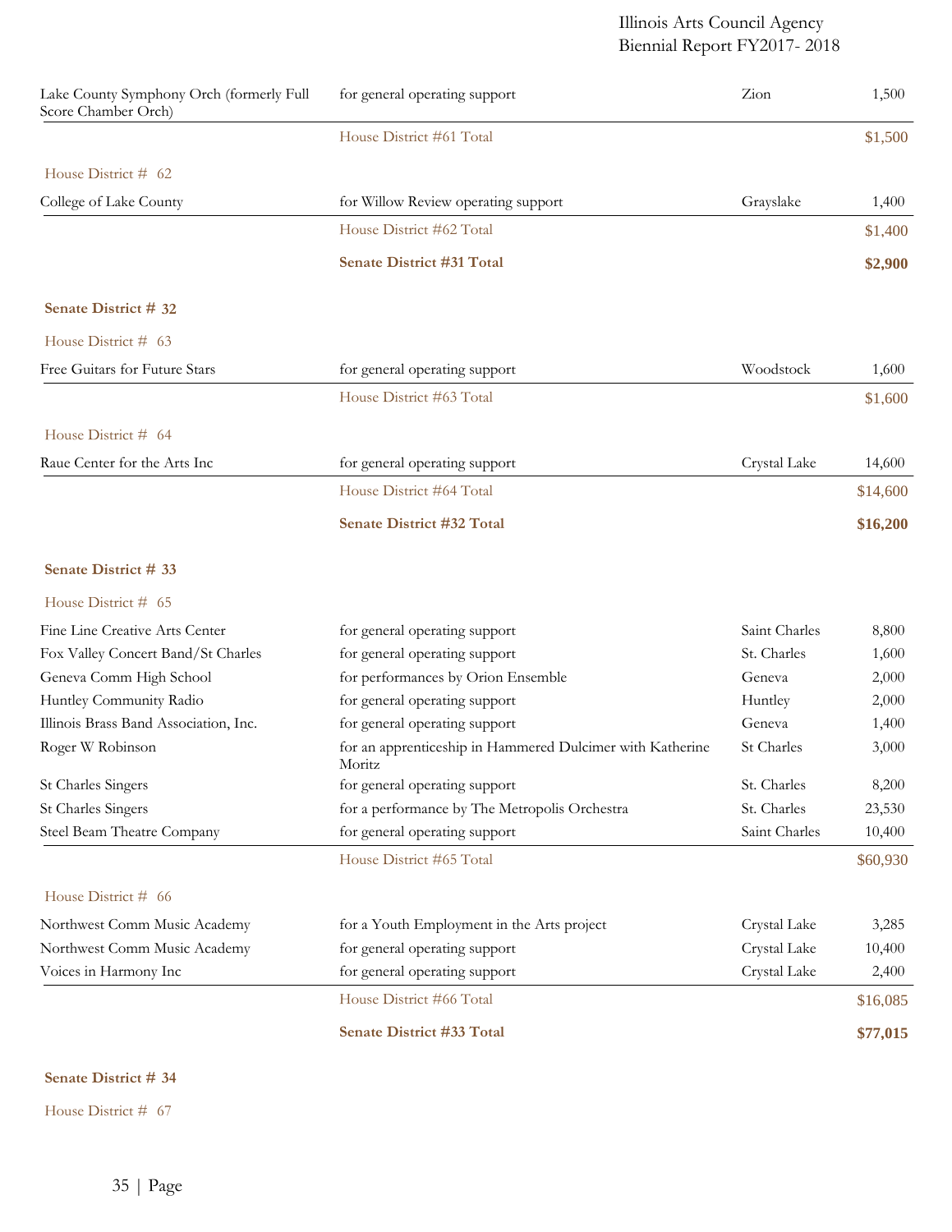| Discovery Center Museum                                            | for a Youth Employment in the Arts project                           | Rockford         | 6,000        |
|--------------------------------------------------------------------|----------------------------------------------------------------------|------------------|--------------|
| Discovery Center Museum                                            | for a performance by Jim Gill                                        | Rockford         | 800          |
| Discovery Center Museum                                            | for general operating support                                        | Rockford         | 14,600       |
| Rockford Area Arts Council                                         | for a Youth Employment in the Arts project                           | Rockford         | 6,000        |
| Rockford Area Arts Council                                         | for Community Arts Access program                                    | Rockford         | 18,570       |
| Rockford Area Arts Council                                         | for Poetry Out Loud project support                                  | Rockford         | 2,500        |
| Rockford Area Arts Council                                         | for general operating support                                        | Rockford         | 30,500       |
| Rockford Art Museum                                                | for general operating support                                        | Rockford         | 42,200       |
| Rockford Dance Company                                             | for general operating support                                        | Rockford         | 10,400       |
| Rockford Park District                                             | for general operating support                                        | Rockford         | 4,800        |
| Rockford Symphony Orchestras Inc                                   | for a performance by Mendelsshon Chorale                             | Rockford         | 2,500        |
| Rockford Symphony Orchestras Inc                                   | for a performance by Joshua Brown                                    | Rockford         | 825          |
| Rockford Symphony Orchestras Inc                                   | for a performance by the Mendelssohn Chorale                         | Rockford         | 3,380        |
| Rockford University                                                | for a performance by Rockford Symphony Orchestra                     | Rockford         | 15,110       |
|                                                                    | House District #67 Total                                             |                  | \$158,185    |
| House District # 68                                                |                                                                      |                  |              |
| Artists Ensemble Theater NFP                                       | for general operating support                                        | Rockford         | 8,200        |
| Maria Montessori Council                                           | for a design art residency with David Stocker                        | Rockford         | 3,740        |
| Rockford Coronado Concert Association                              | for general operating support                                        | Rockford         | 9,600        |
|                                                                    | House District #68 Total                                             |                  | \$21,540     |
|                                                                    | Senate District #34 Total                                            |                  | \$179,725    |
| Senate District # 35                                               |                                                                      |                  |              |
| House District # 69                                                |                                                                      |                  |              |
| Boone County Arts Council                                          | for general operating support                                        | Belvidere        | 1,600        |
|                                                                    | House District #69 Total                                             |                  | \$1,600      |
| House District $# 70$                                              |                                                                      |                  |              |
| DeKalb CUSD 428                                                    | for Arts & Foreign Language Planning Assistance                      | De Kalb          | 29,905       |
| Robert Fleisher                                                    | for IAS artist project                                               | Batavia          | 3,000        |
| Northern Illinois University                                       | for Art Museum operating support                                     | DeKalb           | 8,200        |
| WNIJ-FM                                                            | for Public Radio & Television Basic Grant                            | DeKalb           | 8,950        |
| WNIJ-FM                                                            | for Public Radio & Television Operating Grant                        | DeKalb           | 8,880        |
| <b>WNIU-FM</b>                                                     | for Public Radio & Television Basic Grant                            | DeKalb           | 8,950        |
| WNIU-FM                                                            | for Public Radio & Television Operating Grant                        | DeKalb           | 8,880        |
|                                                                    | House District #70 Total                                             |                  | \$76,765     |
|                                                                    | Senate District #35 Total                                            |                  | \$78,365     |
| Senate District # 36                                               |                                                                      |                  |              |
| House District # 71                                                |                                                                      |                  |              |
|                                                                    |                                                                      |                  |              |
| Friends of the Windmill Volunteer Millers<br>Moline Public Library | for a performance by Chris Vallillo<br>for a performance by Jim Gill | Fulton<br>Moline | 330<br>1,050 |
|                                                                    |                                                                      |                  |              |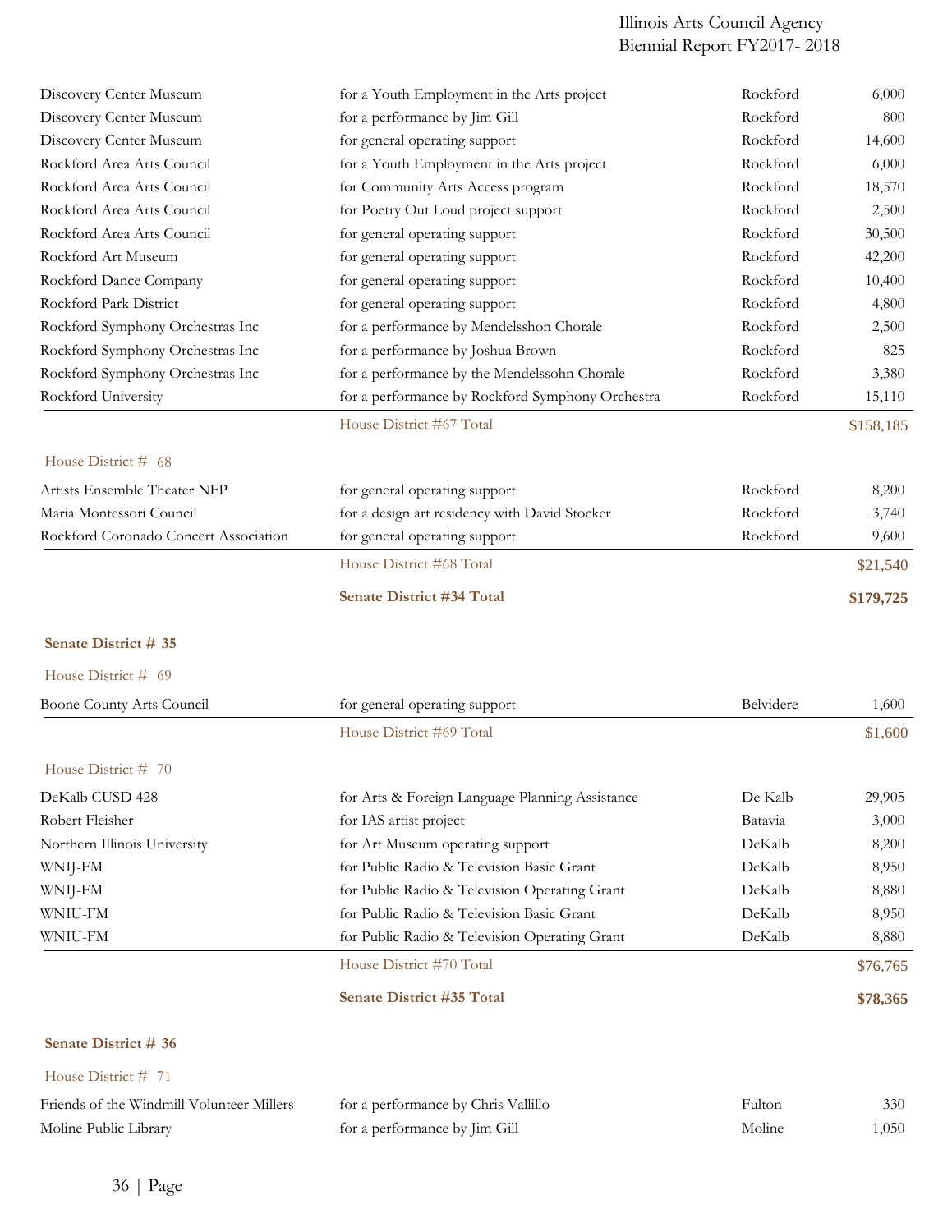House District #71 Total \$1,380

House District #75 Total \$1,400

| House District # 72               |                                               |                    |           |
|-----------------------------------|-----------------------------------------------|--------------------|-----------|
| Augustana College                 | for WVIK-FM operating support                 | Rock Island        | 14,600    |
| Ryan Collins                      | for IAS professional development              | Rock Island        | 1,000     |
| Genesius Theatre Foundation       | for general operating support                 | Rock Island        | 3,000     |
| Midwest Writing Center            | for general operating support                 | Rock Island        | 3,800     |
| Quad City Arts                    | for Community Arts Access program             | Rock Island        | 11,970    |
| Quad City Arts                    | for a Youth Employment in the Arts project    | Rock Island        | 3,000     |
| Quad City Arts                    | for general operating support                 | Rock Island        | 42,200    |
| Quad City Arts                    | for Poetry Out Loud project support           | Rock Island        | 4,000     |
| Quad City Music Guild             | for general operating support                 | Moline             | 8,200     |
| Quad City Symphony Orchestra      | for general operating support                 | Moline             | 16,200    |
| WVIK-FM                           | for Public Radio & Television Operating Grant | Rock Island        | 9,160     |
| <b>WVIK-FM</b>                    | for Public Radio & Television Basic Grant     | Rock Island        | 8,950     |
|                                   | House District #72 Total                      |                    | \$126,080 |
|                                   | <b>Senate District #36 Total</b>              |                    | \$127,460 |
| Senate District # 37              |                                               |                    |           |
| House District # 73               |                                               |                    |           |
| Peoria Area Civic Chorale         | for general operating support                 | Peoria             | 5,200     |
| Sun Foundation                    | for general operating support                 | Washburn           | 11,800    |
| Sun Foundation                    | for Community Arts Access program             | Washburn           | 9,590     |
|                                   | House District #73 Total                      |                    | \$26,590  |
| House District # 74               |                                               |                    |           |
| Bishop Hill Heritage Association  | for general operating support                 | <b>Bishop Hill</b> | 10,400    |
| Galva Arts Council Inc            | for a performance by The Right Now            | Galva              | 900       |
| Galva Arts Council Inc            | for a performance by The Giving Tree Band     | Galva              | 1,410     |
| Galva Arts Council Inc            | for a performance by Sones de Mexico Ensemble | Galva              | 1,200     |
| Kewanee Public Library District   | for a performance by Chris Vallillo           | Kewanee            | 250       |
| Prairie Arts Council              | for general operating support                 | Princeton          | 1,600     |
| Princeton Theatre Group           | for a Youth Employment in the Arts project    | Princeton          | 6,000     |
| Princeton Theatre Group           | for general operating support                 | Princeton          | 9,600     |
|                                   | House District #74 Total                      |                    | \$31,360  |
|                                   | Senate District #37 Total                     |                    | \$57,950  |
| Senate District # 38              |                                               |                    |           |
| House District # 75               |                                               |                    |           |
| Hammers & Noters Dulcimer Society | for Gebhard Woods Festival project support    | Morris             | 1,400     |

| House District # 76 |  |
|---------------------|--|
|---------------------|--|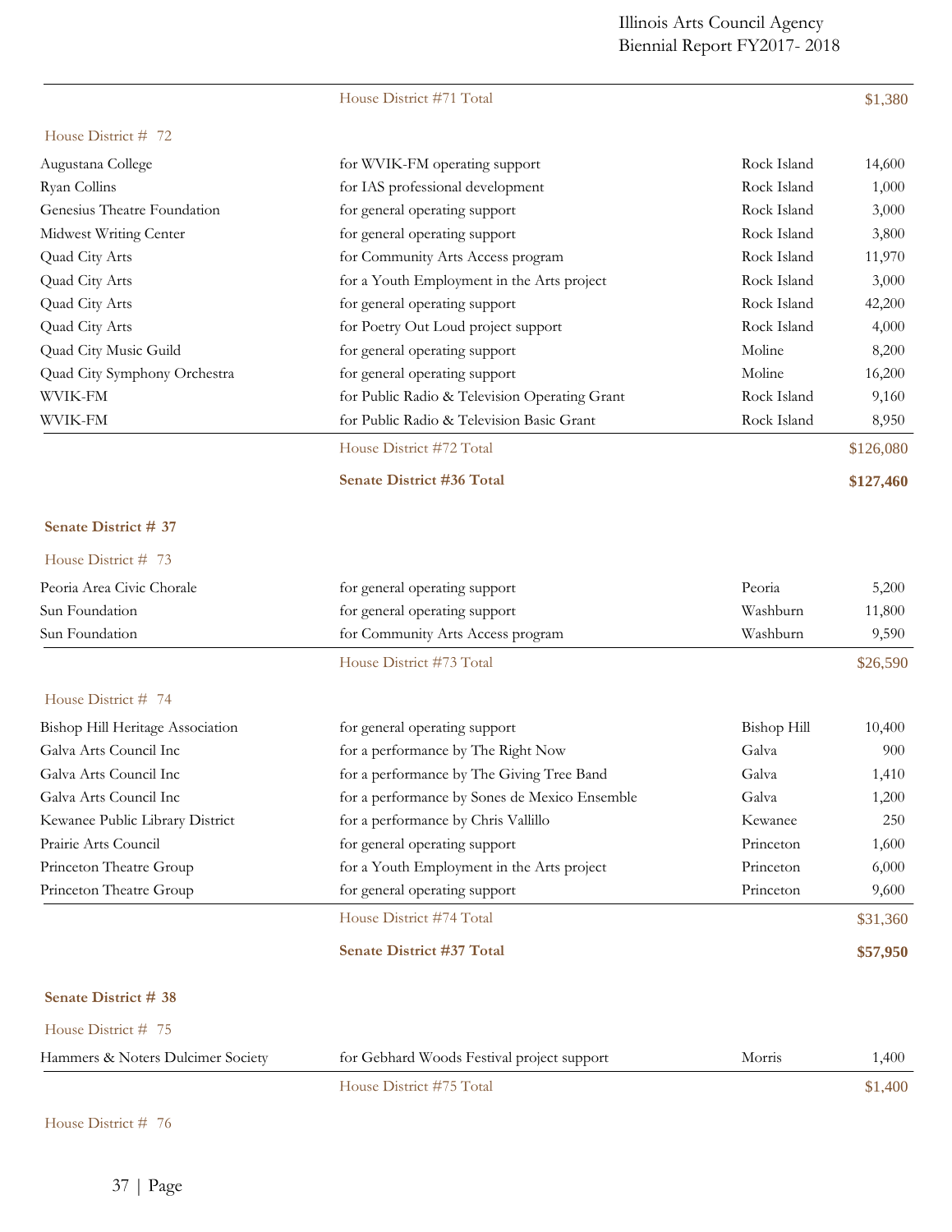| Illinois Valley Orchestral Assn | for general operating support    | Ottawa | 2,200   |
|---------------------------------|----------------------------------|--------|---------|
|                                 | House District #76 Total         |        | \$2,200 |
|                                 | <b>Senate District #38 Total</b> |        | \$3,600 |

## **Senate District # 39**

| House District # 77    |                               |         |         |
|------------------------|-------------------------------|---------|---------|
| Orion Chamber Ensemble | for general operating support | Addison | 2,200   |
|                        | House District #77 Total      |         | \$2,200 |
| House District # 78    |                               |         |         |

| Green Community Connections Midwest Inc      | for general operating support                           | Oak Park | 2,300    |
|----------------------------------------------|---------------------------------------------------------|----------|----------|
| Winifred Haun & Dancers                      | for general operating support                           | Oak Park | 3,800    |
| MOMENTA Inc                                  | for general operating support                           | Oak Park | 7,400    |
| Oak Park Area Arts Council                   | for Community Arts Access program                       | Oak Park | 9,120    |
| Oak Park Area Arts Council                   | for general operating support                           | Oak Park | 9,600    |
| Oak Park Art League                          | for general operating support                           | Oak Park | 5,200    |
| Oak Park Art League                          | for a Youth Employment in the Arts project              | Oak Park | 3,240    |
| Oak Park Concert Chorale                     | for general operating support                           | Oak Park | 2,800    |
| Oak Park Festival Theatre                    | for general operating support                           | Oak Park | 8,200    |
| Oak Park Public Library                      | for a performance by Chris Vallillo                     | Oak Park | 330      |
| Open Door Repertory Company                  | for a performance by Claudia Hommel and Elizabeth Doyle | Oak Park | 1,000    |
| Pleasant Home Foundation                     | for general operating support                           | Oak Park | 8,200    |
| Pleasant Home Foundation                     | for a performance by Jeanette Andrews                   | Oak Park | 350      |
| Pleasant Home Foundation                     | for a performance by Thomas Holmes                      | Oak Park | 1,000    |
| Pro Musica Youth Chorus                      | for general operating support                           | Oak Park | 2,200    |
| Senior Citizens Center Oak Park/River Forest | for general operating support                           | Oak Park | 2,200    |
| Spectrum Choral Society                      | for general operating support                           | Oak Park | 2,800    |
| Symphony of Oak Park & River Forest          | for general operating support                           | Oak Park | 5,200    |
| TRY Center (Today's Relating Youth)          | for general operating support                           | Oak Park | 400      |
| Unity Temple Restoration Foundation          | for project support                                     | Oak Park | 8,800    |
| William D Young                              | for IAS artist project                                  | Oak Park | 2,299    |
|                                              | House District #78 Total                                |          | \$86,439 |

**Senate District #39 Total \$88,639**

## **Senate District # 40**

| Acting Out Theatre Co                                     | for general operating support              | <b>Bradley</b> | 3,800 |
|-----------------------------------------------------------|--------------------------------------------|----------------|-------|
| Kankakee Valley Symphony Orch                             | for general operating support              | Kankakee       | 6,200 |
| Kankakee Valley Theatre Association                       | for general operating support              | Kankakee       | 8,200 |
| Merchant Street Art Gallery of Artists with<br>Autism Inc | for general operating support              | Kankakee       | 500   |
| Merchant Street Art Gallery of Artists with<br>Autism Inc | for a Youth Employment in the Arts project | Kankakee       | 4,080 |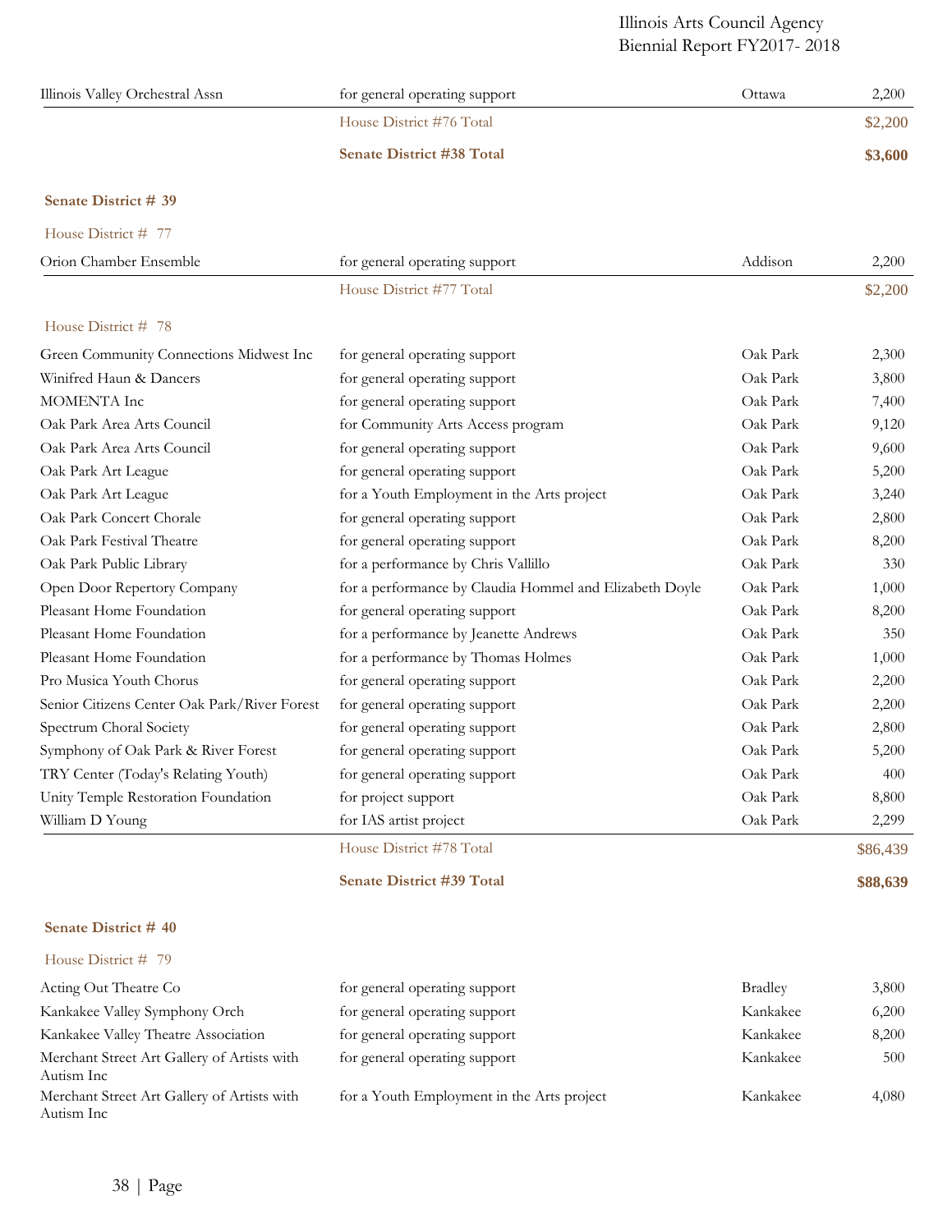|                                               | House District #79 Total                                                  |                 | \$22,780 |
|-----------------------------------------------|---------------------------------------------------------------------------|-----------------|----------|
| House District # 80                           |                                                                           |                 |          |
| Tapan Bhattacharyya                           | for an apprenticeship in Hindustani Classical Music with Sunish<br>Mittal | Homewood        | 3,000    |
| Governors State University                    | for Center for Performing Arts operating support                          | University Park | 16,200   |
| Governors State University                    | for a performance by Billy Branch & the Sons of Blues                     | University Park | 7,200    |
| Grande Prairie Choral Arts                    | for general operating support                                             | Park Forest     | 2,200    |
| Illinois Philharmonic Orchestra               | for general operating support (IPO@Ravisloe Summer Concert<br>Series)     | Park Forest     | 4,500    |
| Illinois Philharmonic Orchestra               | for general operating support                                             | Park Forest     | 16,200   |
| Messejah Washington                           | for IAS artist project                                                    | Chicago Heights | 1,575    |
| Village of Park Forest                        | for Freedom Hall operating support                                        | Park Forest     | 8,200    |
| Tall Grass Arts Association                   | for general operating support                                             | Park Forest     | 6,600    |
|                                               | House District #80 Total                                                  |                 | \$65,675 |
|                                               | <b>Senate District #40 Total</b>                                          |                 | \$88,455 |
| Senate District #41                           |                                                                           |                 |          |
| House District # 81                           |                                                                           |                 |          |
| Chicago Choral Artists                        | for general operating support                                             | Downers Grove   | 2,800    |
| Kristin A Cotts                               | for IAS artist project                                                    | Downers Grove   | 3,000    |
| Fifth Wednesday Books Inc                     | for general operating support                                             | Lisle           | 1,400    |
| Grove Players                                 | for general operating support                                             | Downers Grove   | 1,200    |
| Moving Image Consulting                       | for general operating support                                             | Downers Grove   | 800      |
| Naperville Chorus                             | for general operating support                                             | Naperville      | 2,400    |
| Nidhin C Padinjath                            | for IAS artist project                                                    | Lisle           | 3,000    |
| Sinfonietta Bel Canto                         | for general operating support                                             | Downers Grove   | 1,000    |
|                                               | House District #81 Total                                                  |                 | \$15,600 |
| House District # 82                           |                                                                           |                 |          |
| Lemont Bromberek Combined School Dist<br>113A | for Arts & Foreign Language Planning Assistance                           | Lemont          | 8,300    |
| Annemarie Mannion                             | for IAS professional development                                          | Willowbrook     | 1,000    |
|                                               | House District #82 Total                                                  |                 | \$9,300  |
|                                               | <b>Senate District #41 Total</b>                                          |                 | \$24,900 |
| Senate District #42                           |                                                                           |                 |          |
| House District # 83                           |                                                                           |                 |          |
| Aurora East Unit School District 131          | for Arts & Foreign Language Planning Assistance                           | Aurora          | 39,950   |
| City of Aurora                                | for a performance by Oba William King, "The Poetic Story<br>Teller"       | Aurora          | 700      |
| Paramount Arts Centre                         | for general operating support                                             | Aurora          | 16,200   |
|                                               | House District #83 Total                                                  |                 | \$56,850 |

39 | Page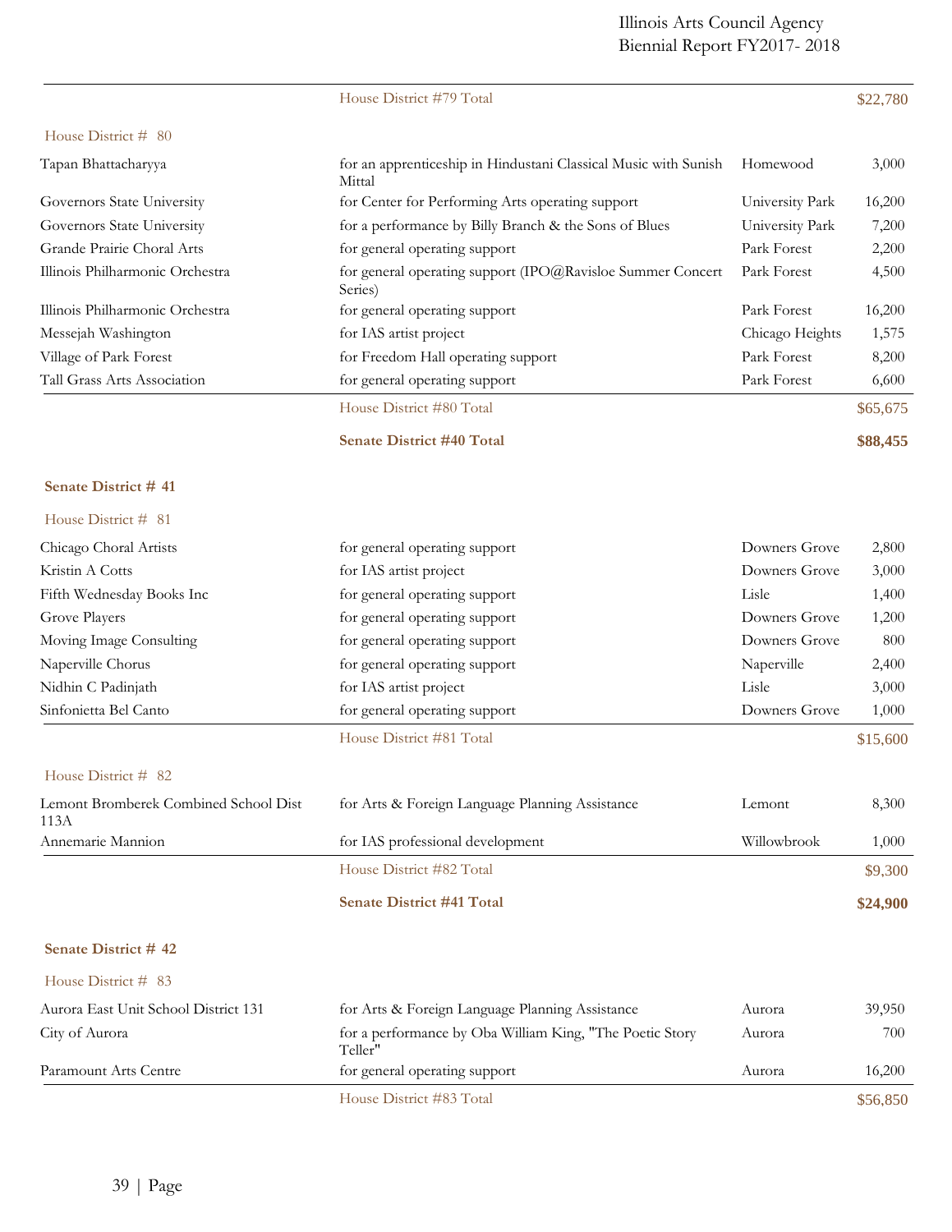House District # 84

| TIUUSU LASUILU $\pi$                       |                                                           |             |          |
|--------------------------------------------|-----------------------------------------------------------|-------------|----------|
| Subhadra Natarajan                         | for an apprenticeship in Carnatic Music with Achintya Ram | Naperville  | 3,000    |
|                                            | House District #84 Total                                  |             | \$3,000  |
|                                            | <b>Senate District #42 Total</b>                          |             | \$59,850 |
| Senate District #43                        |                                                           |             |          |
| House District # 85                        |                                                           |             |          |
| Lewis University                           | for general operating support                             | Romeoville  | 2,000    |
| Lockport D91                               | for Arts & Foreign Language Planning Assistance           | Lockport    | 11,440   |
|                                            | House District #85 Total                                  |             | \$13,440 |
| House District # 86                        |                                                           |             |          |
| Rockdale Elem School                       | for Arts & Foreign Language Planning Assistance           | Joliet      | 36,000   |
|                                            | House District #86 Total                                  |             | \$36,000 |
|                                            | <b>Senate District #43 Total</b>                          |             | \$49,440 |
| Senate District #44                        |                                                           |             |          |
| House District # 87                        |                                                           |             |          |
| Menard County Singers                      | for general operating support                             | Petersburg  | 400      |
| Mt Pulaski Courthouse Foundation           | for a performance by Chris Vallillo                       | Mt Pulaski  | 385      |
| Theatre in the Park Inc                    | for general operating support                             | Petersburg  | 5,200    |
|                                            | House District #87 Total                                  |             | \$5,985  |
| House District # 88                        |                                                           |             |          |
| Bloomington Center for the Performing Arts | for general operating support                             | Bloomington | 5,900    |
| Richard Folse                              | for IAS artist project                                    | Bloomington | 3,000    |
| Heartland Festival Orchestra               | for general operating support                             | Peoria      | 11,800   |
| Illinois Wesleyan University               | for School of Music Public Programs support               | Bloomington | 8,800    |
| Illinois Wesleyan University               | for general operating support                             | Bloomington | 2,200    |
| Illinois Wesleyan University               | for a Youth Employment in the Arts project                | Bloomington | 800      |
| McLean County Art Assn                     | for Community Arts Access program                         | Bloomington | 5,650    |
| McLean County Art Assn                     | for general operating support                             | Bloomington | 10,400   |
| Bloomington Chapter 1 of SPEBSQSA          | for general operating support                             | Bloomington | 2,200    |
|                                            | House District #88 Total                                  |             | \$50,750 |
|                                            | <b>Senate District #44 Total</b>                          |             | \$56,735 |
| Senate District #45                        |                                                           |             |          |
| House District # 89                        |                                                           |             |          |
| Freeport Arts Center                       | for general operating support                             | Freeport    | 8,200    |
| Freeport Arts Center                       | for Community Arts Access program                         | Freeport    | 4,365    |

Freeport Arts Center for a Youth Employment in the Arts project Freeport Freeport 2,000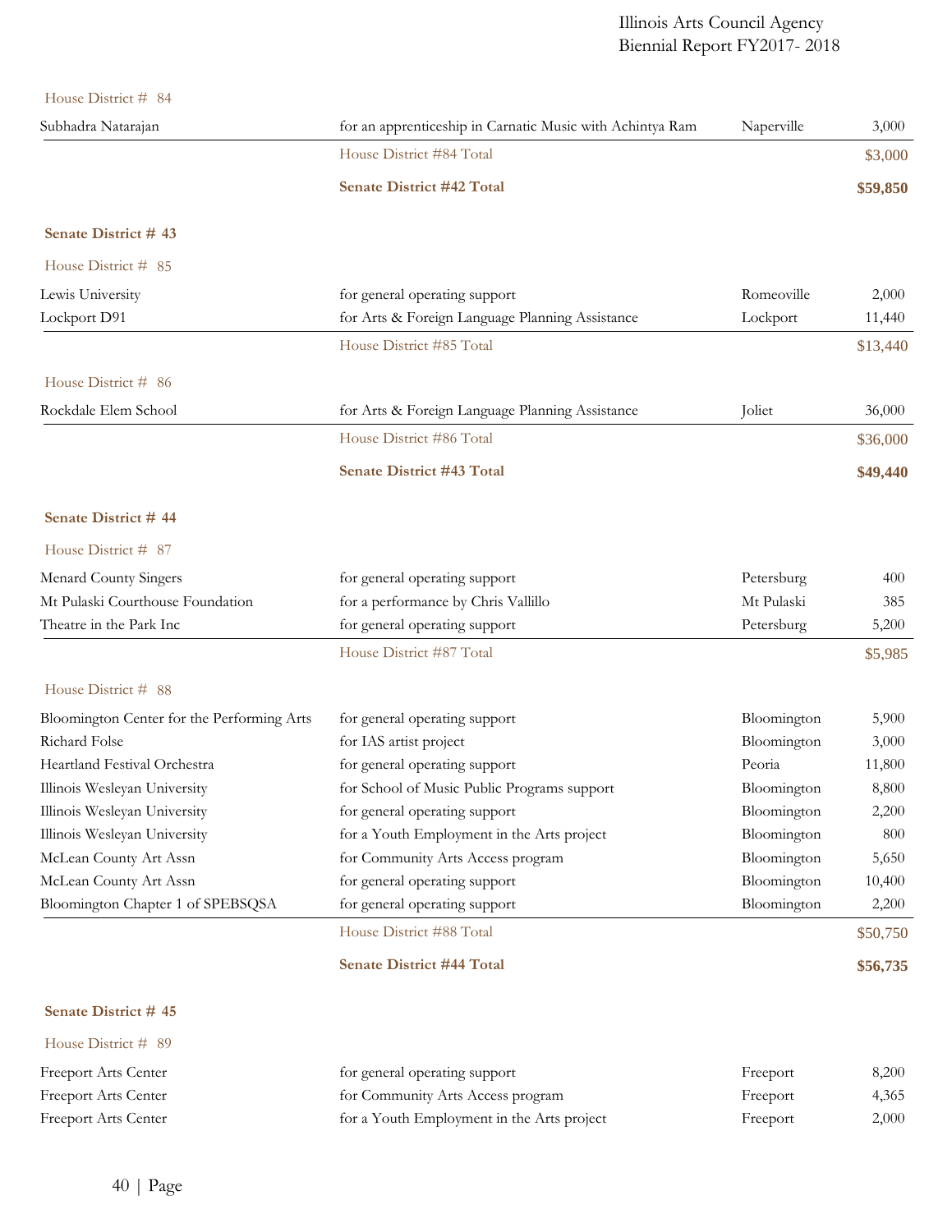| Freeport Arts Center                   | for Local Arts Network project support          | Freeport      | 10,000    |
|----------------------------------------|-------------------------------------------------|---------------|-----------|
| Galena Cultural Arts Alliance          | for general operating support                   | Galena        | 1,600     |
| Timber Lake Playhouse                  | for a Youth Employment in the Arts project      | Mount Carroll | 6,000     |
|                                        | House District #89 Total                        |               | \$32,165  |
| House District # 90                    |                                                 |               |           |
| Amboy CU School Dist #272              | for Arts & Foreign Language Planning Assistance | Amboy         | 11,200    |
| Arcomusical NFP                        | for general operating support                   | DeKalb        | 700       |
| The Next Picture Show                  | for general operating support                   | Dixon         | 2,500     |
| Shayne Phillips                        | for IAS professional development                | Waterman      | 1,000     |
|                                        | House District #90 Total                        |               | \$15,400  |
|                                        | <b>Senate District #45 Total</b>                |               | \$47,565  |
| Senate District #46                    |                                                 |               |           |
| House District # 91                    |                                                 |               |           |
| Eastlight Theatre                      | for general operating support                   | East Peoria   | 8,800     |
| Fulton County Comm Arts Council        | for general operating support                   | Canton        | 1,000     |
|                                        | House District #91 Total                        |               | \$9,800   |
| House District # 92                    |                                                 |               |           |
| ArtsPartners of Central Illinois       | for general operating support                   | Peoria        | 4,100     |
| <b>Bradley University</b>              | for WCBU-FM operating support                   | Peoria        | 11,800    |
| <b>Bradley University</b>              | for Exhibition/Lecture Series operating support | Peoria        | 14,600    |
| Central Illinois Youth Symphony        | for general operating support                   | Peoria        | 7,400     |
| Contemporary Art Center of Peoria      | for general operating support                   | Peoria        | 8,200     |
| Heritage Ensemble                      | for general operating support                   | Peoria        | 2,000     |
| Lakeview Museum of Arts & Sciences     | for a Youth Employment in the Arts project      | Peoria        | 4,560     |
| Lakeview Museum of Arts & Sciences     | for general operating support                   | Peoria        | 46,000    |
| Peoria Players Theatre                 | for general operating support                   | Peoria        | 11,800    |
| Peoria Public Schools District 150     | for Arts & Foreign Language Planning Assistance | Peoria        | 39,325    |
| Peoria Symphony Orchestra              | for general operating support                   | Peoria        | 42,200    |
| WCBU-FM                                | for Public Radio & Television Basic Grant       | Peoria        | 8,950     |
| WCBU-FM                                | for Public Radio & Television Operating Grant   | Peoria        | 6,445     |
| WTVP-TV Illinois Val Pub Telecomm Corp | for Public Radio & Television Operating Grant   | Peoria        | 43,390    |
| WTVP-TV Illinois Val Pub Telecomm Corp | for Public Radio & Television Basic Grant       | Peoria        | 40,265    |
|                                        | House District #92 Total                        |               | \$291,035 |
|                                        | <b>Senate District #46 Total</b>                |               | \$300,835 |
| Senate District #47                    |                                                 |               |           |

| Art of a Social Nature     | for general operating support | Bushell   | 400   |
|----------------------------|-------------------------------|-----------|-------|
| Galesburg Civic Art League | for general operating support | Galesburg | 6,200 |
| Galesburg Symphony Society | for general operating support | Galesburg | 3,300 |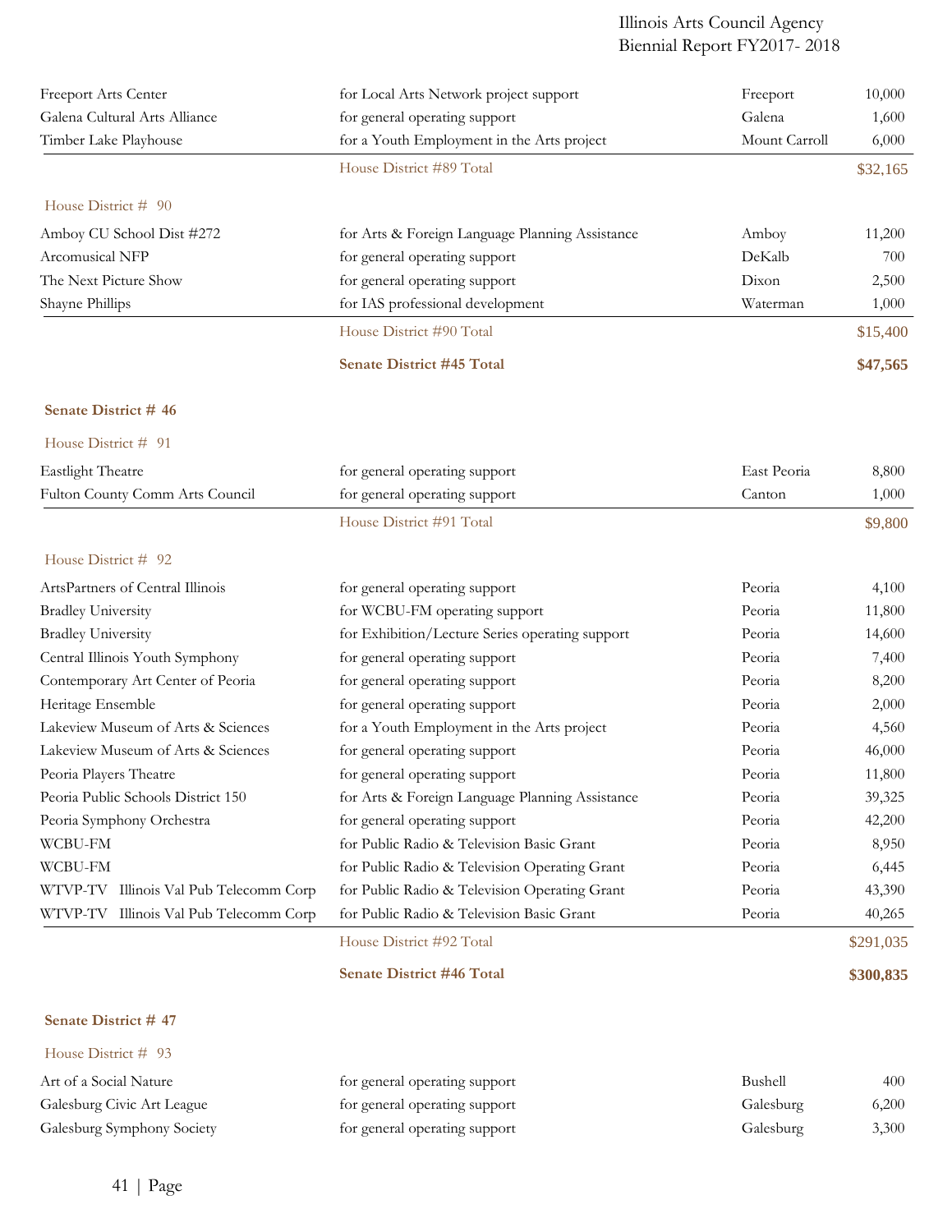| Galesburg Symphony Society          | for a Youth Employment in the Arts project       | Galesburg | 5,400     |
|-------------------------------------|--------------------------------------------------|-----------|-----------|
| Knox College                        | for a performance by Synapse Arts                | Galesburg | 5,170     |
| Macomb Community Theatre            | for general operating support                    | Macomb    | 1,800     |
| Nova Singers                        | for general operating support                    | Galesburg | 5,200     |
| Orpheum Theatre of Galesburg        | for general operating support                    | Galesburg | 10,400    |
| Quincy Symphony Orchestra           | for a performance by Dr Jose Francisco Salgado   | Quincy    | 4,200     |
| Christopher Vallillo                | for IAS artist project                           | Macomb    | 3,000     |
| Western Illinois University         | for a performance by Chris Vallilo               | Macomb    | 1,650     |
| Western Illinois University         | for Bureau of Cultural Affairs operating support | Macomb    | 25,000    |
| Western Illinois University         | for WQPT general operating support               | Macomb    | 7,300     |
| WIUM-FM Western Illinois University | for Public Radio & Television Operating Grant    | Macomb    | 8,420     |
| WIUM-FM Western Illinois University | for Public Radio & Television Basic Grant        | Macomb    | 8,950     |
| WQPT-TV                             | for Public Radio & Television Operating Grant    | Macomb    | 28,700    |
| WQPT-TV                             | for Public Radio & Television Basic Grant        | Macomb    | 40,265    |
|                                     | House District #93 Total                         |           | \$165,355 |

## House District # 94

| Buchanan Center for the Arts                | for a Youth Employment in the Arts project            | Monmouth | 2,970    |
|---------------------------------------------|-------------------------------------------------------|----------|----------|
| Buchanan Center for the Arts                | for general operating support                         | Monmouth | 5,200    |
| Buchanan Center for the Arts                | for Community Arts Access program                     | Monmouth | 5,320    |
| Historical Society of Quincy & Adams County | for a performance by Chris Vallillo / Gin Ridge Music | Quincy   | 350      |
| Midsummer Arts Faire NFP                    | for general operating support                         | Quincy   | 1,400    |
| Quincy Art Center                           | for a Youth Employment in the Arts project            | Quincy   | 4,000    |
| Quincy Art Center                           | for general operating support                         | Quincy   | 10,400   |
| Quincy Civic Music Assn                     | for general operating support                         | Quincy   | 4,600    |
| Quincy Community Theatre                    | for general operating support                         | Quincy   | 11,800   |
| Quincy Society of Fine Arts                 | for Community Arts Access program                     | Quincy   | 6,455    |
| Two Rivers Arts Council                     | for Community Arts Access program                     | Raritan  | 9,400    |
| Two Rivers Arts Council                     | for general operating support                         | Raritan  | 1,600    |
|                                             | House District #94 Total                              |          | \$63,495 |

**Senate District #47 Total \$228,850**

## **Senate District # 48**

| Decatur Area Arts Council Inc          | for general operating support                             | Decatur     | 14,600 |
|----------------------------------------|-----------------------------------------------------------|-------------|--------|
| Decatur Area Arts Council Inc          | for Community Arts Access program                         | Decatur     | 8,165  |
| Decatur Park District                  | for Arts Programming operating support                    | Decatur     | 5,200  |
| Gallery 510 Arts Guild Ltd             | for general operating support                             | Decatur     | 2,200  |
| Illinois Symphony Orchestra Inc        | for general operating support                             | Springfield | 16,200 |
| Looking for Lincoln Heritage Coalition | for a performance by Chris Vallillo                       | Springfield | 880    |
| Looking for Lincoln Heritage Coalition | for a performance by Chris Vallillo                       | Springfield | 375    |
| Millikin University                    | for Kirkland Fine Arts Center operating support           | Decatur     | 10,400 |
| Millikin University                    | for Millikin-Decatur Symphony Orchestra operating support | Decatur     | 3,800  |
| Sangamon Valley Youth Symphony         | for general operating support                             | Springfield | 3,800  |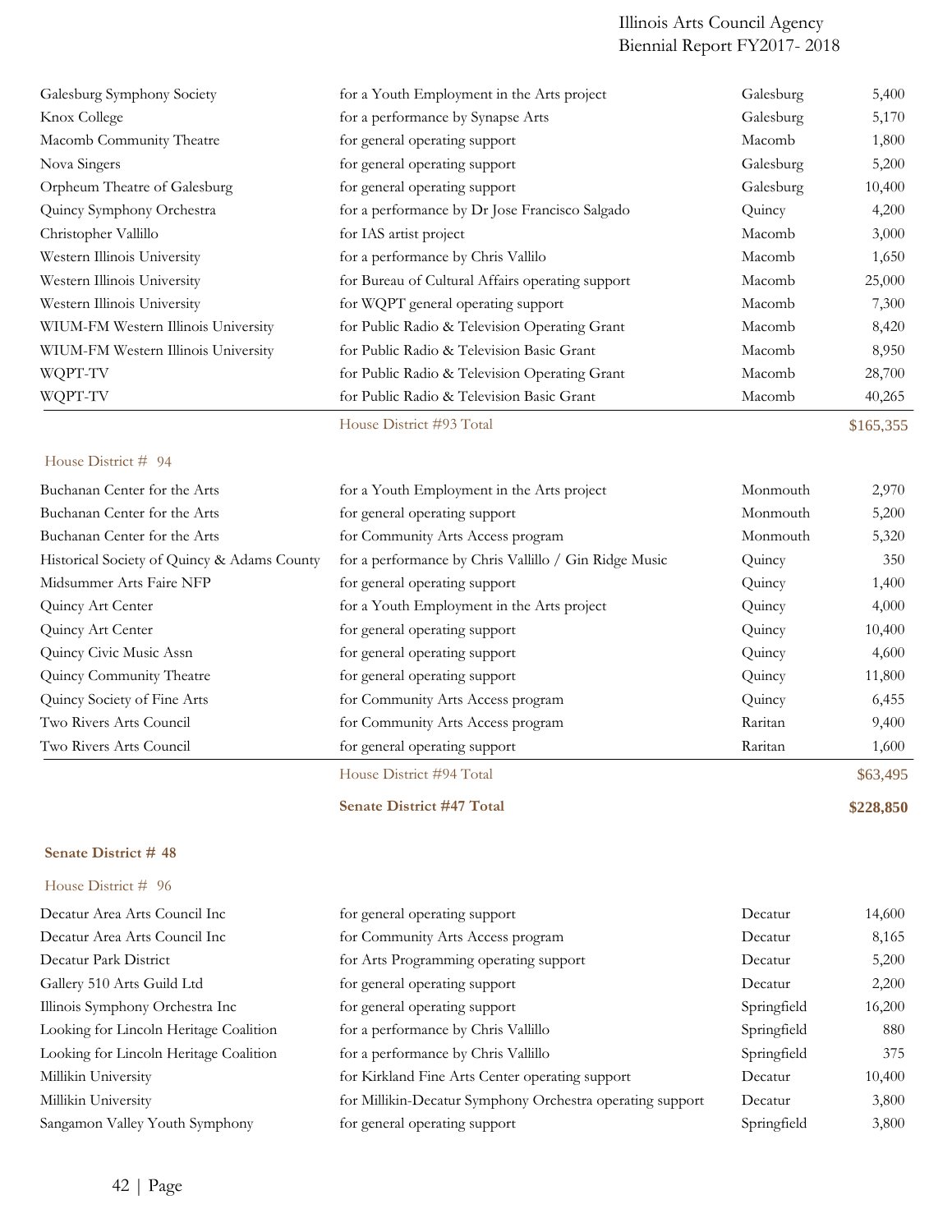| Springfield Area Arts Council                                  | for Community Arts Access program               | Springfield  | 6,745     |
|----------------------------------------------------------------|-------------------------------------------------|--------------|-----------|
| Springfield Area Arts Council                                  | for general operating support                   | Springfield  | 7,400     |
| Springfield Area Arts Council                                  | for Poetry Out Loud project support             | Springfield  | 24,000    |
| Springfield Area Arts Council                                  | for a Youth Employment in the Arts project      | Springfield  | 3,000     |
| Springfield Art Association                                    | for general operating support                   | Springfield  | 11,800    |
| Springfield Ballet Company                                     | for general operating support                   | Springfield  | 13,200    |
|                                                                | House District #96 Total                        |              | \$131,765 |
|                                                                | <b>Senate District #48 Total</b>                |              | \$131,765 |
| Senate District #49                                            |                                                 |              |           |
| House District # 97                                            |                                                 |              |           |
| Metropolitan Youth Symphony Orchestra                          | for general operating support                   | Oswego       | 1,400     |
| Plainfield Public Library District                             | for performances by Kidworks Touring Theatre Co | Plainfield   | 740       |
|                                                                | House District #97 Total                        |              | \$2,140   |
|                                                                | <b>Senate District #49 Total</b>                |              | \$2,140   |
| Senate District # 50                                           |                                                 |              |           |
| House District # 87                                            |                                                 |              |           |
|                                                                |                                                 |              |           |
| Springfield Public School District #186                        | for Arts & Foreign Language Implementation      | Springfield  | 49,680    |
|                                                                | House District #87 Total                        |              | \$49,680  |
| House District # 96                                            |                                                 |              |           |
| Springfield Choral Society                                     | for general operating support                   | Springfield  | 2,400     |
|                                                                | House District #96 Total                        |              | \$2,400   |
| House District # 99                                            |                                                 |              |           |
| Amy Beth Benton                                                | for IAS artist project                          | Springfield  | 3,000     |
| Illinois Executive Mansion Association                         | for the Art of Illinois Exhibition              | Springfield  | 50,000    |
| Randall E Skalicky                                             | for IAS artist project                          | Springfield  | 1,125     |
| University of Illinois/Spfld                                   | for Sanagamon Auditorium operating support      | Springfield  | 16,200    |
| West Central Illinois Educational                              | for general operating support                   | Chatham      | 7,300     |
| Telecommunications Corpor                                      |                                                 |              |           |
| West Central Illinois Educational<br>Telecommunications Corpor | for Public Radio & Television Operating Grant   | Chatham      | 30,970    |
| West Central Illinois Educational                              | for Public Radio & Television Basic Grant       | Chatham      | 40,265    |
| Telecommunications Corpor                                      |                                                 |              |           |
| WUIS-FM                                                        | for Public Radio & Television Basic Grant       | Springfield  | 8,950     |
| WUIS-FM                                                        | for Public Radio & Television Operating Grant   | Springfield  | 12,600    |
|                                                                | House District #99 Total                        |              | \$170,410 |
| House District # 100                                           |                                                 |              |           |
| Jacksonville Symphony Society                                  | for general operating support                   | Jacksonville | 4,600     |
| Abe Lincoln Project                                            | for a performance by Chris Vallillo             | Pittsfield   | 700       |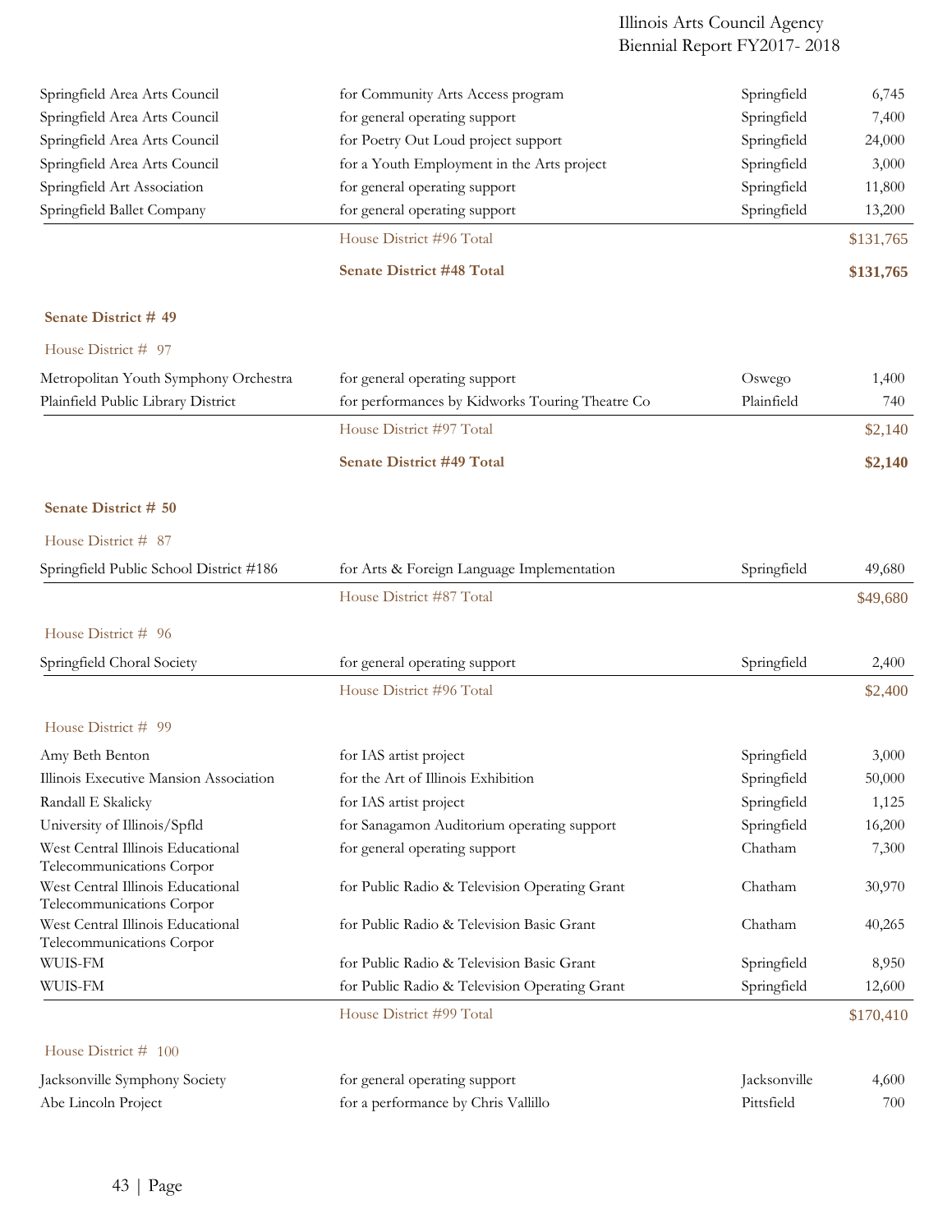| House District #100 Total        | \$5,300   |
|----------------------------------|-----------|
| <b>Senate District #50 Total</b> | \$227,790 |
|                                  |           |

## **Senate District # 51**

| House District $\#$ 101 |  |  |
|-------------------------|--|--|
|-------------------------|--|--|

| Peter J Bushell                          | for IAS professional development           | Mahomet  | 1,000    |
|------------------------------------------|--------------------------------------------|----------|----------|
| The Chorale NFP                          | for general operating support              | Mahomet  | 2,400    |
|                                          | House District #101 Total                  |          | \$3,400  |
| House District $#$ 102                   |                                            |          |          |
| Bicentennial Art Center & Museum         | for general operating support              | Paris    | 3,000    |
| Creative Dramatics Workshop Incorporated | for general operating support              | Sidney   | 1,400    |
| Little Theatre On The Square             | for a Youth Employment in the Arts project | Sullivan | 5,880    |
| Little Theatre On The Square             | for general operating support              | Sullivan | 42,200   |
|                                          | House District #102 Total                  |          | \$52,480 |
|                                          | <b>Senate District #51 Total</b>           |          | \$55,880 |

## **Senate District # 52**

| 40 North   88 West                      | for Poetry Out Loud project support        | Champaign | 4,500  |
|-----------------------------------------|--------------------------------------------|-----------|--------|
| 40 North   88 West                      | for a Youth Employment in the Arts project | Champaign | 2,300  |
| 40 North   88 West                      | for general operating support              | Champaign | 6,200  |
| Art Film Foundation                     | for general operating support              | Champaign | 5,900  |
| Jason Brown                             | for IAS professional development           | Champaign | 995    |
| Celebration Co/Station Theatre          | for general operating support              | Champaign | 3,000  |
| Central Illinois Children's Chorus      | for general operating support              | Champaign | 2,800  |
| Champaign CU School Dist #4             | for Arts & Foreign Language Implementation | Champaign | 47,730 |
| Champaign Park District                 | for general operating support              | Champaign | 14,600 |
| Champaign Urbana Ballet                 | for general operating support              | Champaign | 11,800 |
| Champaign Urbana Ballet                 | for a Youth Employment in the Arts project | Champaign | 372    |
| Champaign-Urbana Symphony Orchestra     | for general operating support              | Champaign | 11,800 |
| City of Urbana                          | for Public Arts Program operating support  | Urbana    | 4,600  |
| Community Center for the Arts           | for general operating support              | Urbana    | 9,600  |
| The Conservatory of Central Illinois    | for general operating support              | Champaign | 8,200  |
| Developmental Services Ctr-Champaign Co | for Prompting Theater operating support    | Champaign | 2,400  |
| Fay Glassman Performance                | for general operating support              | Urbana    | 600    |
| Barbara F Kendrick                      | for IAS artist project                     | Champaign | 2,680  |
| Parkland College                        | for a Youth Employment in the Arts project | Champaign | 4,505  |
| Parkland College                        | for Art Gallery operating support          | Champaign | 6,200  |
| University of Illinois/UC               | for Sinfonia da Camera operating support   | Champaign | 6,600  |
| University of Illinois/UC               | for Japan House operating support          | Champaign | 5,900  |
| University of Illinois/UC               | for WILL Broadcasting operating support    | Champaign | 16,200 |
| University of Illinois/UC               | for Krannert Center operating support      | Champaign | 21,100 |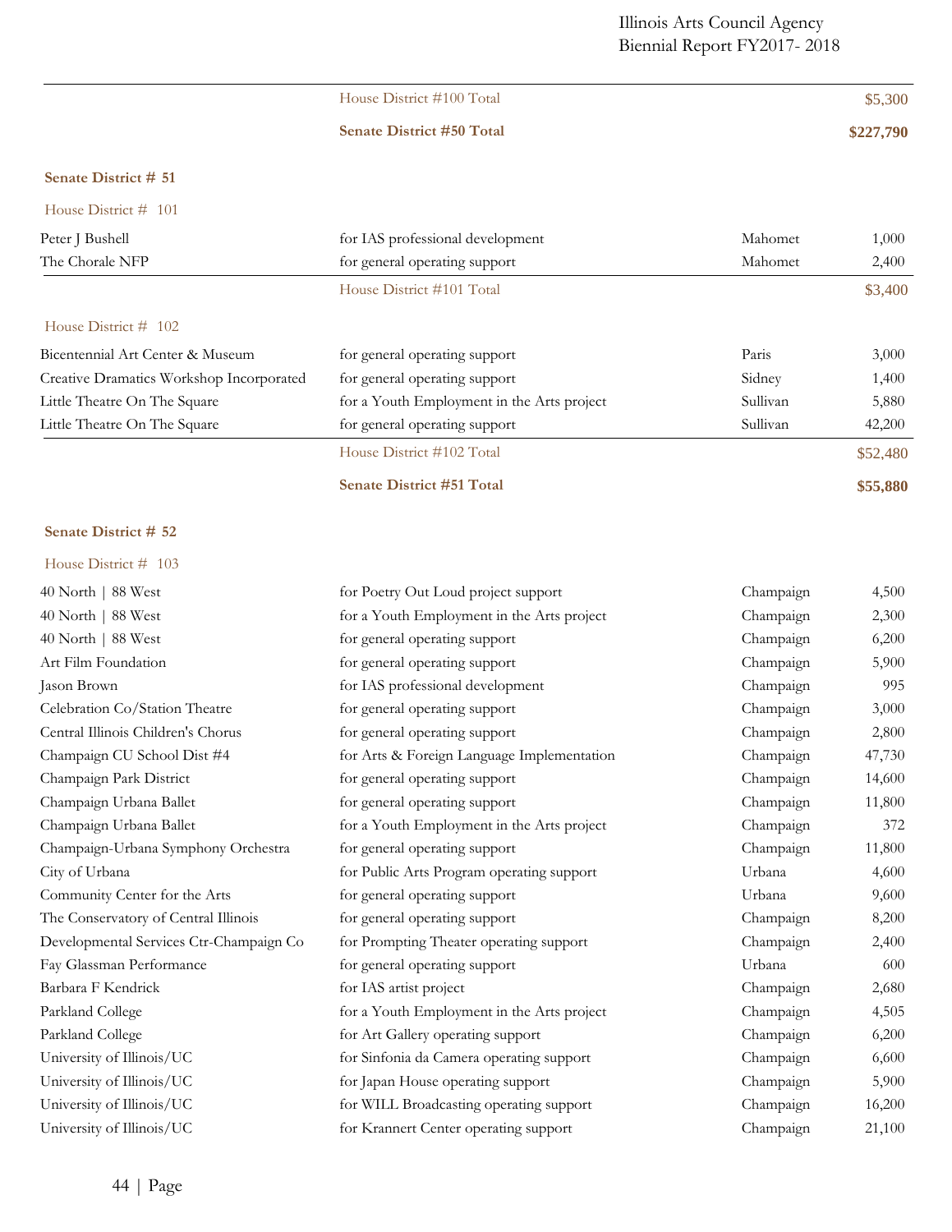| University of Illinois/UC              | for Krannert Art Museum operating support       | Champaign   | 8,100     |
|----------------------------------------|-------------------------------------------------|-------------|-----------|
| Urbana-Champaign Independent Media Ctr | for general operating support                   | Urbana      | 8,200     |
| WILL-AM University of Illinois/UC      | for Public Radio & Television Basic Grant       | Champaign   | 8,950     |
| University of Illinois/UC<br>WILL-AM   | for Public Radio & Television Operating Grant   | Champaign   | 11,430    |
| University of Illinois/UC<br>WILL-FM   | for Public Radio & Television Operating Grant   | Champaign   | 11,430    |
| University of Illinois/UC<br>WILL-FM   | for Public Radio & Television Basic Grant       | Champaign   | 8,950     |
| University of Illinois/UC<br>WILL-TV   | for Public Radio & Television Operating Grant   | Champaign   | 61,860    |
| WILL-TV<br>University of Illinois/UC   | for Public Radio & Television Basic Grant       | Champaign   | 40,265    |
|                                        | House District #103 Total                       |             | \$359,767 |
| House District # 104                   |                                                 |             |           |
| The Danville Art League                | for general operating supoort                   | Danville    | 800       |
| Danville Light Opera Co                | for general operating support                   | Danville    | 1,500     |
|                                        | House District #104 Total                       |             | \$2,300   |
|                                        | Senate District #52 Total                       |             | \$362,067 |
| Senate District # 53                   |                                                 |             |           |
| House District # 105                   |                                                 |             |           |
| Nicole Garneau                         | for IAS artist project                          | Normal      | 3,000     |
| <b>Heartland Productions</b>           | for general operating support                   | Bloomington | 3,800     |
| Illinois State University              | for Shakespeare Festival operating support      | Normal      | 14,600    |
| Illinois State University              | for Normal Editions operating support           | Normal      | 3,800     |
| Illinois State University              | for University Galleries operating support      | Normal      | 13,200    |
| WGLT-FM Illinois State University      | for Public Radio & Television Operating Grant   | Normal      | 9,550     |
| WGLT-FM Illinois State University      | for Public Radio & Television Basic Grant       | Normal      | 8,950     |
|                                        | House District #105 Total                       |             | \$56,900  |
| House District # 106                   |                                                 |             |           |
| Country Theatre Workshop               | for general operating support                   | Cissna Park | 3,000     |
| Odell Public Library District          | for a performance by Chris Vallillo             | Odell       | 660       |
| Watseka Public Library                 | for a performance by Chris Vallillo             | Watseka     | 370       |
|                                        | House District #106 Total                       |             | \$4,030   |
|                                        | <b>Senate District #53 Total</b>                |             | \$60,930  |
| Senate District # 54                   |                                                 |             |           |
| House District # 107                   |                                                 |             |           |
| Centralia City Schools #135            | for Arts & Foreign Language Planning Assistance | Centralia   | 34,450    |
|                                        | House District #107 Total                       |             | \$34,450  |
| House District # 108                   |                                                 |             |           |
| Kaskaskia College                      | for a performance by Second City                | Centralia   | 5,000     |
|                                        | House District #108 Total                       |             | \$5,000   |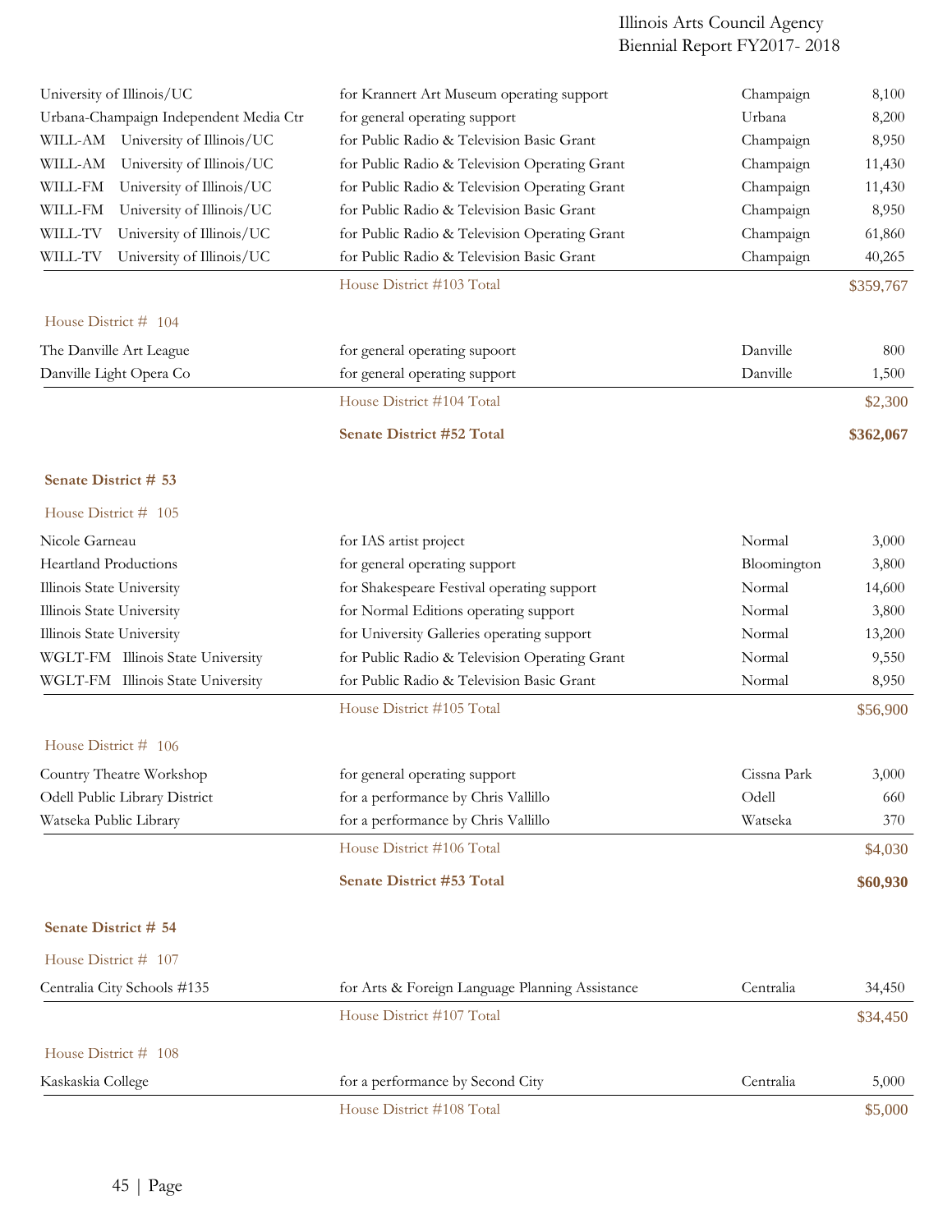## **Senate District #54 Total \$39,450**

## **Senate District # 55**

| House District # 109                      |                                                         |                  |          |
|-------------------------------------------|---------------------------------------------------------|------------------|----------|
| Richland County CUSD#1                    | for Arts & Foreign Language Implementation              | Olney            | 30,760   |
|                                           | House District #109 Total                               |                  | \$30,760 |
| House District # 110                      |                                                         |                  |          |
| Lincoln Log Cabin Foundation              | for a performance by Chris Vallillo                     | Lerna            | 480      |
| WEIU-TV Eastern Illinois University       | for Public Radio & Television Operating Grant           | Charleston       | 28,230   |
| WEIU-TV<br>Eastern Illinois University    | for Public Radio & Television Basic Grant               | Charleston       | 40,265   |
|                                           | House District #110 Total                               |                  | \$68,975 |
|                                           | <b>Senate District #55 Total</b>                        |                  | \$99,735 |
| Senate District # 56                      |                                                         |                  |          |
| House District # 111                      |                                                         |                  |          |
| Alton Youth Symphony                      | for general operating support                           | Godfrey          | 1,600    |
|                                           | House District #111 Total                               |                  | \$1,600  |
| House District # 112                      |                                                         |                  |          |
| William Harroff                           | for IAS artist project                                  | Edwardsville     | 1,655    |
| Southern Illinois University Edwardsville | for performances by Rachel Barton Pine (RBP Music, LLC) | Edwardsville     | 2,600    |
| Southern Illinois University/E            | for East St Louis Perf Ctr operating support            | Edwardsville     | 2,200    |
| Southern Illinois University/E            | for Arts & Issues operating support                     | Edwardsville     | 6,600    |
| St Louis Vol Lawyer/Accountant for Arts   | for general operating support                           | St. Louis        | 3,800    |
|                                           | House District #112 Total                               |                  | \$16,855 |
|                                           | Senate District #56 Total                               |                  | \$18,455 |
| Senate District # 57                      |                                                         |                  |          |
| House District # 114                      |                                                         |                  |          |
| Looking Glass Playhouse                   | for general operating support                           | Lebanon          | 3,000    |
| Mascoutah Cemetery Chapel Inc             | for a performance by Chris Vallillo                     | Mascoutah        | 410      |
| Masterworks Chorale Inc                   | for general operating support                           | Belleville       | 3,800    |
| McKendree University                      | for Hettenhausen Center for the Arts operating support  | Lebanon          | 10,400   |
| Sinai Family Life Center                  | for project support                                     | East Saint Louis | 3,300    |
| Southwestern Illinois College             | for Poetry Out Loud project support                     | Belleville       | 2,500    |
|                                           | House District #114 Total                               |                  | \$23,410 |
|                                           | Senate District #57 Total                               |                  | \$23,410 |

## **Senate District # 58**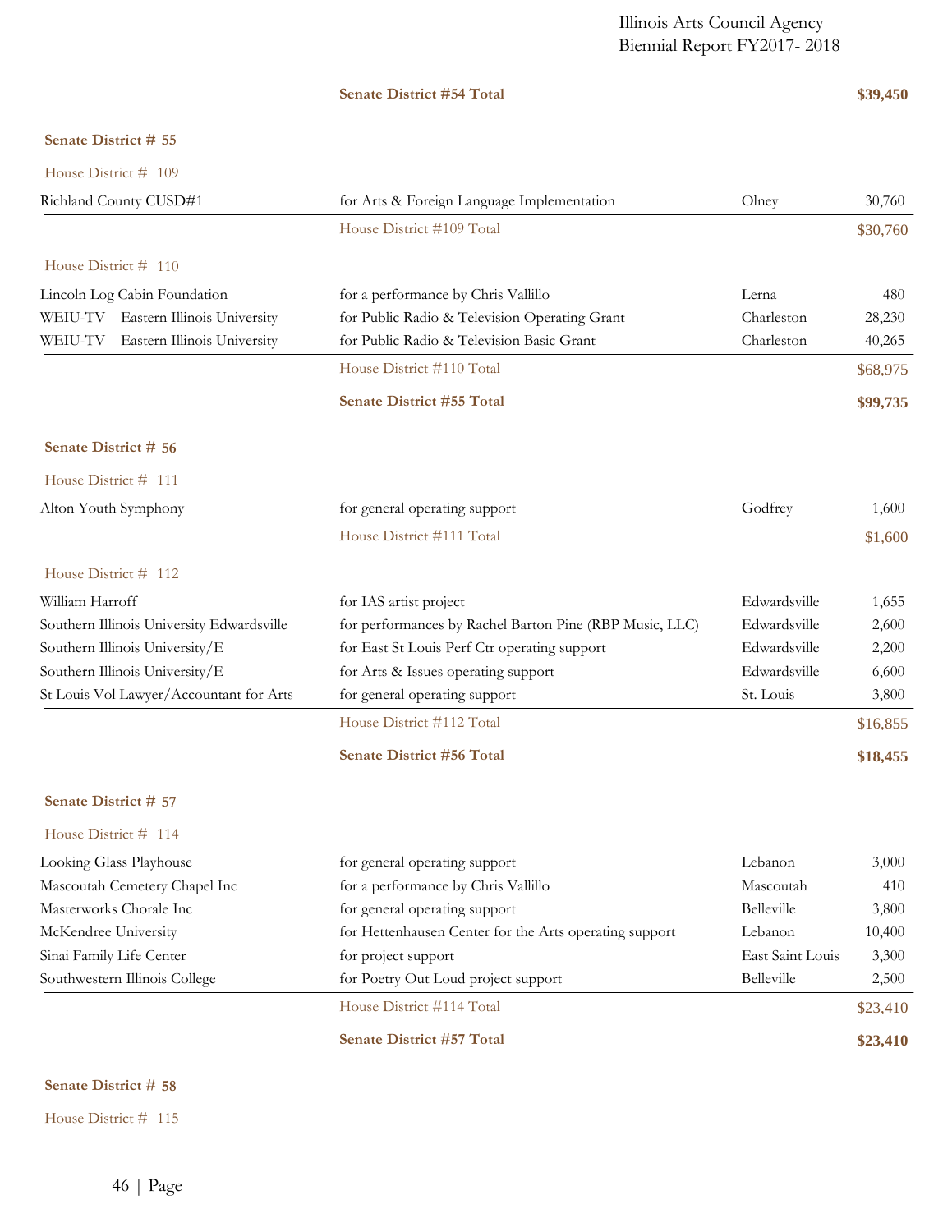| for general operating support                    | Carbondale  | 7,400     |
|--------------------------------------------------|-------------|-----------|
| for Poetry Out Loud project support              | Carbondale  | 6,000     |
| for a Youth Employment in the Arts project       | Carbondale  | 6,000     |
| for Community Arts Access program                | Carbondale  | 16,670    |
| for a performance by Chris Vallilo               | Carbondale  | 455       |
| for a performance by Chris Vallillo              | Murphysboro | 455       |
| for a Youth Employment in the Arts project       | Mt. Vernon  | 3,000     |
| for general operating support                    | Mt. Vernon  | 46,000    |
| for Southern Illinois Symphony operating support | Carbondale  | 11,800    |
| for Public Radio & Television Basic Grant        | Carbondale  | 8,950     |
| for Public Radio & Television Operating Grant    | Carbondale  | 12,230    |
| for Public Radio & Television Basic Grant        | Carbondale  | 40,265    |
| for Public Radio & Television Operating Grant    | Carbondale  | 31,500    |
| for Public Radio & Television Operating Grant    | Carbondale  | 31,500    |
| for Public Radio & Television Basic Grant        | Carbondale  | 40,265    |
| House District #115 Total                        |             | \$262,490 |
| <b>Senate District #58 Total</b>                 |             | \$262,490 |
|                                                  |             |           |

## **Senate District # 59**

| Little Egypt Arts Assoc., Inc. | for general operating support                   | Marion      | 1,400    |
|--------------------------------|-------------------------------------------------|-------------|----------|
|                                | House District #117 Total                       |             | \$1,400  |
| House District # 118           |                                                 |             |          |
| Cairo Public School District   | for a five-week summer arts project             | Cairo       | 4,678    |
| Century CUSD #100              | for Arts & Foreign Language Planning Assistance | Ullin       | 9,325    |
| Meridian CUSD 101              | for Arts & Foreign Language Planning Assistance | Mounds      | 36,000   |
|                                | House District #118 Total                       |             | \$50,003 |
|                                | <b>Senate District #59 Total</b>                |             | \$51,403 |
| Senate District # 61           |                                                 |             |          |
| House District $# 0$           |                                                 |             |          |
| Arts Midwest                   | for FY17/18 Illinois programming and services   | Minneapolis | 132,400  |

| $\sim$                           |             |
|----------------------------------|-------------|
| House District #0 Total          | \$132,400   |
| <b>Senate District #61 Total</b> | \$132,400   |
| <b>Grand Total</b>               | \$8,970,003 |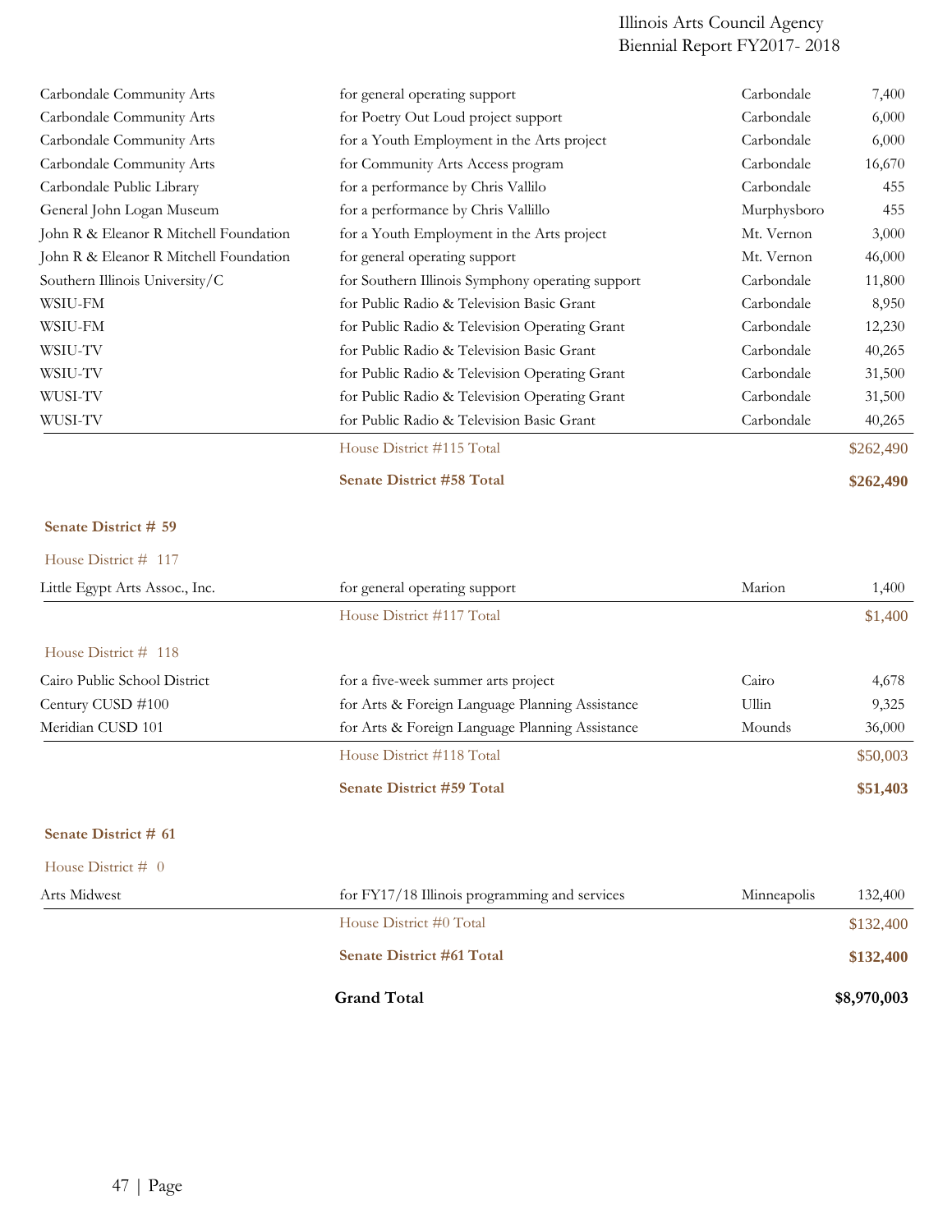| Southern Illinois University/C | for a Youth Employment in the Arts project | Carbondale | 3,520     |
|--------------------------------|--------------------------------------------|------------|-----------|
|                                | House District #115 Total                  |            | \$42,600  |
|                                | <b>Senate District #58 Total</b>           |            | \$42,600  |
|                                | <b>Grand Total</b>                         |            | \$876,205 |